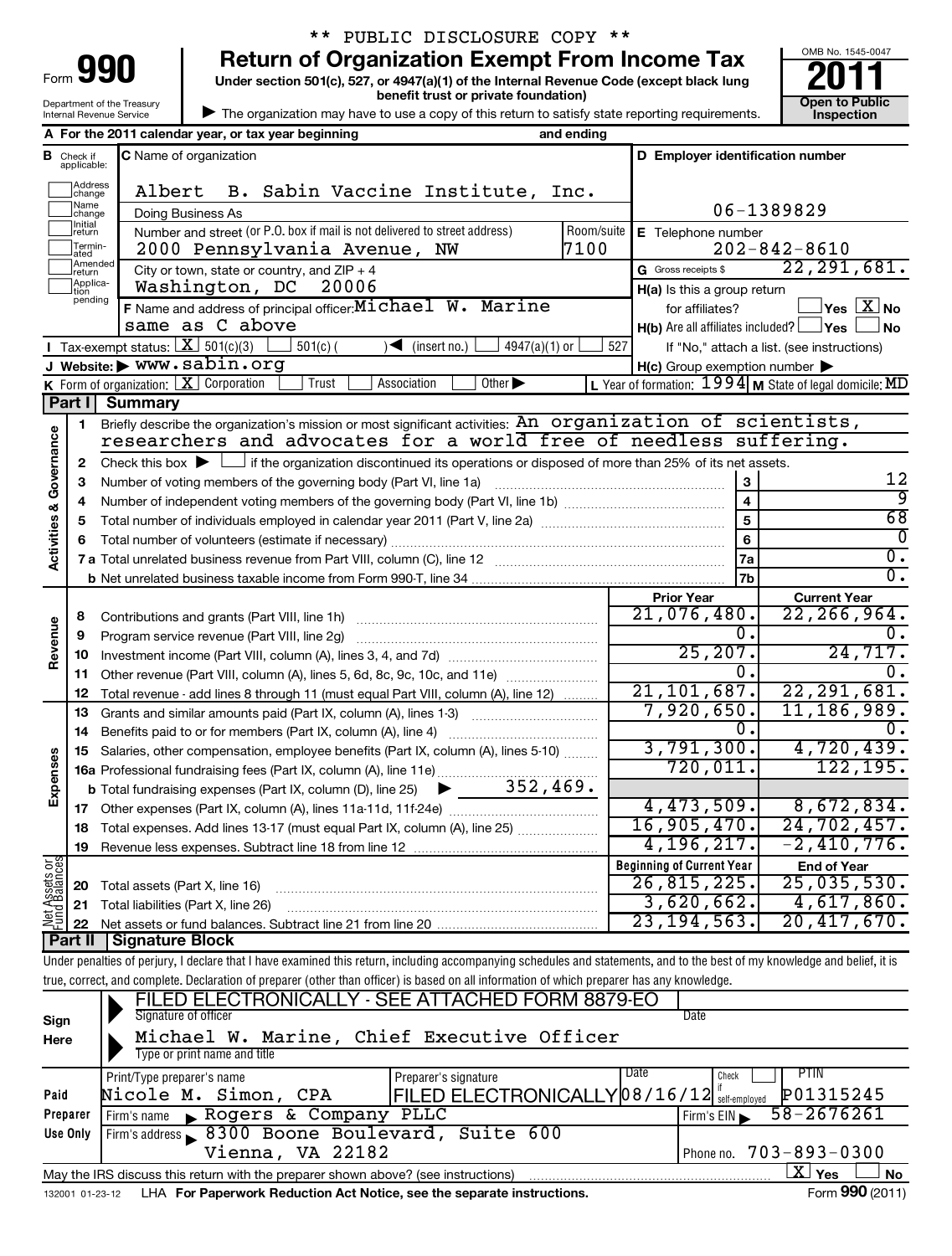|                    | 06-1389829<br>Albert B. Sabin Vaccine Institute, Inc.<br>Page 2<br>Form 990 (2011)                                                                                                                                                                                                 |
|--------------------|------------------------------------------------------------------------------------------------------------------------------------------------------------------------------------------------------------------------------------------------------------------------------------|
|                    | Part III   Statement of Program Service Accomplishments<br>$\boxed{\text{X}}$                                                                                                                                                                                                      |
| 1                  | Check if Schedule O contains a response to any question in this Part III<br>Briefly describe the organization's mission:                                                                                                                                                           |
|                    | To reduce needless human suffering from vaccine preventable and                                                                                                                                                                                                                    |
|                    | neglected tropical diseases through innovative vaccine research and                                                                                                                                                                                                                |
|                    | development; and to advocate for improved access to vaccines and                                                                                                                                                                                                                   |
|                    | essential medicines for citizens around the globe.                                                                                                                                                                                                                                 |
| $\mathbf{2}$       | Did the organization undertake any significant program services during the year which were not listed on                                                                                                                                                                           |
|                    | $\exists$ Yes $\boxed{\text{X}}$ No<br>the prior Form 990 or 990-EZ?                                                                                                                                                                                                               |
|                    | If "Yes," describe these new services on Schedule O.                                                                                                                                                                                                                               |
| 3                  | $\Box$ Yes $[\,\mathbf{X}\,]$ No<br>Did the organization cease conducting, or make significant changes in how it conducts, any program services?                                                                                                                                   |
|                    | If "Yes," describe these changes on Schedule O.                                                                                                                                                                                                                                    |
| 4                  | Describe the organization's program service accomplishments for each of its three largest program services, as measured by expenses.<br>Section 501(c)(3) and 501(c)(4) organizations and section 4947(a)(1) trusts are required to report the amount of grants and allocations to |
|                    | others, the total expenses, and revenue, if any, for each program service reported.                                                                                                                                                                                                |
| 4a                 | $3,662,099.$ (Revenue \$)<br>$6, 733, 653$ $\cdot$ including grants of \$<br>) (Expenses \$<br>(Code:                                                                                                                                                                              |
|                    | Sabin Vaccine Insitute Product Development Partnership (Sabin PDP)                                                                                                                                                                                                                 |
|                    |                                                                                                                                                                                                                                                                                    |
|                    | The Sabin PDP made significant progress in 2011, marking our 11-year                                                                                                                                                                                                               |
|                    | anniversary of the program.                                                                                                                                                                                                                                                        |
|                    |                                                                                                                                                                                                                                                                                    |
|                    | Human Hookworm Vaccine Initiative                                                                                                                                                                                                                                                  |
|                    |                                                                                                                                                                                                                                                                                    |
|                    | The Sabin PDP's vaccine development pipeline includes a bivalent<br>recombinant protein vaccine, Na-GST-1 and Na-APR-1, formulated with                                                                                                                                            |
|                    | Alhydrogel +/-, a synthetic lipid A immunostimulant. Following                                                                                                                                                                                                                     |
|                    | regulatory approval in the U.S. (FDA) and Brazil (ANVISA), Phase 1                                                                                                                                                                                                                 |
|                    | testing in Brazil began in 2011.                                                                                                                                                                                                                                                   |
| 4b                 | $10,946,619$ $\cdot$ including grants of \$<br>$6,829,675.$ (Revenue \$)<br>) (Expenses \$<br>(Code:                                                                                                                                                                               |
|                    | Global Network for Neglected Tropical Diseases Program - The Global                                                                                                                                                                                                                |
|                    | Network for Neglected Tropical Diseases (Global Network) is dedicated                                                                                                                                                                                                              |
|                    | to raising the awareness, political will, and funding necessary to                                                                                                                                                                                                                 |
|                    | control and eliminate the seven most common neglected tropical diseases                                                                                                                                                                                                            |
|                    | (NTDs) - a group of disabling, disfiguring, and deadly diseases                                                                                                                                                                                                                    |
|                    | affecting more than 1.4 billion people worldwide living on less than                                                                                                                                                                                                               |
|                    | In collaboration with the World Health Organization<br>\$1.25 a day.                                                                                                                                                                                                               |
|                    | (WHO), national health ministries, international organizations,                                                                                                                                                                                                                    |
|                    | pharmaceutical companies, donors and affected communities, the Global                                                                                                                                                                                                              |
|                    | Network strives to control and eliminate these diseases of poverty by<br>In order to accomplish this, The Global Network develops<br>2020.                                                                                                                                         |
|                    | coordinated advocacy and resource mobilization activities and promotes                                                                                                                                                                                                             |
|                    | 5,068,755. including grants of \$633,392. $($ Revenue \$<br>(Expenses \$<br>4c (Code:                                                                                                                                                                                              |
|                    | Vaccine Advocacy and Education Programs - The Sabin Vaccine Institute's                                                                                                                                                                                                            |
|                    | Vaccine Advocacy and Education program works together with leading                                                                                                                                                                                                                 |
|                    | health experts and organizations to promote awareness and increased                                                                                                                                                                                                                |
|                    | utilization of both existing and new, underutilized vaccines.<br>In 2011,                                                                                                                                                                                                          |
|                    | we held various events, including a journalist information session and                                                                                                                                                                                                             |
|                    | vaccinology course, to discuss relevant research and updates that                                                                                                                                                                                                                  |
|                    | informed public health agendas related to rotavirus, meningococcal,                                                                                                                                                                                                                |
|                    | typhoid fever, pertussis, rubella, and pneumococcal disease.<br>We marked                                                                                                                                                                                                          |
|                    | the launch of the Dengue Vaccine Initiative in 2011, a global                                                                                                                                                                                                                      |
|                    | partnership with governments, industry, and the scientific community,                                                                                                                                                                                                              |
|                    | to increase the priority given to dengue vaccines at the global level.                                                                                                                                                                                                             |
|                    | The Sabin Vaccine Institute is responsible for the Communication and                                                                                                                                                                                                               |
|                    | 4d Other program services (Describe in Schedule O.)                                                                                                                                                                                                                                |
|                    | (Expenses \$<br>including grants of \$<br>(Revenue \$                                                                                                                                                                                                                              |
|                    | 22,749,027.<br>4e Total program service expenses                                                                                                                                                                                                                                   |
|                    | Form 990 (2011)                                                                                                                                                                                                                                                                    |
| 132002<br>02-09-12 | See Schedule O for Continuation(s)                                                                                                                                                                                                                                                 |
|                    | 08460827 739466 SABIN<br>2011.03060 Albert B. Sabin Vaccine In SABIN 1                                                                                                                                                                                                             |
|                    |                                                                                                                                                                                                                                                                                    |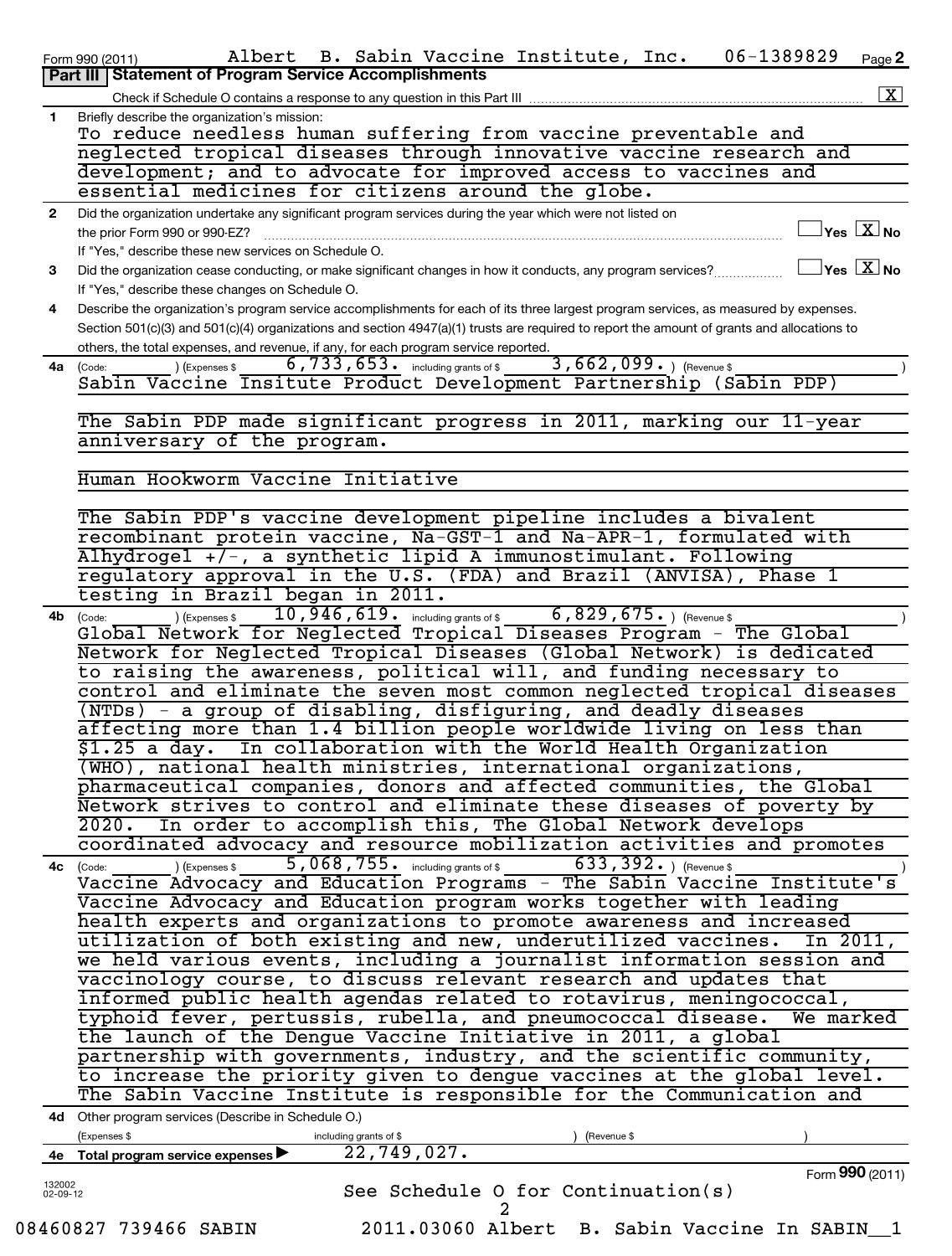**17**

**18**

**19**

|    |                                                                                                                                                                                                                                     |                | Yes                     | No                      |
|----|-------------------------------------------------------------------------------------------------------------------------------------------------------------------------------------------------------------------------------------|----------------|-------------------------|-------------------------|
| 1  | Is the organization described in section 501(c)(3) or 4947(a)(1) (other than a private foundation)?                                                                                                                                 |                |                         |                         |
|    |                                                                                                                                                                                                                                     | $\mathbf{1}$   | х                       |                         |
| 2  |                                                                                                                                                                                                                                     | $\mathbf{2}$   | $\overline{\mathbf{X}}$ |                         |
| 3  | Did the organization engage in direct or indirect political campaign activities on behalf of or in opposition to candidates for                                                                                                     |                |                         |                         |
|    |                                                                                                                                                                                                                                     | 3              |                         | x                       |
| 4  | Section 501(c)(3) organizations. Did the organization engage in lobbying activities, or have a section 501(h) election in effect                                                                                                    |                |                         | х                       |
|    | Is the organization a section 501(c)(4), 501(c)(5), or 501(c)(6) organization that receives membership dues, assessments, or                                                                                                        | 4              |                         |                         |
| 5  |                                                                                                                                                                                                                                     | 5              |                         | х                       |
| 6  | Did the organization maintain any donor advised funds or any similar funds or accounts for which donors have the right to                                                                                                           |                |                         |                         |
|    | provide advice on the distribution or investment of amounts in such funds or accounts? If "Yes," complete Schedule D, Part I                                                                                                        | 6              |                         | х                       |
| 7  | Did the organization receive or hold a conservation easement, including easements to preserve open space,                                                                                                                           |                |                         |                         |
|    |                                                                                                                                                                                                                                     | $\overline{7}$ |                         | х                       |
| 8  | Did the organization maintain collections of works of art, historical treasures, or other similar assets? If "Yes," complete                                                                                                        |                |                         |                         |
|    | Schedule D, Part III <b>Marting Community</b> Contact and Technical Contact and Technical Community Contact and Technical Community Contact and Technical Community Contact and Technical Community Contact and Technical Community | 8              |                         | х                       |
| 9  | Did the organization report an amount in Part X, line 21; serve as a custodian for amounts not listed in Part X; or provide                                                                                                         |                |                         |                         |
|    | credit counseling, debt management, credit repair, or debt negotiation services? If "Yes," complete Schedule D, Part IV                                                                                                             | 9              |                         | х                       |
| 10 | Did the organization, directly or through a related organization, hold assets in temporarily restricted endowments, permanent                                                                                                       |                |                         |                         |
|    |                                                                                                                                                                                                                                     | 10             |                         | х                       |
| 11 | If the organization's answer to any of the following questions is "Yes," then complete Schedule D, Parts VI, VII, VIII, IX, or X                                                                                                    |                |                         |                         |
|    | as applicable.                                                                                                                                                                                                                      |                |                         |                         |
|    | a Did the organization report an amount for land, buildings, and equipment in Part X, line 10? If "Yes," complete Schedule D,                                                                                                       |                |                         |                         |
|    | Part VI                                                                                                                                                                                                                             | 11a            | Х                       |                         |
|    | <b>b</b> Did the organization report an amount for investments - other securities in Part X, line 12 that is 5% or more of its total                                                                                                |                |                         |                         |
|    |                                                                                                                                                                                                                                     | 11b            |                         | x                       |
|    | c Did the organization report an amount for investments - program related in Part X, line 13 that is 5% or more of its total                                                                                                        |                |                         |                         |
|    |                                                                                                                                                                                                                                     | 11c            |                         | x                       |
|    | d Did the organization report an amount for other assets in Part X, line 15 that is 5% or more of its total assets reported in                                                                                                      |                |                         |                         |
|    |                                                                                                                                                                                                                                     | 11d            |                         | х                       |
|    |                                                                                                                                                                                                                                     | 11e            | х                       |                         |
| f. | Did the organization's separate or consolidated financial statements for the tax year include a footnote that addresses                                                                                                             |                |                         |                         |
|    | the organization's liability for uncertain tax positions under FIN 48 (ASC 740)? If "Yes," complete Schedule D, Part X                                                                                                              | 11f            | Х                       |                         |
|    | 12a Did the organization obtain separate, independent audited financial statements for the tax year? If "Yes," complete                                                                                                             |                |                         |                         |
|    | Schedule D, Parts XI, XII, and XIII                                                                                                                                                                                                 | 12a            | X.                      |                         |
|    | <b>b</b> Was the organization included in consolidated, independent audited financial statements for the tax year?                                                                                                                  |                |                         |                         |
|    | If "Yes," and if the organization answered "No" to line 12a, then completing Schedule D, Parts XI, XII, and XIII is optional                                                                                                        | 12b            |                         | х                       |
| 13 |                                                                                                                                                                                                                                     | 13             |                         | $\overline{\text{x}}$   |
|    |                                                                                                                                                                                                                                     | 14a            |                         | $\overline{\textbf{x}}$ |
|    | <b>b</b> Did the organization have aggregate revenues or expenses of more than \$10,000 from grantmaking, fundraising, business,                                                                                                    |                |                         |                         |
|    | investment, and program service activities outside the United States, or aggregate foreign investments valued at \$100,000                                                                                                          |                |                         |                         |
|    |                                                                                                                                                                                                                                     | 14b            | х                       |                         |
| 15 | Did the organization report on Part IX, column (A), line 3, more than \$5,000 of grants or assistance to any organization                                                                                                           |                |                         |                         |
|    |                                                                                                                                                                                                                                     | 15             | X                       |                         |
| 16 | Did the organization report on Part IX, column (A), line 3, more than \$5,000 of aggregate grants or assistance to individuals                                                                                                      |                |                         |                         |
|    | located outside the United States? If "Yes," complete Schedule F, Parts III and IV                                                                                                                                                  | 16             |                         | x                       |

**20 a** *If "Yes," complete Schedule H* Did the organization operate one or more hospital facilities? ~~~~~~~~~~~~~~~~

Did the organization report more than \$15,000 of gross income from gaming activities on Part VIII, line 9a? If "Yes,"

Did the organization report a total of more than \$15,000 of expenses for professional fundraising services on Part IX,

**b** If "Yes" to line 20a, did the organization attach a copy of its audited financial statements to this return?

*If "Yes," complete Schedule G, Part I* column (A), lines 6 and 11e? ~~~~~~~~~~~~~~~~~~~~~~~~~~~~~

Did the organization report more than \$15,000 total of fundraising event gross income and contributions on Part VIII, lines

1c and 8a? If "Yes," complete Schedule G, *Part II <sub>………………………………………………………………………………*…………</sub>

*complete Schedule G, Part III* ~~~~~~~~~~~~~~~~~~~~~~~~~~~~~~~~~~~~~~~~~~~~~~~

Form (2011) **990**

**17**

X

X

X  $\overline{\mathtt{x}}$ 

**18**

**19 20a 20b**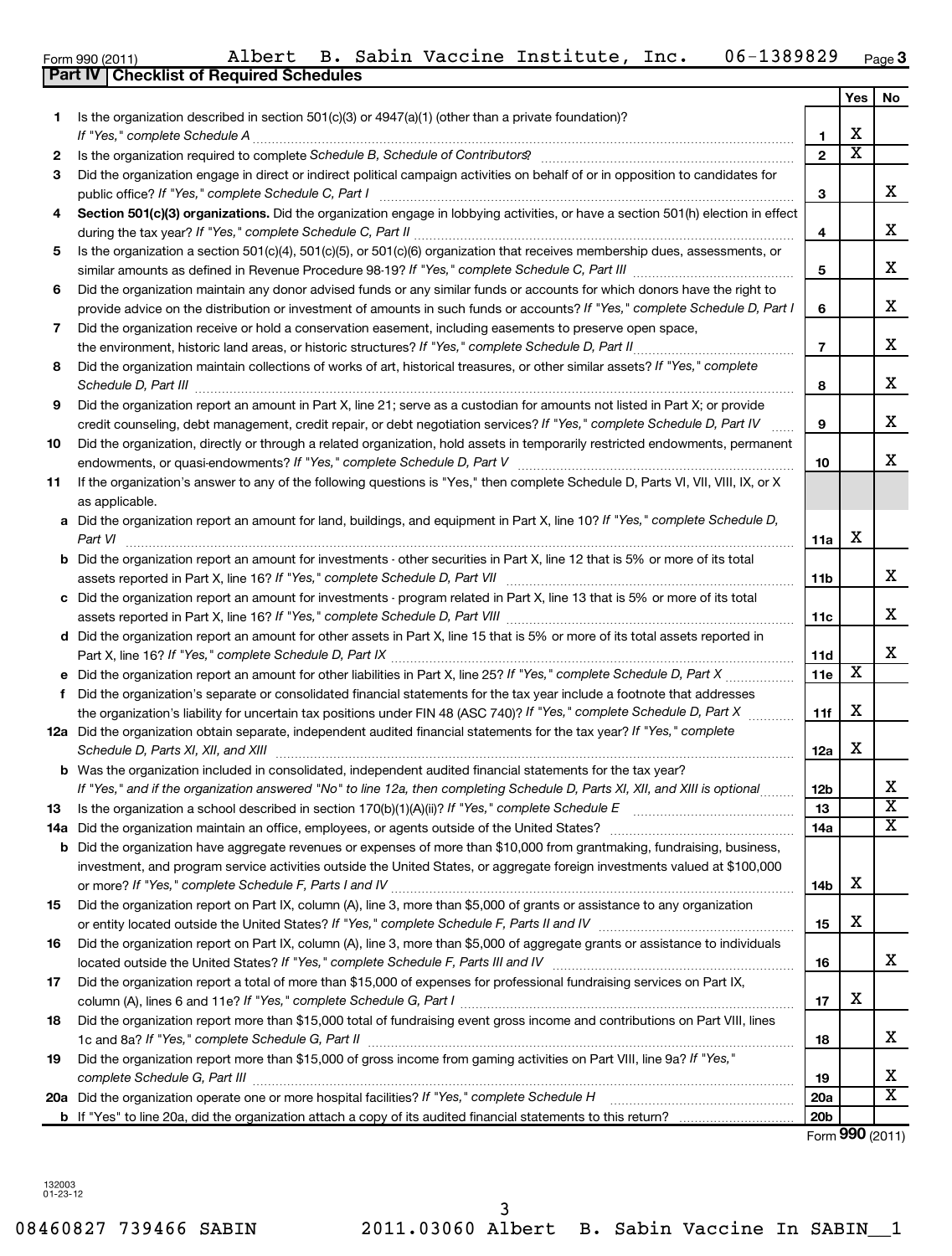|     | <b>Part IV   Checklist of Required Schedules (continued)</b>                                                                    |                 |     |                               |
|-----|---------------------------------------------------------------------------------------------------------------------------------|-----------------|-----|-------------------------------|
|     |                                                                                                                                 |                 | Yes | No.                           |
| 21  | Did the organization report more than \$5,000 of grants and other assistance to any government or organization in the           |                 |     |                               |
|     |                                                                                                                                 | 21              | х   |                               |
| 22  | Did the organization report more than \$5,000 of grants and other assistance to individuals in the United States on Part IX,    |                 |     |                               |
|     | column (A), line 2? If "Yes," complete Schedule I, Parts I and III                                                              | 22              |     | X.                            |
| 23  | Did the organization answer "Yes" to Part VII, Section A, line 3, 4, or 5 about compensation of the organization's current      |                 |     |                               |
|     | and former officers, directors, trustees, key employees, and highest compensated employees? If "Yes," complete                  |                 |     |                               |
|     | Schedule J                                                                                                                      | 23              | x   |                               |
| 24a | Did the organization have a tax-exempt bond issue with an outstanding principal amount of more than \$100,000 as of the         |                 |     |                               |
|     | last day of the year, that was issued after December 31, 2002? If "Yes," answer lines 24b through 24d and complete              |                 |     |                               |
|     | Schedule K. If "No", go to line 25                                                                                              | 24a             |     | X.                            |
|     |                                                                                                                                 | 24 <sub>b</sub> |     |                               |
| b   |                                                                                                                                 |                 |     |                               |
|     | Did the organization maintain an escrow account other than a refunding escrow at any time during the year to defease            |                 |     |                               |
|     | any tax-exempt bonds?                                                                                                           | 24c             |     |                               |
| d   |                                                                                                                                 | 24d             |     |                               |
|     | 25a Section 501(c)(3) and 501(c)(4) organizations. Did the organization engage in an excess benefit transaction with a          |                 |     |                               |
|     | disqualified person during the year? If "Yes," complete Schedule L, Part I                                                      | 25a             |     | x                             |
| b   | Is the organization aware that it engaged in an excess benefit transaction with a disqualified person in a prior year, and      |                 |     |                               |
|     | that the transaction has not been reported on any of the organization's prior Forms 990 or 990-EZ? If "Yes," complete           |                 |     |                               |
|     | Schedule L, Part I                                                                                                              | 25b             |     | x                             |
| 26  | Was a loan to or by a current or former officer, director, trustee, key employee, highly compensated employee, or disqualified  |                 |     |                               |
|     | person outstanding as of the end of the organization's tax year? If "Yes," complete Schedule L, Part II                         | 26              |     | x                             |
| 27  | Did the organization provide a grant or other assistance to an officer, director, trustee, key employee, substantial            |                 |     |                               |
|     | contributor or employee thereof, a grant selection committee member, or to a 35% controlled entity or family member             |                 |     |                               |
|     | of any of these persons? If "Yes," complete Schedule L, Part III                                                                | 27              |     | X.                            |
| 28  | Was the organization a party to a business transaction with one of the following parties (see Schedule L, Part IV               |                 |     |                               |
|     | instructions for applicable filing thresholds, conditions, and exceptions):                                                     |                 |     |                               |
| а   | A current or former officer, director, trustee, or key employee? If "Yes," complete Schedule L, Part IV                         | 28a             |     | x                             |
| b   | A family member of a current or former officer, director, trustee, or key employee? If "Yes," complete Schedule L, Part IV      | 28 <sub>b</sub> |     | $\overline{\mathbf{x}}$       |
| с   | An entity of which a current or former officer, director, trustee, or key employee (or a family member thereof) was an officer, |                 |     |                               |
|     | director, trustee, or direct or indirect owner? If "Yes," complete Schedule L, Part IV                                          | 28c             |     | x                             |
| 29  |                                                                                                                                 | 29              |     | $\overline{\mathtt{x}}$       |
| 30  | Did the organization receive contributions of art, historical treasures, or other similar assets, or qualified conservation     |                 |     |                               |
|     | contributions? If "Yes," complete Schedule M                                                                                    | 30              |     | x                             |
| 31  | Did the organization liquidate, terminate, or dissolve and cease operations?                                                    |                 |     |                               |
|     | If "Yes," complete Schedule N, Part I                                                                                           | 31              |     | X.                            |
| 32  | Did the organization sell, exchange, dispose of, or transfer more than 25% of its net assets? If "Yes," complete                |                 |     |                               |
|     | Schedule N, Part II                                                                                                             |                 |     | x                             |
|     | Did the organization own 100% of an entity disregarded as separate from the organization under Regulations                      | 32              |     |                               |
| 33  |                                                                                                                                 |                 |     | X.                            |
|     |                                                                                                                                 | 33              |     |                               |
| 34  | Was the organization related to any tax-exempt or taxable entity?                                                               |                 |     |                               |
|     |                                                                                                                                 | 34              |     | x.<br>$\overline{\mathbf{x}}$ |
| 35а | Did the organization have a controlled entity within the meaning of section 512(b)(13)?                                         | 35a             |     |                               |
| b   | Did the organization receive any payment from or engage in any transaction with a controlled entity within the meaning of       |                 |     |                               |
|     |                                                                                                                                 | 35b             |     | x                             |
| 36  | Section 501(c)(3) organizations. Did the organization make any transfers to an exempt non-charitable related organization?      |                 |     |                               |
|     |                                                                                                                                 | 36              |     | x                             |
| 37  | Did the organization conduct more than 5% of its activities through an entity that is not a related organization                |                 |     |                               |
|     | and that is treated as a partnership for federal income tax purposes? If "Yes," complete Schedule R, Part VI mummum             | 37              |     | X.                            |
| 38  | Did the organization complete Schedule O and provide explanations in Schedule O for Part VI, lines 11 and 19?                   |                 |     |                               |
|     |                                                                                                                                 | 38              | x   |                               |
|     |                                                                                                                                 | Form 990 (2011) |     |                               |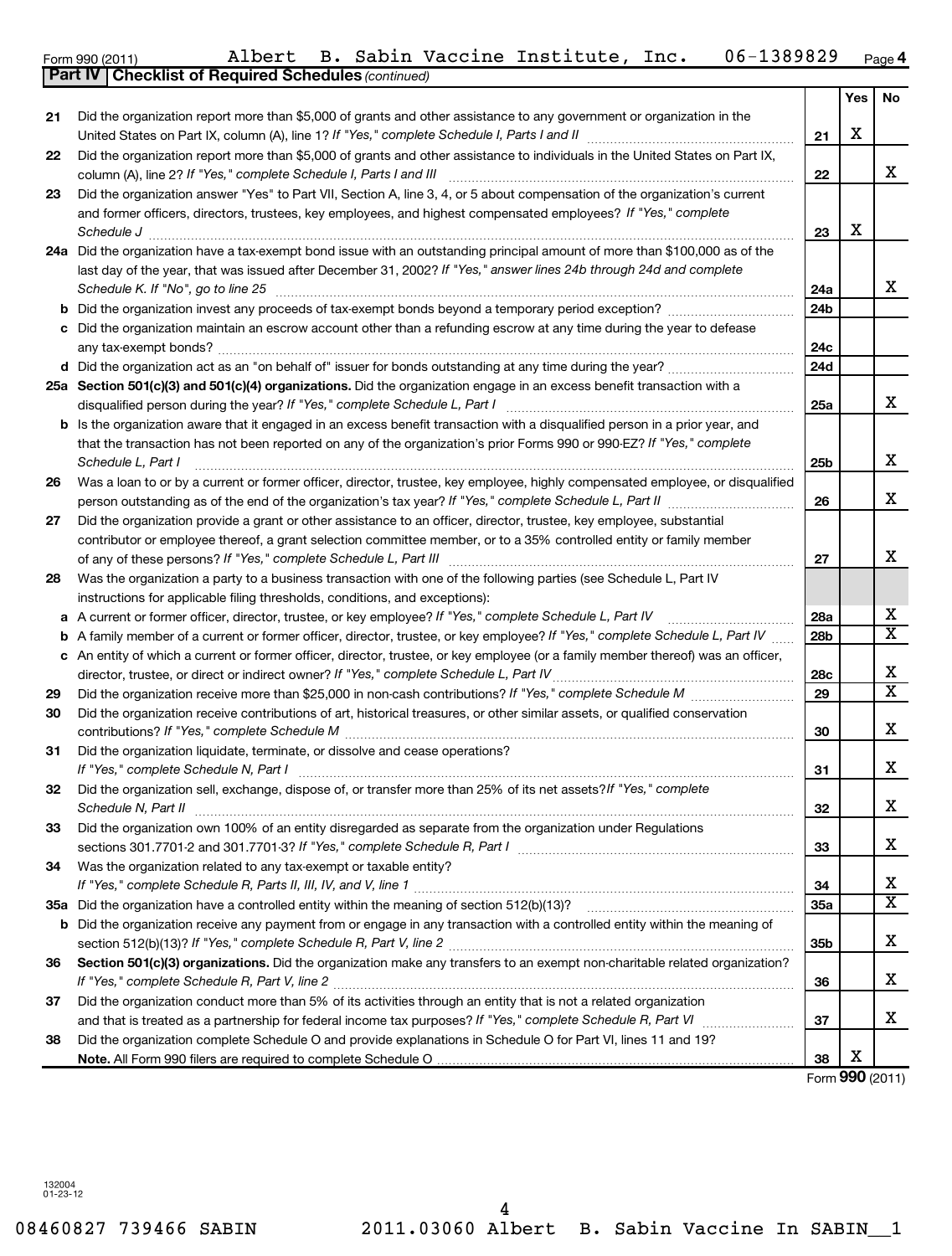|                                                                                                           | Check if Schedule O contains a response to any question in this Part V                                                                                |                 |    |                 |     |                            |  |  |  |  |
|-----------------------------------------------------------------------------------------------------------|-------------------------------------------------------------------------------------------------------------------------------------------------------|-----------------|----|-----------------|-----|----------------------------|--|--|--|--|
|                                                                                                           |                                                                                                                                                       |                 |    |                 | Yes | No                         |  |  |  |  |
|                                                                                                           |                                                                                                                                                       | 1a              | 26 |                 |     |                            |  |  |  |  |
| b                                                                                                         | 0<br>1 <sub>b</sub><br>Enter the number of Forms W-2G included in line 1a. Enter -0- if not applicable                                                |                 |    |                 |     |                            |  |  |  |  |
| c                                                                                                         | Did the organization comply with backup withholding rules for reportable payments to vendors and reportable gaming                                    |                 |    |                 |     |                            |  |  |  |  |
|                                                                                                           |                                                                                                                                                       |                 |    |                 |     |                            |  |  |  |  |
|                                                                                                           | 2a Enter the number of employees reported on Form W-3, Transmittal of Wage and Tax Statements,                                                        |                 |    |                 |     |                            |  |  |  |  |
|                                                                                                           | filed for the calendar year ending with or within the year covered by this return <i>[[[[[[[[[[[[[[]]]]</i> ]]                                        | 2a              | 68 |                 |     |                            |  |  |  |  |
|                                                                                                           |                                                                                                                                                       |                 |    |                 |     |                            |  |  |  |  |
|                                                                                                           | Note. If the sum of lines 1a and 2a is greater than 250, you may be required to e-file (see instructions)                                             |                 |    |                 |     |                            |  |  |  |  |
|                                                                                                           |                                                                                                                                                       |                 |    | За              |     | x                          |  |  |  |  |
|                                                                                                           | <b>b</b> If "Yes," has it filed a Form 990-T for this year? If "No," provide an explanation in Schedule O                                             |                 |    | 3b              |     |                            |  |  |  |  |
|                                                                                                           | 4a At any time during the calendar year, did the organization have an interest in, or a signature or other authority over, a                          |                 |    |                 |     |                            |  |  |  |  |
|                                                                                                           | financial account in a foreign country (such as a bank account, securities account, or other financial account)?                                      |                 |    | 4a              |     | X                          |  |  |  |  |
|                                                                                                           | <b>b</b> If "Yes," enter the name of the foreign country:                                                                                             |                 |    |                 |     |                            |  |  |  |  |
|                                                                                                           | See instructions for filing requirements for Form TD F 90-22.1, Report of Foreign Bank and Financial Accounts.                                        |                 |    |                 |     |                            |  |  |  |  |
|                                                                                                           |                                                                                                                                                       |                 |    | 5a              |     | х                          |  |  |  |  |
|                                                                                                           |                                                                                                                                                       |                 |    | 5b              |     | $\overline{\textbf{x}}$    |  |  |  |  |
|                                                                                                           |                                                                                                                                                       |                 |    | 5c              |     |                            |  |  |  |  |
|                                                                                                           | 6a Does the organization have annual gross receipts that are normally greater than \$100,000, and did the organization solicit                        |                 |    |                 |     |                            |  |  |  |  |
|                                                                                                           |                                                                                                                                                       |                 |    | 6a              |     | X                          |  |  |  |  |
|                                                                                                           | b If "Yes," did the organization include with every solicitation an express statement that such contributions or gifts                                |                 |    |                 |     |                            |  |  |  |  |
|                                                                                                           | were not tax deductible?                                                                                                                              |                 |    | 6b              |     |                            |  |  |  |  |
| 7                                                                                                         | Organizations that may receive deductible contributions under section 170(c).                                                                         |                 |    | 7a              |     | x                          |  |  |  |  |
|                                                                                                           | Did the organization receive a payment in excess of \$75 made partly as a contribution and partly for goods and services provided to the payor?<br>a  |                 |    |                 |     |                            |  |  |  |  |
|                                                                                                           |                                                                                                                                                       |                 |    |                 |     |                            |  |  |  |  |
|                                                                                                           | c Did the organization sell, exchange, or otherwise dispose of tangible personal property for which it was required                                   |                 |    |                 |     |                            |  |  |  |  |
|                                                                                                           | 7d<br>d If "Yes," indicate the number of Forms 8282 filed during the year <i>manumerane containerance</i>                                             |                 |    |                 |     |                            |  |  |  |  |
|                                                                                                           | e Did the organization receive any funds, directly or indirectly, to pay premiums on a personal benefit contract?                                     |                 |    |                 |     |                            |  |  |  |  |
| f                                                                                                         |                                                                                                                                                       |                 |    | 7e<br>7f        |     | х<br>$\overline{\text{x}}$ |  |  |  |  |
|                                                                                                           | g If the organization received a contribution of qualified intellectual property, did the organization file Form 8899 as required?                    |                 |    | 7g              |     |                            |  |  |  |  |
|                                                                                                           | h If the organization received a contribution of cars, boats, airplanes, or other vehicles, did the organization file a Form 1098-C?                  |                 |    | 7h              |     |                            |  |  |  |  |
| 8                                                                                                         | Sponsoring organizations maintaining donor advised funds and section $509(a)(3)$ supporting organizations. Did the supporting                         |                 |    |                 |     |                            |  |  |  |  |
|                                                                                                           | organization, or a donor advised fund maintained by a sponsoring organization, have excess business holdings at any time during the year?             |                 |    | 8               |     |                            |  |  |  |  |
| 9                                                                                                         | Sponsoring organizations maintaining donor advised funds.                                                                                             |                 |    |                 |     |                            |  |  |  |  |
|                                                                                                           |                                                                                                                                                       |                 |    | 9а              |     |                            |  |  |  |  |
| b                                                                                                         |                                                                                                                                                       |                 |    | 9b              |     |                            |  |  |  |  |
| 10                                                                                                        | Section 501(c)(7) organizations. Enter:                                                                                                               |                 |    |                 |     |                            |  |  |  |  |
| а                                                                                                         | Initiation fees and capital contributions included on Part VIII, line 12                                                                              | 10a             |    |                 |     |                            |  |  |  |  |
| b                                                                                                         | Gross receipts, included on Form 990, Part VIII, line 12, for public use of club facilities                                                           | 10 <sub>b</sub> |    |                 |     |                            |  |  |  |  |
| 11                                                                                                        | Section 501(c)(12) organizations. Enter:                                                                                                              |                 |    |                 |     |                            |  |  |  |  |
| а                                                                                                         |                                                                                                                                                       | 11a             |    |                 |     |                            |  |  |  |  |
|                                                                                                           | Gross income from other sources (Do not net amounts due or paid to other sources against                                                              |                 |    |                 |     |                            |  |  |  |  |
|                                                                                                           | amounts due or received from them.)<br>12a Section 4947(a)(1) non-exempt charitable trusts. Is the organization filing Form 990 in lieu of Form 1041? | 11b             |    |                 |     |                            |  |  |  |  |
|                                                                                                           |                                                                                                                                                       |                 |    | 12a             |     |                            |  |  |  |  |
| 13                                                                                                        | <b>b</b> If "Yes," enter the amount of tax-exempt interest received or accrued during the year<br>12b                                                 |                 |    |                 |     |                            |  |  |  |  |
|                                                                                                           | Section 501(c)(29) qualified nonprofit health insurance issuers.                                                                                      |                 |    | 13а             |     |                            |  |  |  |  |
|                                                                                                           | Note. See the instructions for additional information the organization must report on Schedule O.                                                     |                 |    |                 |     |                            |  |  |  |  |
| <b>b</b> Enter the amount of reserves the organization is required to maintain by the states in which the |                                                                                                                                                       |                 |    |                 |     |                            |  |  |  |  |
|                                                                                                           |                                                                                                                                                       | 13 <sub>b</sub> |    |                 |     |                            |  |  |  |  |
|                                                                                                           |                                                                                                                                                       | 13с             |    |                 |     |                            |  |  |  |  |
|                                                                                                           | 14a Did the organization receive any payments for indoor tanning services during the tax year?                                                        |                 |    | 14a             |     | x                          |  |  |  |  |
|                                                                                                           |                                                                                                                                                       |                 |    | 14 <sub>b</sub> |     |                            |  |  |  |  |

08460827 739466 SABIN 2011.03060 Albert B. Sabin Vaccine In SABIN\_\_1 5

**5**

| Form 990 (2011) |  |  |
|-----------------|--|--|
|                 |  |  |
|                 |  |  |

### Form 990 (2011) Albert B. Sabin Vaccine Institute, Inc. 06-1389829 page **Part V** Statements Regarding Other IRS Filings and Tax Compliance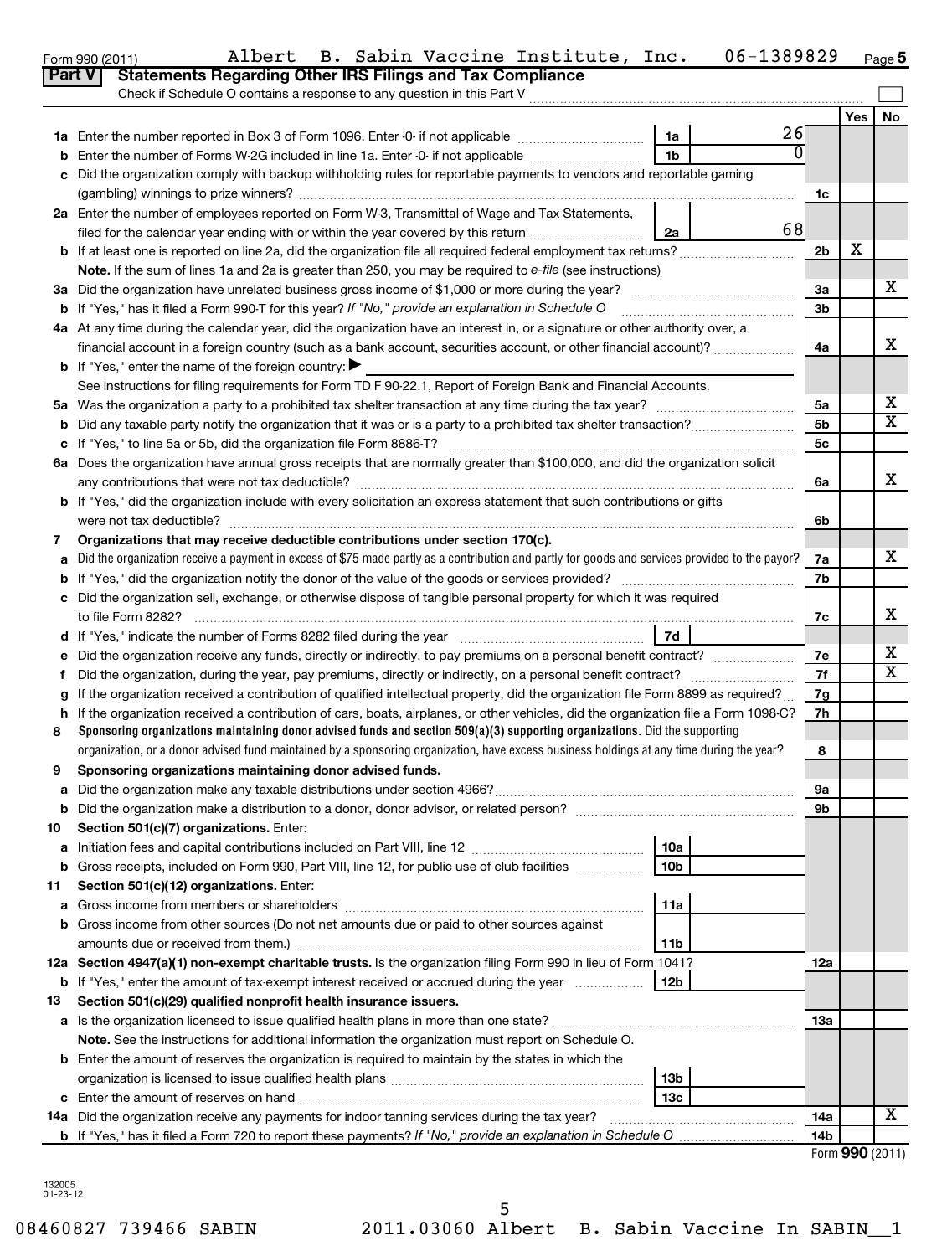**6**

| Form 990 (2011)                                                                                                                    |  |  |  |  | Albert B. Sabin Vaccine Institute, Inc. |  | 06-1389829 | Pag |  |  |
|------------------------------------------------------------------------------------------------------------------------------------|--|--|--|--|-----------------------------------------|--|------------|-----|--|--|
| <b>Part VI Governance, Management, and Disclosure</b> For each "Yes" response to lines 2 through 7b below, and for a "No" response |  |  |  |  |                                         |  |            |     |  |  |
| to line 8a, 8b, or 10b below, describe the circumstances, processes, or changes in Schedule O. See instructions.                   |  |  |  |  |                                         |  |            |     |  |  |

# Check if Schedule O contains a response to any question in this Part VI

|                    | <b>Section A. Governing Body and Management</b>                                                                                                                                            |    |             |                 |     |                 |  |  |  |  |  |
|--------------------|--------------------------------------------------------------------------------------------------------------------------------------------------------------------------------------------|----|-------------|-----------------|-----|-----------------|--|--|--|--|--|
|                    |                                                                                                                                                                                            |    |             |                 | Yes | No              |  |  |  |  |  |
|                    | <b>1a</b> Enter the number of voting members of the governing body at the end of the tax year                                                                                              | 1a | 12          |                 |     |                 |  |  |  |  |  |
|                    | If there are material differences in voting rights among members of the governing body, or if the governing                                                                                |    |             |                 |     |                 |  |  |  |  |  |
|                    | body delegated broad authority to an executive committee or similar committee, explain in Schedule O.                                                                                      |    |             |                 |     |                 |  |  |  |  |  |
| b                  | Enter the number of voting members included in line 1a, above, who are independent                                                                                                         | 1b | 9           |                 |     |                 |  |  |  |  |  |
| 2                  | Did any officer, director, trustee, or key employee have a family relationship or a business relationship with any other                                                                   |    |             |                 |     |                 |  |  |  |  |  |
|                    | officer, director, trustee, or key employee?                                                                                                                                               |    |             | 2               |     | x               |  |  |  |  |  |
| 3                  | Did the organization delegate control over management duties customarily performed by or under the direct supervision                                                                      |    |             |                 |     | x               |  |  |  |  |  |
|                    |                                                                                                                                                                                            |    |             |                 |     |                 |  |  |  |  |  |
| 4                  | Did the organization make any significant changes to its governing documents since the prior Form 990 was filed?                                                                           |    |             |                 |     |                 |  |  |  |  |  |
| 5                  |                                                                                                                                                                                            |    |             |                 |     |                 |  |  |  |  |  |
| 6                  |                                                                                                                                                                                            |    |             |                 |     |                 |  |  |  |  |  |
| 7а                 | Did the organization have members, stockholders, or other persons who had the power to elect or appoint one or                                                                             |    |             |                 |     |                 |  |  |  |  |  |
|                    |                                                                                                                                                                                            |    |             | 7a              |     | х               |  |  |  |  |  |
|                    | <b>b</b> Are any governance decisions of the organization reserved to (or subject to approval by) members, stockholders, or                                                                |    |             |                 |     |                 |  |  |  |  |  |
|                    | persons other than the governing body?                                                                                                                                                     |    |             | 7b              |     | x               |  |  |  |  |  |
| 8                  | Did the organization contemporaneously document the meetings held or written actions undertaken during the year by the following:                                                          |    |             |                 |     |                 |  |  |  |  |  |
| a                  |                                                                                                                                                                                            |    |             | 8а              | х   |                 |  |  |  |  |  |
| b                  |                                                                                                                                                                                            |    |             | 8b              | X   |                 |  |  |  |  |  |
| 9                  | Is there any officer, director, trustee, or key employee listed in Part VII, Section A, who cannot be reached at the                                                                       |    |             |                 |     |                 |  |  |  |  |  |
|                    |                                                                                                                                                                                            |    |             | 9               |     | x               |  |  |  |  |  |
|                    | <b>Section B. Policies</b> (This Section B requests information about policies not required by the Internal Revenue Code.)                                                                 |    |             |                 |     |                 |  |  |  |  |  |
|                    |                                                                                                                                                                                            |    |             |                 | Yes | No              |  |  |  |  |  |
|                    |                                                                                                                                                                                            |    |             | <b>10a</b>      |     | x               |  |  |  |  |  |
|                    | <b>b</b> If "Yes," did the organization have written policies and procedures governing the activities of such chapters, affiliates,                                                        |    |             |                 |     |                 |  |  |  |  |  |
|                    |                                                                                                                                                                                            |    |             | 10 <sub>b</sub> |     |                 |  |  |  |  |  |
|                    | 11a Has the organization provided a complete copy of this Form 990 to all members of its governing body before filing the form?                                                            |    |             | 11a             | х   |                 |  |  |  |  |  |
| b                  | Describe in Schedule O the process, if any, used by the organization to review this Form 990.                                                                                              |    |             |                 |     |                 |  |  |  |  |  |
| 12a                | Did the organization have a written conflict of interest policy? If "No," go to line 13                                                                                                    |    |             |                 |     |                 |  |  |  |  |  |
| b                  | Were officers, directors, or trustees, and key employees required to disclose annually interests that could give rise to conflicts?                                                        |    |             |                 |     |                 |  |  |  |  |  |
| с                  | Did the organization regularly and consistently monitor and enforce compliance with the policy? If "Yes," describe                                                                         |    |             |                 |     |                 |  |  |  |  |  |
|                    | in Schedule O how this was done                                                                                                                                                            |    |             | 12c             | х   |                 |  |  |  |  |  |
| 13                 |                                                                                                                                                                                            |    |             | 13              | х   |                 |  |  |  |  |  |
| 14                 |                                                                                                                                                                                            |    |             | 14              | х   |                 |  |  |  |  |  |
| 15                 | Did the process for determining compensation of the following persons include a review and approval by independent                                                                         |    |             |                 |     |                 |  |  |  |  |  |
|                    | persons, comparability data, and contemporaneous substantiation of the deliberation and decision?                                                                                          |    |             |                 |     |                 |  |  |  |  |  |
|                    | The organization's CEO, Executive Director, or top management official [111] [11] The organization's CEO, Executive Director, or top management official [11] [11] [11] The organization's |    |             | 15a             | Χ   |                 |  |  |  |  |  |
|                    |                                                                                                                                                                                            |    |             | 15 <sub>b</sub> | X   |                 |  |  |  |  |  |
|                    | If "Yes" to line 15a or 15b, describe the process in Schedule O (see instructions).                                                                                                        |    |             |                 |     |                 |  |  |  |  |  |
|                    | <b>16a</b> Did the organization invest in, contribute assets to, or participate in a joint venture or similar arrangement with a                                                           |    |             |                 |     |                 |  |  |  |  |  |
|                    | taxable entity during the year?                                                                                                                                                            |    |             | 16a             |     | х               |  |  |  |  |  |
|                    | b If "Yes," did the organization follow a written policy or procedure requiring the organization to evaluate its participation                                                             |    |             |                 |     |                 |  |  |  |  |  |
|                    | in joint venture arrangements under applicable federal tax law, and take steps to safeguard the organization's                                                                             |    |             |                 |     |                 |  |  |  |  |  |
|                    | exempt status with respect to such arrangements?                                                                                                                                           |    |             | 16b             |     |                 |  |  |  |  |  |
|                    | <b>Section C. Disclosure</b>                                                                                                                                                               |    |             |                 |     |                 |  |  |  |  |  |
| 17                 | List the states with which a copy of this Form 990 is required to be filed $\blacktriangleright$ MD, DC, NY                                                                                |    |             |                 |     |                 |  |  |  |  |  |
| 18                 | Section 6104 requires an organization to make its Forms 1023 (or 1024 if applicable), 990, and 990-T (Section 501(c)(3)s only) available                                                   |    |             |                 |     |                 |  |  |  |  |  |
|                    | for public inspection. Indicate how you made these available. Check all that apply.                                                                                                        |    |             |                 |     |                 |  |  |  |  |  |
|                    | $ \underline{X} $ Own website<br>$\lfloor \underline{X} \rfloor$ Upon request<br>Another's website                                                                                         |    |             |                 |     |                 |  |  |  |  |  |
| 19                 | Describe in Schedule O whether (and if so, how), the organization made its governing documents, conflict of interest policy, and financial                                                 |    |             |                 |     |                 |  |  |  |  |  |
|                    | statements available to the public during the tax year.                                                                                                                                    |    |             |                 |     |                 |  |  |  |  |  |
| 20                 | State the name, physical address, and telephone number of the person who possesses the books and records of the organization:                                                              |    |             |                 |     |                 |  |  |  |  |  |
|                    | The Organization - $202-842-8610$                                                                                                                                                          |    |             |                 |     |                 |  |  |  |  |  |
|                    | 2000 Pennsylvania Avenue, NW, No. 7100, Washington,                                                                                                                                        |    | 20006<br>DC |                 |     |                 |  |  |  |  |  |
| 132006<br>01-23-12 |                                                                                                                                                                                            |    |             |                 |     | Form 990 (2011) |  |  |  |  |  |
|                    | 6                                                                                                                                                                                          |    |             |                 |     |                 |  |  |  |  |  |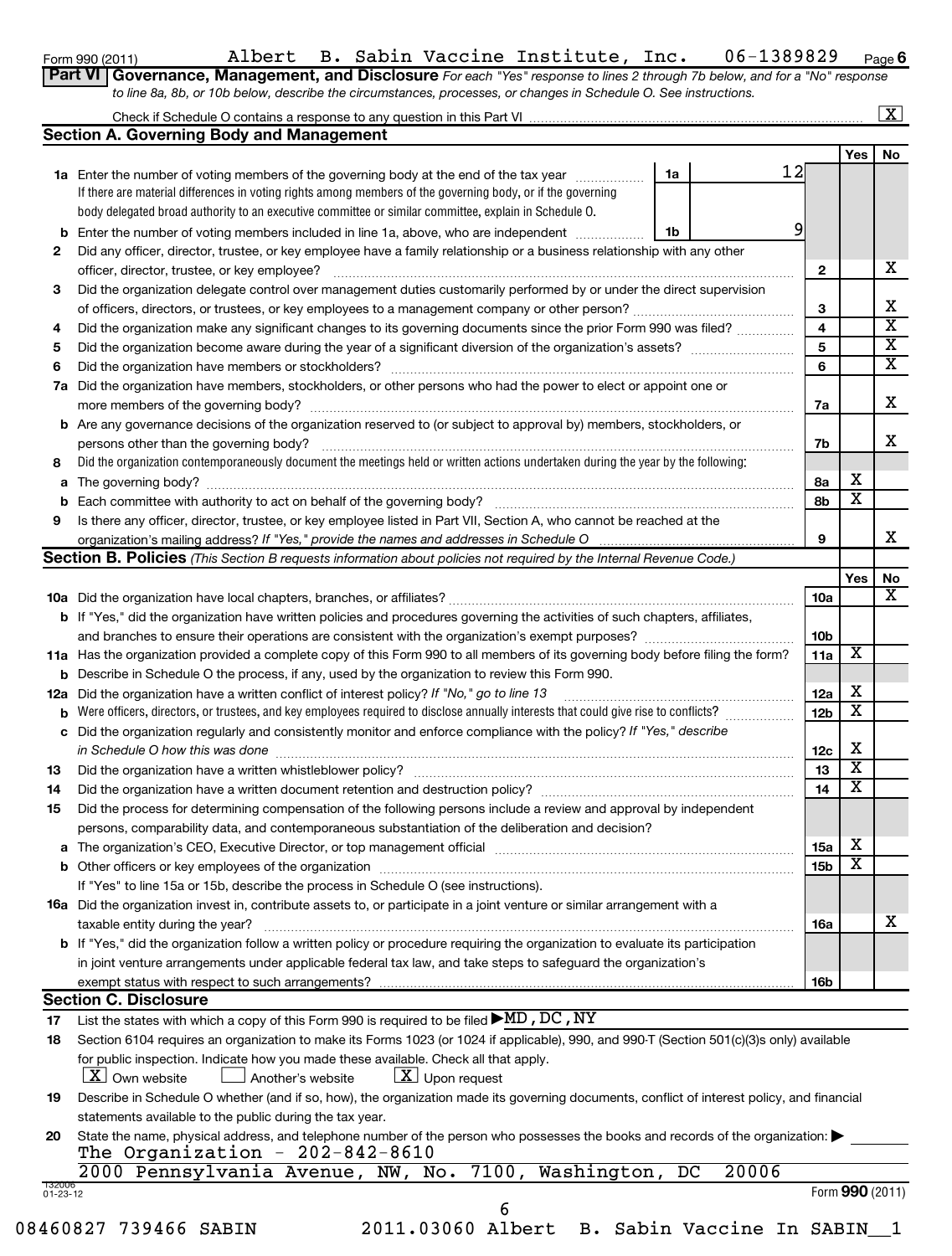### **Section A. Officers, Directors, Trustees, Key Employees, and Highest Compensated Employees** Check if Schedule O contains a response to any question in this Part VII **Part VII Compensation of Officers, Directors, Trustees, Key Employees, Highest Compensated Employees, and Independent Contractors**  $\sim$

**1a**  Complete this table for all persons required to be listed. Report compensation for the calendar year ending with or within the organization's tax year.

**•** List all of the organization's current officers, directors, trustees (whether individuals or organizations), regardless of amount of compensation. Enter -0- in columns  $(D)$ ,  $(E)$ , and  $(F)$  if no compensation was paid.

**•** List all of the organization's **current** key employees, if any. See instructions for definition of "key employee."

 $\bullet$  List the organization's five  $\tt current$  highest compensated employees (other than an officer, director, trustee, or key employee) who received reportable compensation (Box 5 of Form W-2 and/or Box 7 of Form 1099-MISC) of more than \$100,000 from the organization and any related organizations .

 $\bullet$  List all of the organization's former officers, key employees, and highest compensated employees who received more than \$100,000 of reportable compensation from the organization and any related organizations.

**•** List all of the organization's former directors or trustees that received, in the capacity as a former director or trustee of the organization, more than \$10,000 of reportable compensation from the organization and any related organizations.

List persons in the following order: individual trustees or directors; institutional trustees; officers; key employees; highest compensated employees; and former such persons.

Check this box if neither the organization nor any related organization compensated any current officer, director, or trustee.  $\left\vert \cdot\right\vert$ 

| Position<br>Name and Title<br>Average<br>Reportable<br>Reportable<br>(do not check more than one<br>hours per<br>box, unless person is both an<br>compensation<br>compensation<br>officer and a director/trustee)<br>from related<br>week<br>from<br>Individual trustee or director<br>(describe<br>the<br>organizations<br>hours for<br>organization<br>(W-2/1099-MISC)<br>  Highest compensated<br>  employee<br>Institutional trustee<br>related<br>(W-2/1099-MISC)<br>Key employee<br>organizations<br>in Schedule<br>Former<br>Officer<br>O)<br>(1) Louis Cooper<br>0.<br>1.00<br>$\mathbf X$<br>$\mathbf 0$ .<br>Trustee<br>(2) Allan Goldstein<br>$\mathbf 0$<br>$\mathbf 0$<br>1.00<br>Х<br>Trustee | Estimated<br>amount of<br>other<br>compensation<br>from the<br>organization<br>and related<br>organizations<br>$\boldsymbol{0}$ . |
|-------------------------------------------------------------------------------------------------------------------------------------------------------------------------------------------------------------------------------------------------------------------------------------------------------------------------------------------------------------------------------------------------------------------------------------------------------------------------------------------------------------------------------------------------------------------------------------------------------------------------------------------------------------------------------------------------------------|-----------------------------------------------------------------------------------------------------------------------------------|
|                                                                                                                                                                                                                                                                                                                                                                                                                                                                                                                                                                                                                                                                                                             |                                                                                                                                   |
|                                                                                                                                                                                                                                                                                                                                                                                                                                                                                                                                                                                                                                                                                                             |                                                                                                                                   |
|                                                                                                                                                                                                                                                                                                                                                                                                                                                                                                                                                                                                                                                                                                             |                                                                                                                                   |
|                                                                                                                                                                                                                                                                                                                                                                                                                                                                                                                                                                                                                                                                                                             |                                                                                                                                   |
|                                                                                                                                                                                                                                                                                                                                                                                                                                                                                                                                                                                                                                                                                                             |                                                                                                                                   |
|                                                                                                                                                                                                                                                                                                                                                                                                                                                                                                                                                                                                                                                                                                             | $\mathbf 0$ .                                                                                                                     |
| (3) Helene Hayman                                                                                                                                                                                                                                                                                                                                                                                                                                                                                                                                                                                                                                                                                           |                                                                                                                                   |
| $\mathbf 0$<br>0.<br>1.00<br>X<br>Trustee                                                                                                                                                                                                                                                                                                                                                                                                                                                                                                                                                                                                                                                                   | $\boldsymbol{0}$ .                                                                                                                |
| (4) Axel Hoos                                                                                                                                                                                                                                                                                                                                                                                                                                                                                                                                                                                                                                                                                               |                                                                                                                                   |
| $\mathbf 0$<br>$\mathbf 0$ .<br>1.00<br>х<br>Trustee                                                                                                                                                                                                                                                                                                                                                                                                                                                                                                                                                                                                                                                        | $\mathbf 0$ .                                                                                                                     |
| (5) Mort Hyman                                                                                                                                                                                                                                                                                                                                                                                                                                                                                                                                                                                                                                                                                              |                                                                                                                                   |
| $20.00 \, \text{X}$<br>$\mathbf X$<br>$\mathbf 0$ .<br>$\mathbf 0$<br>Chairman                                                                                                                                                                                                                                                                                                                                                                                                                                                                                                                                                                                                                              | $\mathbf 0$ .                                                                                                                     |
| (6) Kevin Reilly                                                                                                                                                                                                                                                                                                                                                                                                                                                                                                                                                                                                                                                                                            |                                                                                                                                   |
| $\mathbf 0$ .<br>$\mathbf 0$<br>$1.00 \,   X$<br>Trustee                                                                                                                                                                                                                                                                                                                                                                                                                                                                                                                                                                                                                                                    | $\mathbf 0$ .                                                                                                                     |
| (7) Gary Rosenthal                                                                                                                                                                                                                                                                                                                                                                                                                                                                                                                                                                                                                                                                                          |                                                                                                                                   |
| $\mathbf 0$<br>$\mathbf 0$ .<br>$1.00 \,   X$<br>Trustee                                                                                                                                                                                                                                                                                                                                                                                                                                                                                                                                                                                                                                                    | $\mathbf 0$ .                                                                                                                     |
| (8) Phillip Russell                                                                                                                                                                                                                                                                                                                                                                                                                                                                                                                                                                                                                                                                                         |                                                                                                                                   |
| 39,050.<br>$\mathbf 0$<br>5.00<br>Х<br>Trustee                                                                                                                                                                                                                                                                                                                                                                                                                                                                                                                                                                                                                                                              | $\mathbf 0$ .                                                                                                                     |
| (9) Marc Shapiro                                                                                                                                                                                                                                                                                                                                                                                                                                                                                                                                                                                                                                                                                            |                                                                                                                                   |
| 0.<br>$\mathbf 0$ .<br>1.00<br>Х<br>Trustee                                                                                                                                                                                                                                                                                                                                                                                                                                                                                                                                                                                                                                                                 | $\boldsymbol{0}$ .                                                                                                                |
| (10) Alisa Swidler                                                                                                                                                                                                                                                                                                                                                                                                                                                                                                                                                                                                                                                                                          |                                                                                                                                   |
| $\mathbf 0$<br>$\mathbf 0$<br>1.00<br>X<br>Trustee                                                                                                                                                                                                                                                                                                                                                                                                                                                                                                                                                                                                                                                          | $\mathbf 0$ .                                                                                                                     |
| (11) Peter Thoren                                                                                                                                                                                                                                                                                                                                                                                                                                                                                                                                                                                                                                                                                           |                                                                                                                                   |
| $\mathbf 0$<br>$\mathbf 0$<br>$1.00 \,   X$<br>Trustee                                                                                                                                                                                                                                                                                                                                                                                                                                                                                                                                                                                                                                                      | $\mathbf 0$ .                                                                                                                     |
| (12) Mike Whitman                                                                                                                                                                                                                                                                                                                                                                                                                                                                                                                                                                                                                                                                                           |                                                                                                                                   |
| X<br>$\mathbf 0$ .<br>$\mathbf 0$ .<br>1.00<br>X<br>Trustee Treasurer                                                                                                                                                                                                                                                                                                                                                                                                                                                                                                                                                                                                                                       | $\mathbf 0$ .                                                                                                                     |
| (13) Mark Kline                                                                                                                                                                                                                                                                                                                                                                                                                                                                                                                                                                                                                                                                                             |                                                                                                                                   |
| $\mathbf 0$ .<br>$\mathbf 0$ .<br>$1.00 \,   X$<br>Ex Officio Trustee                                                                                                                                                                                                                                                                                                                                                                                                                                                                                                                                                                                                                                       | $\mathbf 0$ .                                                                                                                     |
| (14) Paul Klotman                                                                                                                                                                                                                                                                                                                                                                                                                                                                                                                                                                                                                                                                                           |                                                                                                                                   |
| 0.<br>0.<br>1.00<br>X<br>Ex Officio Trustee                                                                                                                                                                                                                                                                                                                                                                                                                                                                                                                                                                                                                                                                 | $\mathbf 0$ .                                                                                                                     |
| (15) Michael Marine                                                                                                                                                                                                                                                                                                                                                                                                                                                                                                                                                                                                                                                                                         |                                                                                                                                   |
| 40.00<br>х<br>273,965.<br>0.<br>Х<br>CEO, Ex Officio Trustee                                                                                                                                                                                                                                                                                                                                                                                                                                                                                                                                                                                                                                                | 12,370.                                                                                                                           |
| (16) Peter Hotez                                                                                                                                                                                                                                                                                                                                                                                                                                                                                                                                                                                                                                                                                            |                                                                                                                                   |
| $\mathbf 0$ .<br>20.00<br>X<br>55,833.<br>X<br>President, Ex Officio Trustee                                                                                                                                                                                                                                                                                                                                                                                                                                                                                                                                                                                                                                | 0.                                                                                                                                |
| (17) Ciro de Quadros                                                                                                                                                                                                                                                                                                                                                                                                                                                                                                                                                                                                                                                                                        |                                                                                                                                   |
| $\mathbf X$<br>333,661<br>0.<br>$40.00 \,   X$<br>1,444.<br>Exec VP, Ex Officio Trustee                                                                                                                                                                                                                                                                                                                                                                                                                                                                                                                                                                                                                     |                                                                                                                                   |

132007 01-23-12

08460827 739466 SABIN 2011.03060 Albert B. Sabin Vaccine In SABIN 1

7

Form (2011) **990**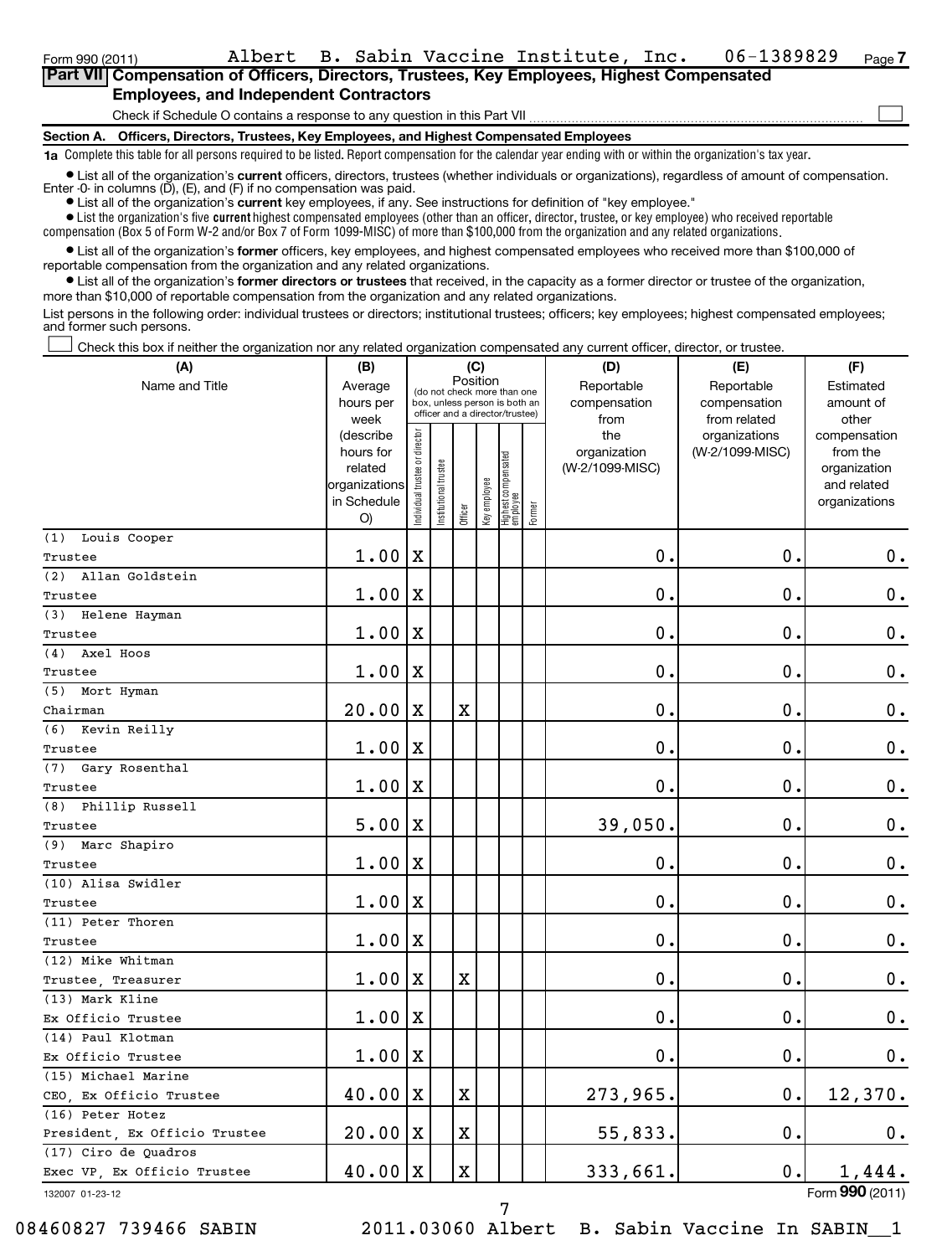| ו ו ש∟ וטשט ווווט ו<br>Part VII Section A. Officers, Directors, Trustees, Key Employees, and Highest Compensated Employees (continued)       |                                                                                                                    |                                |                       |         |              |                                               |  |                                |                 |                             |                               |
|----------------------------------------------------------------------------------------------------------------------------------------------|--------------------------------------------------------------------------------------------------------------------|--------------------------------|-----------------------|---------|--------------|-----------------------------------------------|--|--------------------------------|-----------------|-----------------------------|-------------------------------|
| (B)<br>(C)<br>(A)<br>(D)<br>(E)                                                                                                              |                                                                                                                    |                                |                       |         |              |                                               |  |                                | (F)             |                             |                               |
| Name and title                                                                                                                               | Position<br>Average<br>(do not check more than one                                                                 |                                |                       |         |              |                                               |  | Reportable                     | Reportable      |                             | Estimated                     |
|                                                                                                                                              | hours per                                                                                                          |                                |                       |         |              | box, unless person is both an                 |  | compensation                   | compensation    |                             | amount of                     |
|                                                                                                                                              | week                                                                                                               |                                |                       |         |              | officer and a director/trustee)               |  | from                           | from related    |                             | other                         |
|                                                                                                                                              | (describe<br>hours for                                                                                             |                                |                       |         |              |                                               |  | the                            | organizations   |                             | compensation                  |
|                                                                                                                                              | related                                                                                                            |                                |                       |         |              |                                               |  | organization                   | (W-2/1099-MISC) |                             | from the                      |
|                                                                                                                                              | organizations                                                                                                      |                                |                       |         |              |                                               |  | (W-2/1099-MISC)                |                 |                             | organization<br>and related   |
|                                                                                                                                              | in Schedule                                                                                                        |                                |                       |         |              |                                               |  |                                |                 |                             | organizations                 |
|                                                                                                                                              | O)                                                                                                                 | Individual trustee or director | Institutional trustee | Officer | Key employee | Highest compensated<br>  employee<br>  Former |  |                                |                 |                             |                               |
| (18) Brian Davis                                                                                                                             |                                                                                                                    |                                |                       |         |              |                                               |  |                                |                 |                             |                               |
| Chief Operating Officer                                                                                                                      | 40.00                                                                                                              |                                |                       | х       |              |                                               |  | 208,874.                       |                 | 0.                          | <u>23,365.</u>                |
| (19) Neeraj Mistry                                                                                                                           |                                                                                                                    |                                |                       |         |              |                                               |  |                                |                 |                             |                               |
| Program Director                                                                                                                             | 40.00                                                                                                              |                                |                       |         |              | X                                             |  | 229,877.                       |                 | $\mathbf 0$ .               | 4,604.                        |
| (20) Michael McQuestion<br>Program Director                                                                                                  | 40.00                                                                                                              |                                |                       |         |              | X                                             |  | 168,068.                       |                 | 0.                          | 21,944.                       |
| (21) Christopher Nelson                                                                                                                      |                                                                                                                    |                                |                       |         |              |                                               |  |                                |                 |                             |                               |
| Program Director                                                                                                                             | 40.00                                                                                                              |                                |                       |         |              | X                                             |  | 160,617.                       |                 | 0.                          | 20,923.                       |
| (22) Marva Loblack                                                                                                                           |                                                                                                                    |                                |                       |         |              |                                               |  |                                |                 |                             |                               |
| Program Director                                                                                                                             | 40.00                                                                                                              |                                |                       |         |              | X                                             |  | 135,893.                       |                 | 0.                          | 17,428.                       |
| (23) David Diemert                                                                                                                           |                                                                                                                    |                                |                       |         |              |                                               |  |                                |                 |                             |                               |
| Program Director                                                                                                                             | 40.00                                                                                                              |                                |                       |         |              | X                                             |  | 167,965.                       |                 | 0.                          | 10,569.                       |
|                                                                                                                                              |                                                                                                                    |                                |                       |         |              |                                               |  |                                |                 |                             |                               |
|                                                                                                                                              |                                                                                                                    |                                |                       |         |              |                                               |  |                                |                 |                             |                               |
|                                                                                                                                              |                                                                                                                    |                                |                       |         |              |                                               |  |                                |                 |                             |                               |
|                                                                                                                                              |                                                                                                                    |                                |                       |         |              |                                               |  |                                |                 |                             |                               |
|                                                                                                                                              |                                                                                                                    |                                |                       |         |              |                                               |  |                                |                 |                             |                               |
| 1b Sub-total                                                                                                                                 |                                                                                                                    |                                |                       |         |              |                                               |  | 1,773,803.                     |                 | $\overline{0}$ .            | 112,647.                      |
| c Total from continuation sheets to Part VII, Section A                                                                                      |                                                                                                                    |                                |                       |         |              |                                               |  | 0.                             |                 | $\overline{\mathfrak{0}}$ . | 0.                            |
|                                                                                                                                              |                                                                                                                    |                                |                       |         |              |                                               |  | 1,773,803.                     |                 | $\overline{\mathfrak{0}}$ . | 112,647.                      |
| Total number of individuals (including but not limited to those listed above) who received more than \$100,000 of reportable<br>$\mathbf{2}$ |                                                                                                                    |                                |                       |         |              |                                               |  |                                |                 |                             | 12                            |
| compensation from the organization $\blacktriangleright$                                                                                     |                                                                                                                    |                                |                       |         |              |                                               |  |                                |                 |                             | $\overline{No}$<br><b>Yes</b> |
| Did the organization list any former officer, director, or trustee, key employee, or highest compensated employee on<br>3                    |                                                                                                                    |                                |                       |         |              |                                               |  |                                |                 |                             |                               |
| line 1a? If "Yes," complete Schedule J for such individual                                                                                   |                                                                                                                    |                                |                       |         |              |                                               |  |                                |                 |                             | X<br>3                        |
| For any individual listed on line 1a, is the sum of reportable compensation and other compensation from the organization<br>4                |                                                                                                                    |                                |                       |         |              |                                               |  |                                |                 |                             |                               |
| and related organizations greater than \$150,000? If "Yes," complete Schedule J for such individual                                          |                                                                                                                    |                                |                       |         |              |                                               |  |                                |                 |                             | x<br>4                        |
| Did any person listed on line 1a receive or accrue compensation from any unrelated organization or individual for services<br>5              |                                                                                                                    |                                |                       |         |              |                                               |  |                                |                 |                             |                               |
| rendered to the organization? If "Yes," complete Schedule J for such person                                                                  |                                                                                                                    |                                |                       |         |              |                                               |  |                                |                 |                             | X<br>5                        |
| <b>Section B. Independent Contractors</b>                                                                                                    |                                                                                                                    |                                |                       |         |              |                                               |  |                                |                 |                             |                               |
| Complete this table for your five highest compensated independent contractors that received more than \$100,000 of compensation from<br>1.   |                                                                                                                    |                                |                       |         |              |                                               |  |                                |                 |                             |                               |
| the organization. Report compensation for the calendar year ending with or within the organization's tax year.                               |                                                                                                                    |                                |                       |         |              |                                               |  |                                |                 |                             |                               |
| (A)<br>Name and business address                                                                                                             |                                                                                                                    |                                |                       |         |              |                                               |  | (B)<br>Description of services |                 |                             | (C)<br>Compensation           |
| Changing our World, 220 East 42nd St, 5th                                                                                                    |                                                                                                                    |                                |                       |         |              |                                               |  | NTD resource                   |                 |                             |                               |
| Flr, New York, NY 10017                                                                                                                      |                                                                                                                    |                                |                       |         |              |                                               |  | development                    |                 |                             | 1,100,064.                    |
| Fraunhofer USA, Inc.                                                                                                                         |                                                                                                                    |                                |                       |         |              |                                               |  |                                |                 |                             |                               |
| 44792 Helm Street, Plymouth, MI 48170                                                                                                        |                                                                                                                    |                                |                       |         |              |                                               |  | Vaccine manufacture            |                 |                             | 475,338.                      |
| Wunderman, Greater London House, Hampstead                                                                                                   |                                                                                                                    |                                |                       |         |              |                                               |  |                                |                 |                             |                               |
| Road, London, UNITED KINGDOM                                                                                                                 |                                                                                                                    |                                |                       |         |              |                                               |  | advocacy<br>NTD                |                 |                             | 415,605.                      |
| AERAS Global TB Vaccine Foundation                                                                                                           |                                                                                                                    |                                |                       |         |              |                                               |  |                                |                 |                             |                               |
| 1405 Research Blvd, Rockville, MD 20850<br>Boston Consulting Group                                                                           |                                                                                                                    |                                |                       |         |              |                                               |  | Vaccine manufacture            |                 |                             | 375,000.                      |
| PO Box 75200, Chicago, IL 60675                                                                                                              |                                                                                                                    |                                |                       |         |              |                                               |  | SIF program review             |                 |                             | 338,000.                      |
|                                                                                                                                              | 2 Total number of independent contractors (including but not limited to those listed above) who received more than |                                |                       |         |              |                                               |  |                                |                 |                             |                               |

**2** Total number of independent contractors (including but not limite \$100,000 of compensation from the organization  $\blacktriangleright$  $\frac{1}{13}$ 

Form (2011) **990**

132008 01-23-12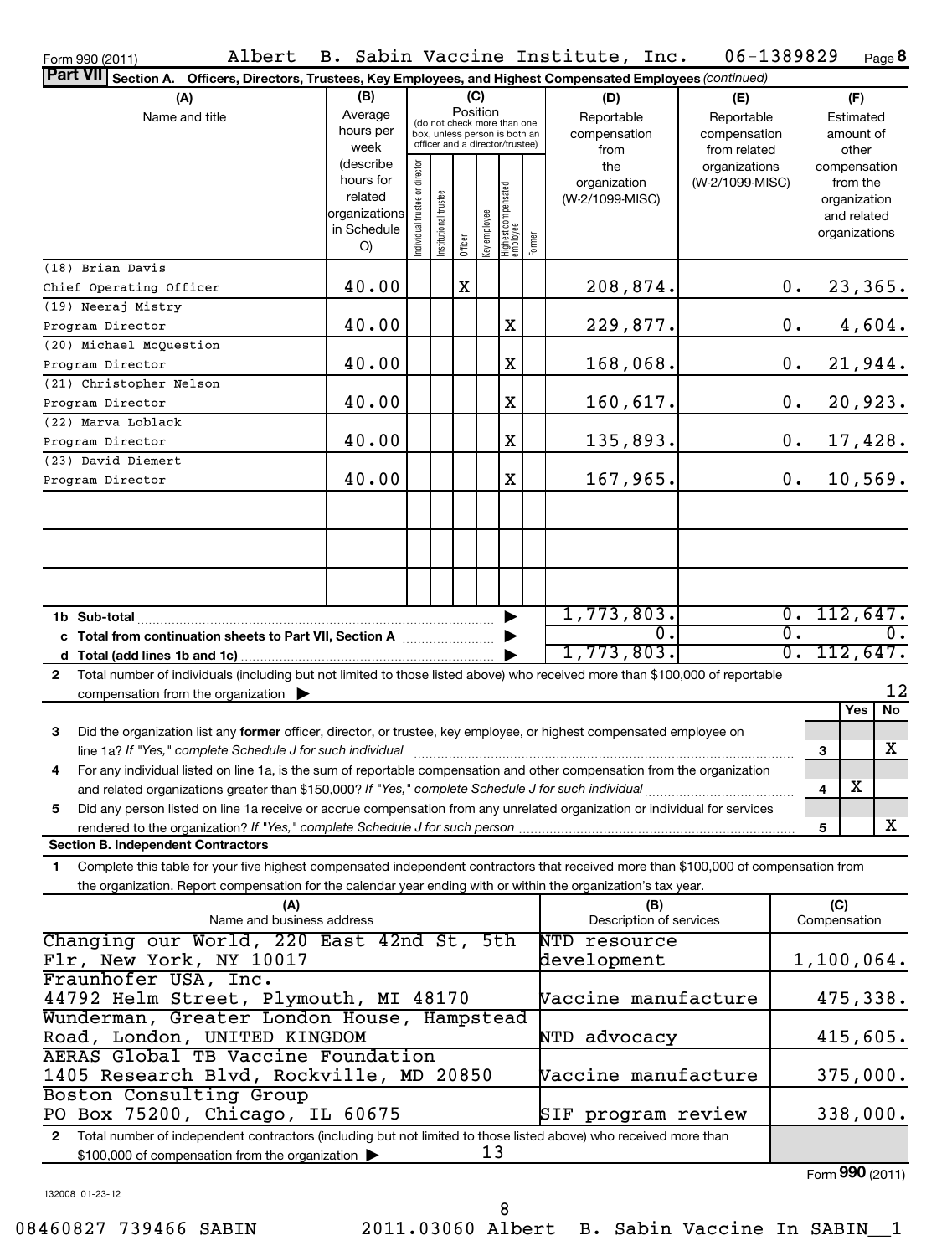| Form 990 (2011) | Albert                                  |
|-----------------|-----------------------------------------|
|                 | <b>Part VIII   Statement of Revenue</b> |

| (A)<br>Total revenue | (B)<br>Related or<br>exempt function<br>revenue | (C)<br>Unrelated<br>business<br>revenue | (D<br>Revenue<br>excluded from<br>tax under<br>sections 512,<br>513, or 514 |
|----------------------|-------------------------------------------------|-----------------------------------------|-----------------------------------------------------------------------------|
|                      |                                                 |                                         |                                                                             |

|                                                             |           |                                                                                           |                |                      |           |                  |                  | 513, or 514     |
|-------------------------------------------------------------|-----------|-------------------------------------------------------------------------------------------|----------------|----------------------|-----------|------------------|------------------|-----------------|
|                                                             |           | <b>1 a</b> Federated campaigns                                                            | 1a<br>.        |                      |           |                  |                  |                 |
|                                                             |           | <b>b</b> Membership dues                                                                  | 1 <sub>b</sub> |                      |           |                  |                  |                 |
|                                                             |           | Fundraising events                                                                        | 1c             |                      |           |                  |                  |                 |
|                                                             | с         |                                                                                           | 1 <sub>d</sub> |                      |           |                  |                  |                 |
|                                                             | d         | Related organizations                                                                     |                |                      |           |                  |                  |                 |
|                                                             | е         | Government grants (contributions)                                                         | 1e             |                      |           |                  |                  |                 |
|                                                             | f         | All other contributions, gifts, grants, and                                               |                |                      |           |                  |                  |                 |
|                                                             |           | similar amounts not included above                                                        | 1f             | 22266964.            |           |                  |                  |                 |
| Contributions, Gifts, Grants<br>  and Other Similar Amounts |           | Noncash contributions included in lines 1a-1f: \$                                         |                | 4,822.               |           |                  |                  |                 |
|                                                             |           |                                                                                           |                |                      | 22266964. |                  |                  |                 |
|                                                             |           |                                                                                           |                | <b>Business Code</b> |           |                  |                  |                 |
|                                                             | 2a        | <u> 1989 - Johann Barn, amerikansk politiker (</u>                                        |                |                      |           |                  |                  |                 |
|                                                             | b         | <u> 1989 - Johann Barn, amerikansk politiker (</u>                                        |                |                      |           |                  |                  |                 |
|                                                             | c         |                                                                                           |                |                      |           |                  |                  |                 |
| Program Service<br>Revenue                                  | d         | the control of the control of the control of the control of the control of the control of |                |                      |           |                  |                  |                 |
|                                                             |           | <u> 1989 - Johann Barn, amerikansk politiker (</u>                                        |                |                      |           |                  |                  |                 |
|                                                             |           |                                                                                           |                |                      |           |                  |                  |                 |
|                                                             |           |                                                                                           |                |                      |           |                  |                  |                 |
|                                                             |           |                                                                                           |                |                      |           |                  |                  |                 |
|                                                             | 3         | Investment income (including dividends, interest, and                                     |                |                      | 24,717.   |                  |                  |                 |
|                                                             |           |                                                                                           |                |                      |           |                  |                  | 24,717.         |
|                                                             | 4         | Income from investment of tax-exempt bond proceeds                                        |                |                      |           |                  |                  |                 |
|                                                             | 5         |                                                                                           |                |                      |           |                  |                  |                 |
|                                                             |           |                                                                                           | (i) Real       | (ii) Personal        |           |                  |                  |                 |
|                                                             |           | 6 a Gross rents                                                                           |                |                      |           |                  |                  |                 |
|                                                             | b         | Less: rental expenses                                                                     |                |                      |           |                  |                  |                 |
|                                                             | с         | Rental income or (loss)                                                                   |                |                      |           |                  |                  |                 |
|                                                             |           |                                                                                           |                |                      |           |                  |                  |                 |
|                                                             |           | <b>7 a</b> Gross amount from sales of                                                     | (i) Securities | (ii) Other           |           |                  |                  |                 |
|                                                             |           | assets other than inventory                                                               |                |                      |           |                  |                  |                 |
|                                                             |           | <b>b</b> Less: cost or other basis                                                        |                |                      |           |                  |                  |                 |
|                                                             |           | and sales expenses                                                                        |                |                      |           |                  |                  |                 |
|                                                             |           |                                                                                           |                |                      |           |                  |                  |                 |
|                                                             |           |                                                                                           |                |                      |           |                  |                  |                 |
|                                                             |           | 8 a Gross income from fundraising events (not                                             |                |                      |           |                  |                  |                 |
| Revenue                                                     |           | $\overline{\phantom{a}}$ of<br>including \$                                               |                |                      |           |                  |                  |                 |
|                                                             |           | contributions reported on line 1c). See                                                   |                |                      |           |                  |                  |                 |
|                                                             |           |                                                                                           |                |                      |           |                  |                  |                 |
| <b>ber</b>                                                  |           |                                                                                           |                | $\mathbf{b}$         |           |                  |                  |                 |
| ō                                                           |           | c Net income or (loss) from fundraising events                                            |                |                      |           |                  |                  |                 |
|                                                             |           | 9 a Gross income from gaming activities. See                                              |                |                      |           |                  |                  |                 |
|                                                             |           |                                                                                           |                |                      |           |                  |                  |                 |
|                                                             |           |                                                                                           |                | $\mathbf b$          |           |                  |                  |                 |
|                                                             |           | c Net income or (loss) from gaming activities                                             |                |                      |           |                  |                  |                 |
|                                                             |           | 10 a Gross sales of inventory, less returns                                               |                |                      |           |                  |                  |                 |
|                                                             |           |                                                                                           |                |                      |           |                  |                  |                 |
|                                                             |           |                                                                                           |                | $\mathbf b$          |           |                  |                  |                 |
|                                                             |           | c Net income or (loss) from sales of inventory                                            |                |                      |           |                  |                  |                 |
|                                                             |           | Miscellaneous Revenue                                                                     |                | <b>Business Code</b> |           |                  |                  |                 |
|                                                             |           |                                                                                           |                |                      |           |                  |                  |                 |
|                                                             | 11 a<br>b | the control of the control of the control of the control of                               |                |                      |           |                  |                  |                 |
|                                                             |           |                                                                                           |                |                      |           |                  |                  |                 |
|                                                             | с         |                                                                                           |                |                      |           |                  |                  |                 |
|                                                             | d         |                                                                                           |                |                      |           |                  |                  |                 |
|                                                             |           |                                                                                           |                |                      | 22291681. | $\overline{0}$ . | $\overline{0}$ . | 24,717.         |
| 132009<br>01-23-12                                          | 12        |                                                                                           |                |                      |           |                  |                  |                 |
|                                                             |           |                                                                                           |                |                      | 9         |                  |                  | Form 990 (2011) |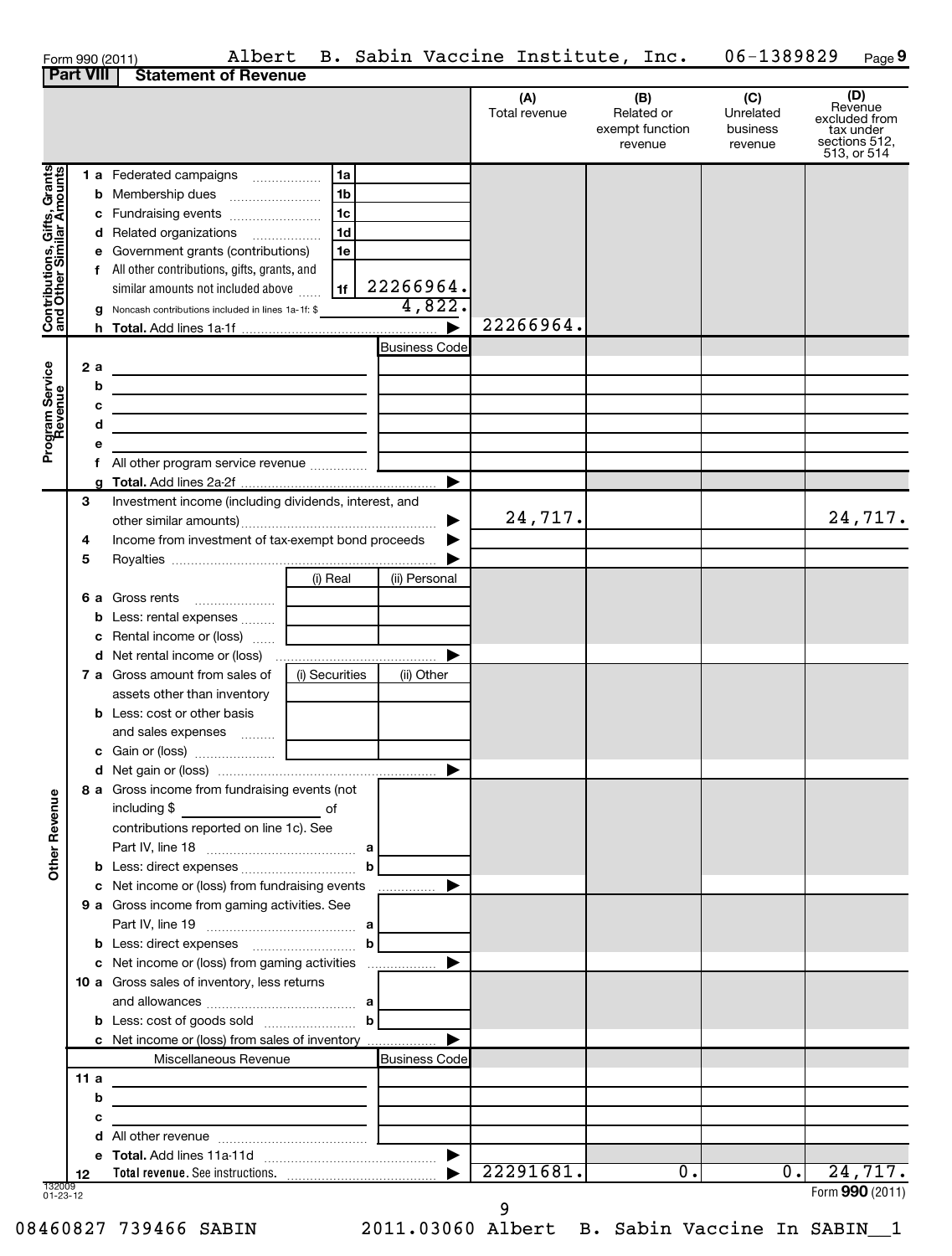### **Part IX Statement of Functional Expenses**

*Section 501(c)(3) and 501(c)(4) organizations must complete all columns. All other organizations must complete column (A) but are not required to complete columns (B), (C), and (D).*

|          | Check if Schedule O contains a response to any question in this Part IX                                        |                       |                                    |                                    |                                |  |  |  |
|----------|----------------------------------------------------------------------------------------------------------------|-----------------------|------------------------------------|------------------------------------|--------------------------------|--|--|--|
|          | Do not include amounts reported on lines 6b,<br>7b, 8b, 9b, and 10b of Part VIII.                              | (A)<br>Total expenses | (B)<br>Program service<br>expenses | Management and<br>general expenses | (D)<br>Fundraising<br>expenses |  |  |  |
| 1.       | Grants and other assistance to governments and                                                                 |                       |                                    |                                    |                                |  |  |  |
|          | organizations in the United States. See Part IV, line 21                                                       | 4,876,117.            | 4,876,117.                         |                                    |                                |  |  |  |
| 2        | Grants and other assistance to individuals in                                                                  |                       |                                    |                                    |                                |  |  |  |
|          | the United States. See Part IV, line 22                                                                        |                       |                                    |                                    |                                |  |  |  |
| 3        | Grants and other assistance to governments,                                                                    |                       |                                    |                                    |                                |  |  |  |
|          | organizations, and individuals outside the                                                                     |                       |                                    |                                    |                                |  |  |  |
|          | United States. See Part IV, lines 15 and 16                                                                    | 6,310,872.            | 6,310,872.                         |                                    |                                |  |  |  |
| 4        | Benefits paid to or for members                                                                                |                       |                                    |                                    |                                |  |  |  |
| 5        | Compensation of current officers, directors,                                                                   |                       |                                    |                                    |                                |  |  |  |
|          | trustees, and key employees                                                                                    | 948,562.              | 749,546.                           | 166,168.                           | 32,848.                        |  |  |  |
| 6        | Compensation not included above, to disqualified                                                               |                       |                                    |                                    |                                |  |  |  |
|          | persons (as defined under section 4958(f)(1)) and                                                              |                       |                                    |                                    |                                |  |  |  |
|          | persons described in section 4958(c)(3)(B)                                                                     | 3, 131, 362.          |                                    | 539,869.                           |                                |  |  |  |
| 7        |                                                                                                                |                       | 2,484,842.                         |                                    | 106,651.                       |  |  |  |
| 8        | Pension plan accruals and contributions (include                                                               | 72,017.               | 55,610.                            | 13,666.                            |                                |  |  |  |
|          | section 401(k) and section 403(b) employer contributions)                                                      | 301,677.              | 232,946.                           | 57,248.                            | <u>2,741.</u><br>11,483.       |  |  |  |
| 9<br>10  |                                                                                                                | 266, 821.             | 216,904.                           | 41,462.                            | 8,455.                         |  |  |  |
| 11       | Fees for services (non-employees):                                                                             |                       |                                    |                                    |                                |  |  |  |
| a        |                                                                                                                |                       |                                    |                                    |                                |  |  |  |
| b        |                                                                                                                | 43,996.               | 37,432.                            | 6,564.                             |                                |  |  |  |
| c        |                                                                                                                | 13,000.               | 11,060.                            | 1,940.                             |                                |  |  |  |
| d        | Lobbying                                                                                                       |                       |                                    |                                    |                                |  |  |  |
|          | Professional fundraising services. See Part IV, line 17                                                        | 122, 195.             |                                    |                                    | 122, 195.                      |  |  |  |
| f        | Investment management fees                                                                                     |                       |                                    |                                    |                                |  |  |  |
| g        |                                                                                                                | 4,221,098.            | 4, 147, 925.                       | 73, 173.                           |                                |  |  |  |
| 12       | Advertising and promotion                                                                                      | 1,355,582.            | 1,314,660.                         | 36,280.                            | 4,642.                         |  |  |  |
| 13       |                                                                                                                | 318,977.              | 259,916.                           | 50,747.                            | 8,314.                         |  |  |  |
| 14       |                                                                                                                | 16, 217.              | 7,705.                             | 8,396.                             | 116.                           |  |  |  |
| 15       |                                                                                                                |                       |                                    |                                    |                                |  |  |  |
| 16       |                                                                                                                | 523, 153.<br>893,759. | 58,853.                            | 464,300.                           |                                |  |  |  |
| 17       | Travel                                                                                                         |                       | 836,772.                           | 13,356.                            | 43,631.                        |  |  |  |
| 18       | Payments of travel or entertainment expenses                                                                   |                       |                                    |                                    |                                |  |  |  |
|          | for any federal, state, or local public officials                                                              | 1,065,336.            | 1,032,979.                         | 22,869.                            | 9,488.                         |  |  |  |
| 19       | Conferences, conventions, and meetings                                                                         | 2,203.                | 855.                               | 1,346.                             | $\overline{2}$ .               |  |  |  |
| 20<br>21 | Interest                                                                                                       |                       |                                    |                                    |                                |  |  |  |
| 22       | Depreciation, depletion, and amortization                                                                      | 19,712.               |                                    | 19,712.                            |                                |  |  |  |
| 23       | Insurance                                                                                                      | 86, 305.              | 26, 315.                           | 59,990.                            |                                |  |  |  |
| 24       | Other expenses. Itemize expenses not covered                                                                   |                       |                                    |                                    |                                |  |  |  |
|          | above. (List miscellaneous expenses in line 24e. If line<br>24e amount exceeds 10% of line 25, column (A)      |                       |                                    |                                    |                                |  |  |  |
|          | amount, list line 24e expenses on Schedule O.)                                                                 |                       |                                    |                                    |                                |  |  |  |
|          | a Dues and subscriptions                                                                                       | 39,015.               | 33,056.                            | 4,377.                             | 1,582.                         |  |  |  |
| b        | Foreign exchange loss                                                                                          | 27,963.               | 27,963.                            |                                    |                                |  |  |  |
|          | Recruiting                                                                                                     | 27,387.               | 19,022.                            | 8,261.                             | 104.                           |  |  |  |
| d        | Miscellaneous                                                                                                  | 13,857.               | 3,688.                             | 9,952.                             | 217.                           |  |  |  |
|          | e All other expenses                                                                                           | 5,274.                | 3,989.                             | 1,285.<br>1,600,961.               |                                |  |  |  |
| 25       | Total functional expenses. Add lines 1 through 24e                                                             | 24, 702, 457.         | 22,749,027.                        |                                    | 352,469.                       |  |  |  |
| 26       | Joint costs. Complete this line only if the organization<br>reported in column (B) joint costs from a combined |                       |                                    |                                    |                                |  |  |  |
|          | educational campaign and fundraising solicitation.                                                             |                       |                                    |                                    |                                |  |  |  |
|          | Check here $\blacktriangleright$<br>if following SOP 98-2 (ASC 958-720)                                        |                       |                                    |                                    |                                |  |  |  |
|          | 132010 01-23-12                                                                                                |                       |                                    |                                    | Form 990 (2011)                |  |  |  |

10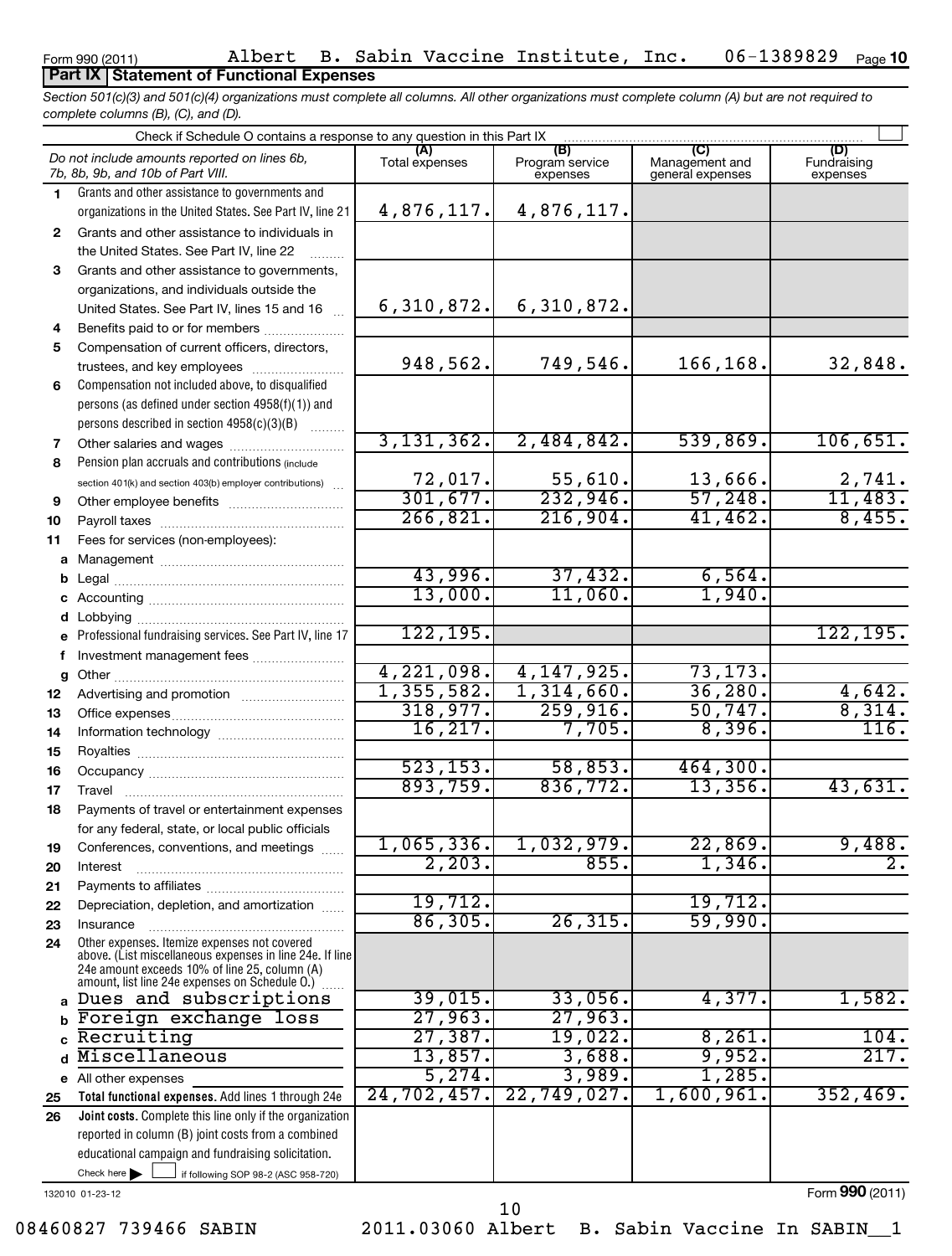| 7  |                                                                                          |               | 7           |                 |                 |
|----|------------------------------------------------------------------------------------------|---------------|-------------|-----------------|-----------------|
| 8  |                                                                                          |               | 8           |                 |                 |
| 9  | Prepaid expenses and deferred charges                                                    | 97,680.       | 9           | 268, 383.       |                 |
|    | <b>10a</b> Land, buildings, and equipment: cost or other                                 |               |             |                 |                 |
|    | basis. Complete Part VI of Schedule D    10a                                             | 288,547.      |             |                 |                 |
|    |                                                                                          | 203, 452.     | 39,067.     | 10 <sub>c</sub> | 85,095.         |
| 11 |                                                                                          |               |             | 11              |                 |
| 12 |                                                                                          |               |             | 12              |                 |
| 13 |                                                                                          |               |             | 13              |                 |
| 14 |                                                                                          |               |             | 14              |                 |
| 15 |                                                                                          |               | 48,873.     | 15              | 34,075.         |
| 16 |                                                                                          |               | 26,815,225. | 16              | 25,035,530.     |
| 17 |                                                                                          |               | 2,937,947.  | 17              | 3,956,238.      |
| 18 |                                                                                          |               |             | 18              |                 |
| 19 |                                                                                          |               | 472,376.    | 19              | 445, 113.       |
| 20 |                                                                                          |               |             | 20              |                 |
| 21 | Escrow or custodial account liability. Complete Part IV of Schedule D                    |               |             | 21              |                 |
| 22 | Payables to current and former officers, directors, trustees, key employees,             |               |             |                 |                 |
|    | highest compensated employees, and disqualified persons. Complete Part II                |               |             |                 |                 |
|    | of Schedule L                                                                            |               |             | 22              |                 |
| 23 | Secured mortgages and notes payable to unrelated third parties                           |               |             | 23              |                 |
| 24 | Unsecured notes and loans payable to unrelated third parties                             |               |             | 24              |                 |
| 25 | Other liabilities (including federal income tax, payables to related third               |               |             |                 |                 |
|    | parties, and other liabilities not included on lines 17-24). Complete Part X of          |               |             |                 |                 |
|    | Schedule D                                                                               |               | 210,339.    | 25              | 216,509.        |
| 26 |                                                                                          |               | 3,620,662.  | 26              | 4,617,860.      |
|    | Organizations that follow SFAS 117, check here $\blacktriangleright \Box X$ and complete |               |             |                 |                 |
|    | lines 27 through 29, and lines 33 and 34.                                                |               |             |                 |                 |
| 27 |                                                                                          |               | 1,806,523.  | 27              | 1,982,925.      |
| 28 |                                                                                          |               | 21,388,040. | 28              | 18, 434, 745.   |
| 29 | Permanently restricted net assets                                                        |               |             | 29              |                 |
|    | Organizations that do not follow SFAS 117, check here $\blacktriangleright$ $\Box$ and   |               |             |                 |                 |
|    | complete lines 30 through 34.                                                            |               |             |                 |                 |
| 30 |                                                                                          |               |             | 30              |                 |
| 31 | Paid-in or capital surplus, or land, building, or equipment fund                         |               |             | 31              |                 |
| 32 | Retained earnings, endowment, accumulated income, or other funds                         |               | 32          |                 |                 |
| 33 |                                                                                          | 23, 194, 563. | 33          | 20,417,670.     |                 |
| 34 |                                                                                          |               | 26,815,225. | 34              | 25,035,530.     |
|    |                                                                                          |               |             |                 | Form 990 (2011) |

Form 990 (2011) Albert B. Sabin Vaccine Institute, Inc. 06-1389829 Page 06-1389829 <sub>Page</sub> 11

**(A) (B)**

Beginning of year  $\parallel$  End of year

 $24,339,796.$  2  $22,158,396.$  $\begin{array}{|c|c|c|c|c|c|}\n\hline\n2,286,100. & 3 & 2,432,250. \\
\hline\n3,709. & 4 & 57,331. \\
\hline\n\end{array}$ 

57,331.

**5**

**6**

**Part X** | Balance Sheet

Cash - non-interest-bearing ~~~~~~~~~~~~~~~~~~~~~~~~~ Savings and temporary cash investments ~~~~~~~~~~~~~~~~~~ Pledges and grants receivable, net ~~~~~~~~~~~~~~~~~~~~~ Accounts receivable, net ~~~~~~~~~~~~~~~~~~~~~~~~~~

of Schedule L ~~~~~~~~~~~~~~~~~~~~~~~~~~~~~~~ Receivables from other disqualified persons (as defined under section 4958(f)(1)), persons described in section 4958(c)(3)(B), and contributing employers and sponsoring organizations of section 501(c)(9) voluntary employees' beneficiary organizations (see instructions)  $\ldots$ ...

Receivables from current and former officers, directors, trustees, key employees, and highest compensated employees. Complete Part II

|--|

**6**

**Assets**

**Liabilities**

**Net Assets or Fund Balances**

Net Assets or Fund Balances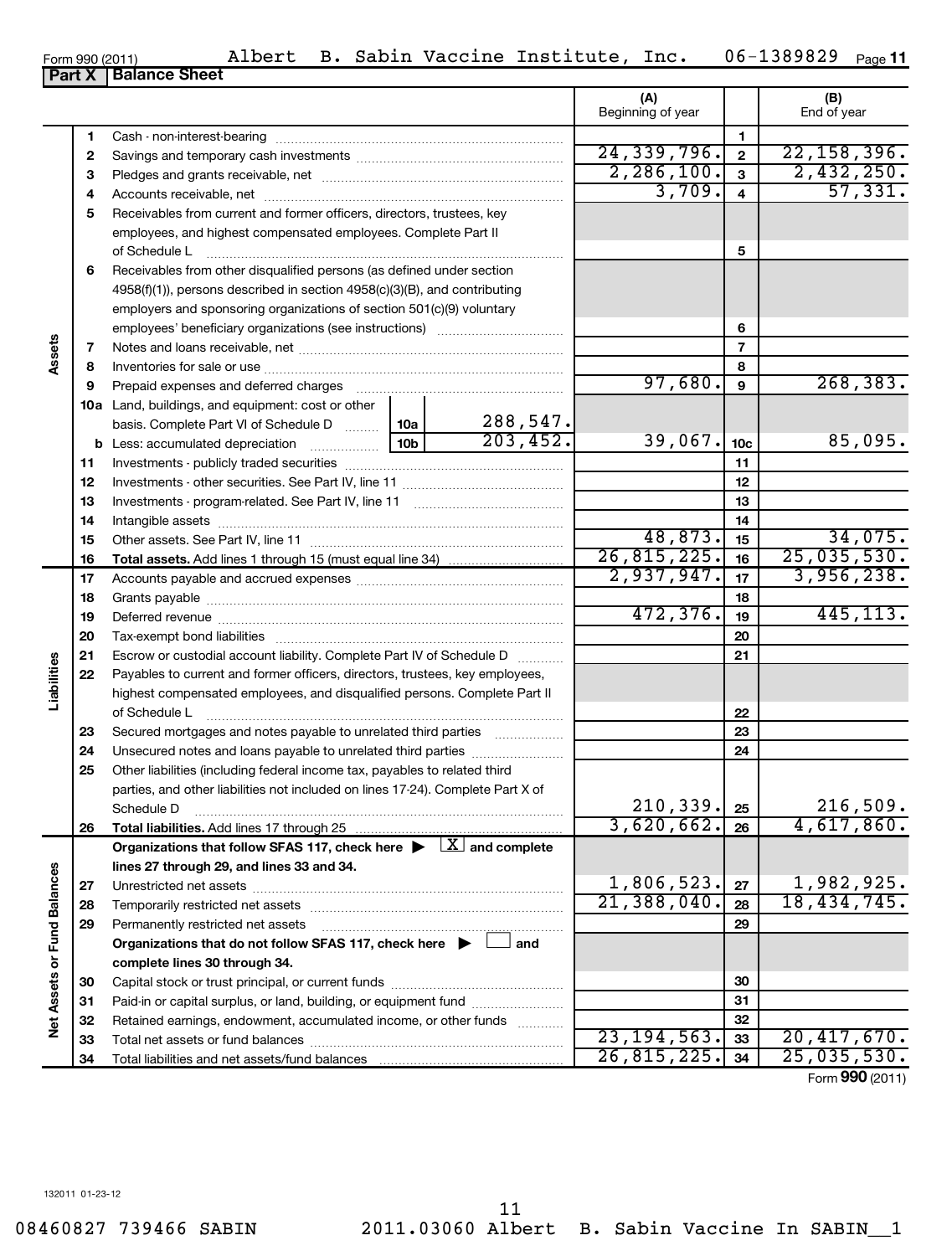|              | Albert<br>B. Sabin Vaccine Institute, Inc.<br>Form 990 (2011)                                                                                                             |                  | 06-1389829     |                                | Page 12                   |
|--------------|---------------------------------------------------------------------------------------------------------------------------------------------------------------------------|------------------|----------------|--------------------------------|---------------------------|
|              | <b>Part XI   Reconciliation of Net Assets</b>                                                                                                                             |                  |                |                                |                           |
|              |                                                                                                                                                                           |                  |                |                                | $\boxed{\textbf{X}}$      |
|              |                                                                                                                                                                           |                  |                |                                |                           |
| 1            |                                                                                                                                                                           | $\mathbf{1}$     | 22, 291, 681.  |                                |                           |
| $\mathbf{2}$ |                                                                                                                                                                           |                  | 24,702,457.    |                                |                           |
| 3            | Revenue less expenses. Subtract line 2 from line 1                                                                                                                        | $\mathbf{3}$     | $-2,410,776.$  |                                |                           |
| 4            |                                                                                                                                                                           | $\blacktriangle$ | 23, 194, 563.  |                                |                           |
| 5            |                                                                                                                                                                           | 5                | $-366, 117.$   |                                |                           |
| 6            | Net assets or fund balances at end of year. Combine lines 3, 4, and 5 (must equal Part X, line 33, column (B))                                                            | 6                | 20,417,670.    |                                |                           |
|              | <b>Part XII</b> Financial Statements and Reporting                                                                                                                        |                  |                |                                |                           |
|              |                                                                                                                                                                           |                  |                |                                | $\lfloor x \rfloor$<br>No |
|              |                                                                                                                                                                           |                  |                | <b>Yes</b>                     |                           |
|              | Accounting method used to prepare the Form 990: $\Box$ Cash $\Box X$ Accrual $\Box$<br>Other                                                                              |                  |                |                                |                           |
|              | If the organization changed its method of accounting from a prior year or checked "Other," explain in Schedule O.                                                         |                  |                |                                | х                         |
| 2a           |                                                                                                                                                                           |                  | 2a             | $\overline{\text{x}}$          |                           |
| b            |                                                                                                                                                                           |                  | 2 <sub>b</sub> |                                |                           |
| c            | If "Yes" to line 2a or 2b, does the organization have a committee that assumes responsibility for oversight of the audit,                                                 |                  |                | х                              |                           |
|              |                                                                                                                                                                           |                  | 2c             |                                |                           |
|              | If the organization changed either its oversight process or selection process during the tax year, explain in Schedule O.                                                 |                  |                |                                |                           |
|              | d If "Yes" to line 2a or 2b, check a box below to indicate whether the financial statements for the year were issued on a<br>separate basis, consolidated basis, or both: |                  |                |                                |                           |
|              | $\mathbf{X}$ Separate basis<br>Consolidated basis Lubble Both consolidated and separate basis                                                                             |                  |                |                                |                           |
|              | 3a As a result of a federal award, was the organization required to undergo an audit or audits as set forth in the Single Audit                                           |                  |                |                                |                           |
|              |                                                                                                                                                                           |                  | За             |                                | x                         |
|              | b If "Yes," did the organization undergo the required audit or audits? If the organization did not undergo the required audit                                             |                  |                |                                |                           |
|              |                                                                                                                                                                           |                  | 3 <sub>b</sub> |                                |                           |
|              |                                                                                                                                                                           |                  |                | $T_{\text{max}}$ 000 $(0.013)$ |                           |

Form (2011) **990**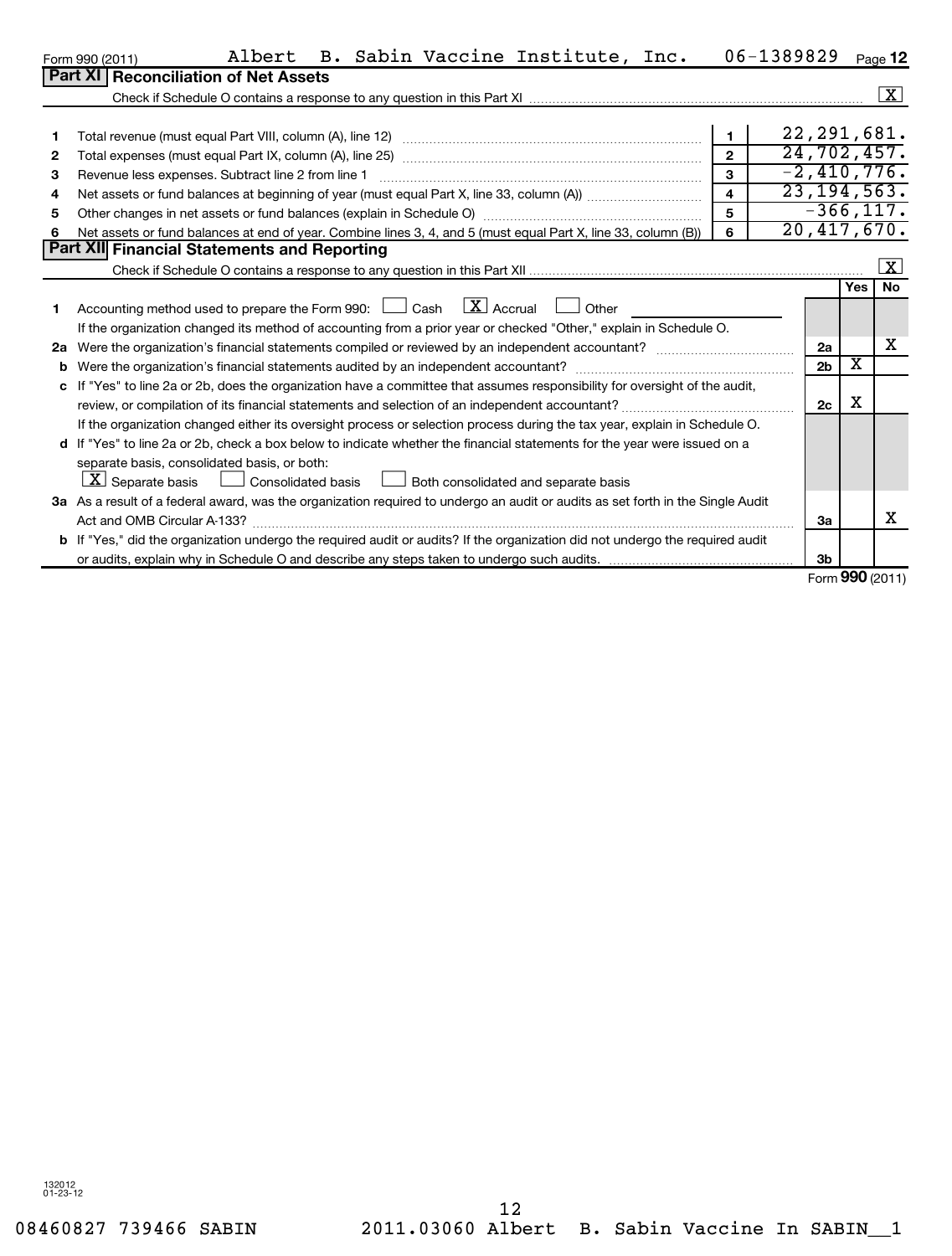| <b>SCHEDULE A</b>                                                                                    | (Form 990 or 990-EZ)     |                                                                                                                                                                                                                                 | <b>Public Charity Status and Public Support</b>                                                                                               |                      |                                                   |     |                      |                      |           | OMB No. 1545-0047                     |  |
|------------------------------------------------------------------------------------------------------|--------------------------|---------------------------------------------------------------------------------------------------------------------------------------------------------------------------------------------------------------------------------|-----------------------------------------------------------------------------------------------------------------------------------------------|----------------------|---------------------------------------------------|-----|----------------------|----------------------|-----------|---------------------------------------|--|
| Department of the Treasury<br>Internal Revenue Service                                               |                          | Complete if the organization is a section 501(c)(3) organization or a section<br>4947(a)(1) nonexempt charitable trust.<br><b>Open to Public</b><br>Inspection<br>Attach to Form 990 or Form 990-EZ. See separate instructions. |                                                                                                                                               |                      |                                                   |     |                      |                      |           |                                       |  |
|                                                                                                      | Name of the organization |                                                                                                                                                                                                                                 |                                                                                                                                               |                      |                                                   |     |                      |                      |           | <b>Employer identification number</b> |  |
|                                                                                                      |                          | Albert                                                                                                                                                                                                                          | B. Sabin Vaccine Institute, Inc.                                                                                                              |                      |                                                   |     |                      |                      |           | 06-1389829                            |  |
| Part I                                                                                               |                          |                                                                                                                                                                                                                                 | Reason for Public Charity Status (All organizations must complete this part.) See instructions.                                               |                      |                                                   |     |                      |                      |           |                                       |  |
|                                                                                                      |                          |                                                                                                                                                                                                                                 | The organization is not a private foundation because it is: (For lines 1 through 11, check only one box.)                                     |                      |                                                   |     |                      |                      |           |                                       |  |
| 1                                                                                                    |                          |                                                                                                                                                                                                                                 | A church, convention of churches, or association of churches described in section 170(b)(1)(A)(i).                                            |                      |                                                   |     |                      |                      |           |                                       |  |
| 2                                                                                                    |                          |                                                                                                                                                                                                                                 | A school described in section 170(b)(1)(A)(ii). (Attach Schedule E.)                                                                          |                      |                                                   |     |                      |                      |           |                                       |  |
| 3                                                                                                    |                          |                                                                                                                                                                                                                                 | A hospital or a cooperative hospital service organization described in section 170(b)(1)(A)(iii).                                             |                      |                                                   |     |                      |                      |           |                                       |  |
| 4                                                                                                    |                          |                                                                                                                                                                                                                                 | A medical research organization operated in conjunction with a hospital described in section 170(b)(1)(A)(iii). Enter the hospital's name,    |                      |                                                   |     |                      |                      |           |                                       |  |
|                                                                                                      | city, and state:         |                                                                                                                                                                                                                                 |                                                                                                                                               |                      |                                                   |     |                      |                      |           |                                       |  |
| 5                                                                                                    |                          |                                                                                                                                                                                                                                 | An organization operated for the benefit of a college or university owned or operated by a governmental unit described in                     |                      |                                                   |     |                      |                      |           |                                       |  |
|                                                                                                      |                          | section 170(b)(1)(A)(iv). (Complete Part II.)                                                                                                                                                                                   |                                                                                                                                               |                      |                                                   |     |                      |                      |           |                                       |  |
| 6                                                                                                    |                          |                                                                                                                                                                                                                                 | A federal, state, or local government or governmental unit described in section 170(b)(1)(A)(v).                                              |                      |                                                   |     |                      |                      |           |                                       |  |
| $\mathbf{X}$<br>7                                                                                    |                          |                                                                                                                                                                                                                                 | An organization that normally receives a substantial part of its support from a governmental unit or from the general public described in     |                      |                                                   |     |                      |                      |           |                                       |  |
|                                                                                                      |                          | section 170(b)(1)(A)(vi). (Complete Part II.)                                                                                                                                                                                   |                                                                                                                                               |                      |                                                   |     |                      |                      |           |                                       |  |
| 8                                                                                                    |                          |                                                                                                                                                                                                                                 | A community trust described in section 170(b)(1)(A)(vi). (Complete Part II.)                                                                  |                      |                                                   |     |                      |                      |           |                                       |  |
| 9                                                                                                    |                          |                                                                                                                                                                                                                                 | An organization that normally receives: (1) more than 33 1/3% of its support from contributions, membership fees, and gross receipts from     |                      |                                                   |     |                      |                      |           |                                       |  |
|                                                                                                      |                          |                                                                                                                                                                                                                                 | activities related to its exempt functions - subject to certain exceptions, and (2) no more than 33 1/3% of its support from gross investment |                      |                                                   |     |                      |                      |           |                                       |  |
|                                                                                                      |                          |                                                                                                                                                                                                                                 | income and unrelated business taxable income (less section 511 tax) from businesses acquired by the organization after June 30, 1975.         |                      |                                                   |     |                      |                      |           |                                       |  |
|                                                                                                      |                          | See section 509(a)(2). (Complete Part III.)                                                                                                                                                                                     |                                                                                                                                               |                      |                                                   |     |                      |                      |           |                                       |  |
| 10                                                                                                   |                          |                                                                                                                                                                                                                                 | An organization organized and operated exclusively to test for public safety. See section 509(a)(4).                                          |                      |                                                   |     |                      |                      |           |                                       |  |
| 11                                                                                                   |                          |                                                                                                                                                                                                                                 | An organization organized and operated exclusively for the benefit of, to perform the functions of, or to carry out the purposes of one or    |                      |                                                   |     |                      |                      |           |                                       |  |
|                                                                                                      |                          |                                                                                                                                                                                                                                 | more publicly supported organizations described in section 509(a)(1) or section 509(a)(2). See section 509(a)(3). Check the box that          |                      |                                                   |     |                      |                      |           |                                       |  |
|                                                                                                      |                          |                                                                                                                                                                                                                                 | describes the type of supporting organization and complete lines 11e through 11h.                                                             |                      |                                                   |     |                      |                      |           |                                       |  |
|                                                                                                      | J Type I<br>aι           | b                                                                                                                                                                                                                               | Type II<br>c l                                                                                                                                |                      | Type III - Functionally integrated                |     |                      |                      | d l       | Type III - Other                      |  |
| е                                                                                                    |                          |                                                                                                                                                                                                                                 | By checking this box, I certify that the organization is not controlled directly or indirectly by one or more disqualified persons other than |                      |                                                   |     |                      |                      |           |                                       |  |
|                                                                                                      |                          |                                                                                                                                                                                                                                 | foundation managers and other than one or more publicly supported organizations described in section 509(a)(1) or section 509(a)(2).          |                      |                                                   |     |                      |                      |           |                                       |  |
| f                                                                                                    |                          |                                                                                                                                                                                                                                 | If the organization received a written determination from the IRS that it is a Type I, Type II, or Type III                                   |                      |                                                   |     |                      |                      |           |                                       |  |
|                                                                                                      |                          | supporting organization, check this box                                                                                                                                                                                         |                                                                                                                                               |                      |                                                   |     |                      |                      |           |                                       |  |
| g                                                                                                    |                          |                                                                                                                                                                                                                                 | Since August 17, 2006, has the organization accepted any gift or contribution from any of the following persons?                              |                      |                                                   |     |                      |                      |           |                                       |  |
|                                                                                                      | (i)                      |                                                                                                                                                                                                                                 | A person who directly or indirectly controls, either alone or together with persons described in (ii) and (iii) below,                        |                      |                                                   |     |                      |                      |           | Yes<br>No                             |  |
|                                                                                                      |                          |                                                                                                                                                                                                                                 |                                                                                                                                               |                      |                                                   |     |                      |                      |           | 11g(i)                                |  |
|                                                                                                      |                          |                                                                                                                                                                                                                                 | (ii) A family member of a person described in (i) above?                                                                                      |                      |                                                   |     |                      |                      |           | 11g(ii)                               |  |
|                                                                                                      |                          |                                                                                                                                                                                                                                 | (iii) A 35% controlled entity of a person described in (i) or (ii) above?                                                                     |                      |                                                   |     |                      |                      |           | 11g(iii)                              |  |
| h                                                                                                    |                          |                                                                                                                                                                                                                                 | Provide the following information about the supported organization(s).                                                                        |                      |                                                   |     |                      |                      |           |                                       |  |
|                                                                                                      |                          |                                                                                                                                                                                                                                 | (iii) Type of                                                                                                                                 |                      |                                                   |     |                      | (vi) Is the          |           |                                       |  |
|                                                                                                      | (i) Name of supported    | (ii) EIN                                                                                                                                                                                                                        | organization                                                                                                                                  |                      | $(iv)$ is the organization (v) Did you notify the |     | organization in col. | organizátion in col. |           | (vii) Amount of                       |  |
| in col. (i) listed in your $\vert$<br>organization<br>(described on lines 1-9<br>governing document? |                          |                                                                                                                                                                                                                                 |                                                                                                                                               | (i) of your support? | (i) organized in the $U.S.$ ?                     |     | support              |                      |           |                                       |  |
|                                                                                                      |                          |                                                                                                                                                                                                                                 | above or IRC section<br>(see instructions))                                                                                                   | Yes                  | No                                                | Yes | No                   | Yes                  | <b>No</b> |                                       |  |
|                                                                                                      |                          |                                                                                                                                                                                                                                 |                                                                                                                                               |                      |                                                   |     |                      |                      |           |                                       |  |
|                                                                                                      |                          |                                                                                                                                                                                                                                 |                                                                                                                                               |                      |                                                   |     |                      |                      |           |                                       |  |
|                                                                                                      |                          |                                                                                                                                                                                                                                 |                                                                                                                                               |                      |                                                   |     |                      |                      |           |                                       |  |
|                                                                                                      |                          |                                                                                                                                                                                                                                 |                                                                                                                                               |                      |                                                   |     |                      |                      |           |                                       |  |
|                                                                                                      |                          |                                                                                                                                                                                                                                 |                                                                                                                                               |                      |                                                   |     |                      |                      |           |                                       |  |
|                                                                                                      |                          |                                                                                                                                                                                                                                 |                                                                                                                                               |                      |                                                   |     |                      |                      |           |                                       |  |
|                                                                                                      |                          |                                                                                                                                                                                                                                 |                                                                                                                                               |                      |                                                   |     |                      |                      |           |                                       |  |
|                                                                                                      |                          |                                                                                                                                                                                                                                 |                                                                                                                                               |                      |                                                   |     |                      |                      |           |                                       |  |
|                                                                                                      |                          |                                                                                                                                                                                                                                 |                                                                                                                                               |                      |                                                   |     |                      |                      |           |                                       |  |
|                                                                                                      |                          |                                                                                                                                                                                                                                 |                                                                                                                                               |                      |                                                   |     |                      |                      |           |                                       |  |

LHA **For Paperwork Reduction Act Notice, see the Instructions for Form 990 or 990-EZ.**

**Schedule A (Form 990 or 990-EZ) 2011**

132021 01-24-12

**Total**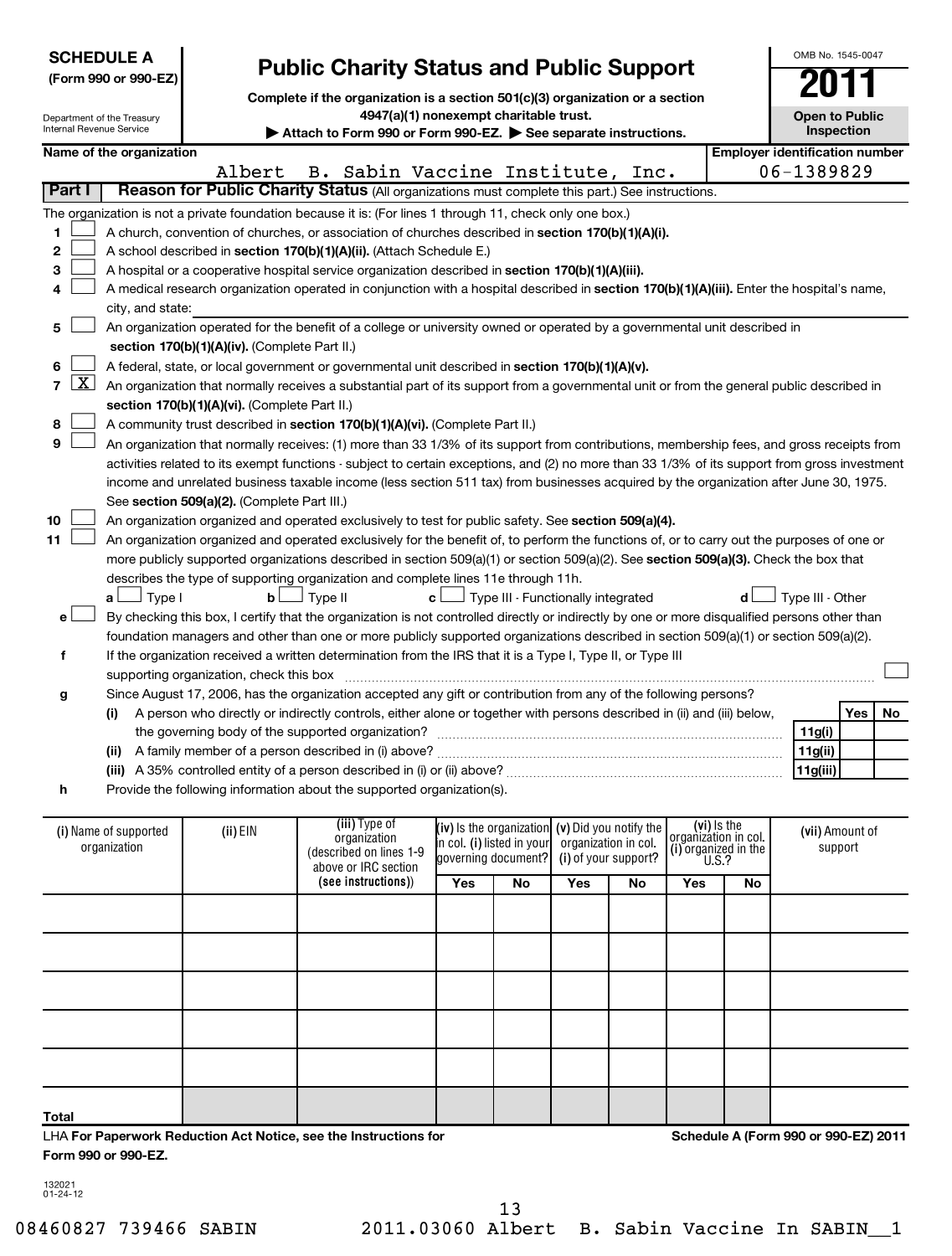### Schedule A (Form 990 or 990-EZ) 2011 <code>Albert B.</code> Sabin Vaccine Institute, Inc.06-1389829 <code>page2</code> **Part II** Support Schedule for Organizations Described in Sections 170(b)(1)(A)(iv) and 170(b)(1)(A)(vi)

(Complete only if you checked the box on line 5, 7, or 8 of Part I or if the organization failed to qualify under Part III. If the organization fails to qualify under the tests listed below, please complete Part III.)

|   | <b>Section A. Public Support</b>                                                                                                                                                                                                                                                                                                                                          |           |            |            |            |                                      |                                                        |  |
|---|---------------------------------------------------------------------------------------------------------------------------------------------------------------------------------------------------------------------------------------------------------------------------------------------------------------------------------------------------------------------------|-----------|------------|------------|------------|--------------------------------------|--------------------------------------------------------|--|
|   | Calendar year (or fiscal year beginning in)                                                                                                                                                                                                                                                                                                                               | (a) 2007  | (b) 2008   | (c) 2009   | $(d)$ 2010 | (e) 2011                             | (f) Total                                              |  |
|   | 1 Gifts, grants, contributions, and                                                                                                                                                                                                                                                                                                                                       |           |            |            |            |                                      |                                                        |  |
|   | membership fees received. (Do not                                                                                                                                                                                                                                                                                                                                         |           |            |            |            |                                      |                                                        |  |
|   | include any "unusual grants.")                                                                                                                                                                                                                                                                                                                                            |           |            |            |            |                                      | 15829944.25512242.17123901.21076480.21900847.101443414 |  |
|   | 2 Tax revenues levied for the organ-                                                                                                                                                                                                                                                                                                                                      |           |            |            |            |                                      |                                                        |  |
|   | ization's benefit and either paid to                                                                                                                                                                                                                                                                                                                                      |           |            |            |            |                                      |                                                        |  |
|   | or expended on its behalf                                                                                                                                                                                                                                                                                                                                                 |           |            |            |            |                                      |                                                        |  |
|   | 3 The value of services or facilities                                                                                                                                                                                                                                                                                                                                     |           |            |            |            |                                      |                                                        |  |
|   | furnished by a governmental unit to                                                                                                                                                                                                                                                                                                                                       |           |            |            |            |                                      |                                                        |  |
|   | the organization without charge                                                                                                                                                                                                                                                                                                                                           |           |            |            |            |                                      |                                                        |  |
|   | 4 Total. Add lines 1 through 3                                                                                                                                                                                                                                                                                                                                            |           |            |            |            |                                      | 15829944.25512242.17123901.21076480.21900847.101443414 |  |
|   | 5 The portion of total contributions                                                                                                                                                                                                                                                                                                                                      |           |            |            |            |                                      |                                                        |  |
|   | by each person (other than a                                                                                                                                                                                                                                                                                                                                              |           |            |            |            |                                      |                                                        |  |
|   | governmental unit or publicly                                                                                                                                                                                                                                                                                                                                             |           |            |            |            |                                      |                                                        |  |
|   | supported organization) included                                                                                                                                                                                                                                                                                                                                          |           |            |            |            |                                      |                                                        |  |
|   | on line 1 that exceeds 2% of the                                                                                                                                                                                                                                                                                                                                          |           |            |            |            |                                      |                                                        |  |
|   | amount shown on line 11,                                                                                                                                                                                                                                                                                                                                                  |           |            |            |            |                                      |                                                        |  |
|   | column (f)                                                                                                                                                                                                                                                                                                                                                                |           |            |            |            |                                      | 75396065.                                              |  |
|   | 6 Public support. Subtract line 5 from line 4.                                                                                                                                                                                                                                                                                                                            |           |            |            |            |                                      | 26047349.                                              |  |
|   | <b>Section B. Total Support</b>                                                                                                                                                                                                                                                                                                                                           |           |            |            |            |                                      |                                                        |  |
|   | Calendar year (or fiscal year beginning in)                                                                                                                                                                                                                                                                                                                               | (a) 2007  | $(b)$ 2008 | $(c)$ 2009 | $(d)$ 2010 | (e) 2011                             | (f) Total                                              |  |
|   | <b>7</b> Amounts from line 4                                                                                                                                                                                                                                                                                                                                              | 15829944. | 25512242.  | 17123901.  |            | 21076480.21900847.101443414          |                                                        |  |
| 8 | Gross income from interest.                                                                                                                                                                                                                                                                                                                                               |           |            |            |            |                                      |                                                        |  |
|   | dividends, payments received on                                                                                                                                                                                                                                                                                                                                           |           |            |            |            |                                      |                                                        |  |
|   | securities loans, rents, royalties                                                                                                                                                                                                                                                                                                                                        |           |            |            |            |                                      |                                                        |  |
|   | and income from similar sources                                                                                                                                                                                                                                                                                                                                           | 390,893.  | 241,594.   | 92,623.    | 25,207.    | 24,717.                              | 775,034.                                               |  |
|   | <b>9</b> Net income from unrelated business                                                                                                                                                                                                                                                                                                                               |           |            |            |            |                                      |                                                        |  |
|   | activities, whether or not the                                                                                                                                                                                                                                                                                                                                            |           |            |            |            |                                      |                                                        |  |
|   | business is regularly carried on                                                                                                                                                                                                                                                                                                                                          |           |            |            |            |                                      |                                                        |  |
|   | <b>10</b> Other income. Do not include gain                                                                                                                                                                                                                                                                                                                               |           |            |            |            |                                      |                                                        |  |
|   | or loss from the sale of capital                                                                                                                                                                                                                                                                                                                                          |           |            |            |            |                                      |                                                        |  |
|   | assets (Explain in Part IV.)                                                                                                                                                                                                                                                                                                                                              |           |            |            |            |                                      |                                                        |  |
|   | 11 Total support. Add lines 7 through 10                                                                                                                                                                                                                                                                                                                                  |           |            |            |            |                                      | 102218448                                              |  |
|   | <b>12</b> Gross receipts from related activities, etc. (see instructions)                                                                                                                                                                                                                                                                                                 |           |            |            |            | 12                                   | 632,005.                                               |  |
|   | 13 First five years. If the Form 990 is for the organization's first, second, third, fourth, or fifth tax year as a section 501(c)(3)                                                                                                                                                                                                                                     |           |            |            |            |                                      |                                                        |  |
|   | organization, check this box and stop here                                                                                                                                                                                                                                                                                                                                |           |            |            |            |                                      |                                                        |  |
|   | <b>Section C. Computation of Public Support Percentage</b>                                                                                                                                                                                                                                                                                                                |           |            |            |            |                                      |                                                        |  |
|   |                                                                                                                                                                                                                                                                                                                                                                           |           |            |            |            | 14                                   | 25.48<br>%<br>21.89                                    |  |
|   |                                                                                                                                                                                                                                                                                                                                                                           |           |            |            |            | 15                                   | $\%$                                                   |  |
|   | 16a 33 1/3% support test - 2011. If the organization did not check the box on line 13, and line 14 is 33 1/3% or more, check this box and                                                                                                                                                                                                                                 |           |            |            |            |                                      |                                                        |  |
|   | stop here. The organization qualifies as a publicly supported organization manufaction manufacture or the organization manufacture or the state of the state of the state of the state of the state of the state of the state<br>b 33 1/3% support test - 2010. If the organization did not check a box on line 13 or 16a, and line 15 is 33 1/3% or more, check this box |           |            |            |            |                                      |                                                        |  |
|   |                                                                                                                                                                                                                                                                                                                                                                           |           |            |            |            |                                      |                                                        |  |
|   |                                                                                                                                                                                                                                                                                                                                                                           |           |            |            |            |                                      |                                                        |  |
|   | 17a 10% -facts-and-circumstances test - 2011. If the organization did not check a box on line 13, 16a, or 16b, and line 14 is 10% or more,<br>and if the organization meets the "facts-and-circumstances" test, check this box and stop here. Explain in Part IV how the organization                                                                                     |           |            |            |            |                                      |                                                        |  |
|   |                                                                                                                                                                                                                                                                                                                                                                           |           |            |            |            |                                      | $\blacktriangleright$ $\boxed{\text{X}}$               |  |
|   |                                                                                                                                                                                                                                                                                                                                                                           |           |            |            |            |                                      |                                                        |  |
|   | <b>b 10% -facts-and-circumstances test - 2010.</b> If the organization did not check a box on line 13, 16a, 16b, or 17a, and line 15 is 10% or                                                                                                                                                                                                                            |           |            |            |            |                                      |                                                        |  |
|   | more, and if the organization meets the "facts-and-circumstances" test, check this box and stop here. Explain in Part IV how the                                                                                                                                                                                                                                          |           |            |            |            |                                      |                                                        |  |
|   | organization meets the "facts-and-circumstances" test. The organization qualifies as a publicly supported organization                                                                                                                                                                                                                                                    |           |            |            |            |                                      |                                                        |  |
|   | 18 Private foundation. If the organization did not check a box on line 13, 16a, 16b, 17a, or 17b, check this box and see instructions                                                                                                                                                                                                                                     |           |            |            |            |                                      |                                                        |  |
|   |                                                                                                                                                                                                                                                                                                                                                                           |           |            |            |            | Schedule A (Form 990 or 990-EZ) 2011 |                                                        |  |

132022 01-24-12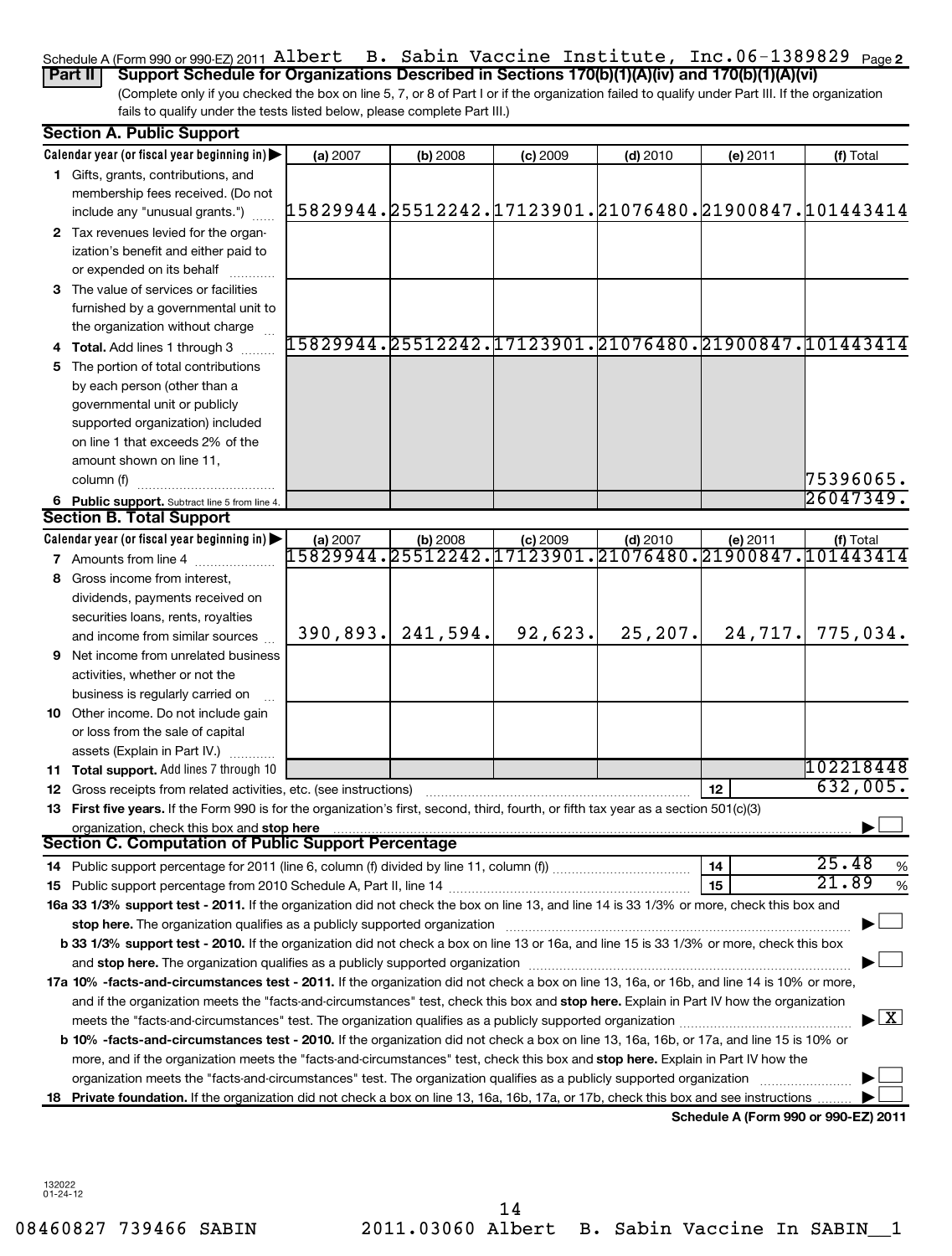## **Part III** Support Schedule for Organizations Described in Section 509(a)(2)

(Complete only if you checked the box on line 9 of Part I or if the organization failed to qualify under Part II. If the organization fails to qualify under the tests listed below, please complete Part II.)

|   | <b>Section A. Public Support</b>                                                                                                                                                                                               |          |          |            |            |                                      |           |
|---|--------------------------------------------------------------------------------------------------------------------------------------------------------------------------------------------------------------------------------|----------|----------|------------|------------|--------------------------------------|-----------|
|   | Calendar year (or fiscal year beginning in)                                                                                                                                                                                    | (a) 2007 | (b) 2008 | $(c)$ 2009 | $(d)$ 2010 | (e) 2011                             | (f) Total |
|   | 1 Gifts, grants, contributions, and                                                                                                                                                                                            |          |          |            |            |                                      |           |
|   | membership fees received. (Do not                                                                                                                                                                                              |          |          |            |            |                                      |           |
|   | include any "unusual grants.")                                                                                                                                                                                                 |          |          |            |            |                                      |           |
|   | <b>2</b> Gross receipts from admissions,<br>merchandise sold or services per-<br>formed, or facilities furnished in<br>any activity that is related to the<br>organization's tax-exempt purpose                                |          |          |            |            |                                      |           |
|   | 3 Gross receipts from activities that                                                                                                                                                                                          |          |          |            |            |                                      |           |
|   | are not an unrelated trade or bus-                                                                                                                                                                                             |          |          |            |            |                                      |           |
|   | iness under section 513                                                                                                                                                                                                        |          |          |            |            |                                      |           |
| 4 | Tax revenues levied for the organ-                                                                                                                                                                                             |          |          |            |            |                                      |           |
|   | ization's benefit and either paid to<br>or expended on its behalf                                                                                                                                                              |          |          |            |            |                                      |           |
|   | 5 The value of services or facilities                                                                                                                                                                                          |          |          |            |            |                                      |           |
|   | furnished by a governmental unit to                                                                                                                                                                                            |          |          |            |            |                                      |           |
|   | the organization without charge                                                                                                                                                                                                |          |          |            |            |                                      |           |
|   | <b>6 Total.</b> Add lines 1 through 5                                                                                                                                                                                          |          |          |            |            |                                      |           |
|   | 7a Amounts included on lines 1, 2, and                                                                                                                                                                                         |          |          |            |            |                                      |           |
|   | 3 received from disqualified persons                                                                                                                                                                                           |          |          |            |            |                                      |           |
|   | <b>b</b> Amounts included on lines 2 and 3 received<br>from other than disqualified persons that<br>exceed the greater of \$5,000 or 1% of the<br>amount on line 13 for the year                                               |          |          |            |            |                                      |           |
|   | c Add lines 7a and 7b                                                                                                                                                                                                          |          |          |            |            |                                      |           |
|   | 8 Public support (Subtract line 7c from line 6.)                                                                                                                                                                               |          |          |            |            |                                      |           |
|   | <b>Section B. Total Support</b>                                                                                                                                                                                                |          |          |            |            |                                      |           |
|   | Calendar year (or fiscal year beginning in)                                                                                                                                                                                    | (a) 2007 | (b) 2008 | $(c)$ 2009 | $(d)$ 2010 | (e) 2011                             | (f) Total |
|   | 9 Amounts from line 6                                                                                                                                                                                                          |          |          |            |            |                                      |           |
|   | <b>10a</b> Gross income from interest,<br>dividends, payments received on<br>securities loans, rents, royalties<br>and income from similar sources                                                                             |          |          |            |            |                                      |           |
|   | <b>b</b> Unrelated business taxable income                                                                                                                                                                                     |          |          |            |            |                                      |           |
|   | (less section 511 taxes) from businesses                                                                                                                                                                                       |          |          |            |            |                                      |           |
|   | acquired after June 30, 1975<br>$\overline{\phantom{a}}$                                                                                                                                                                       |          |          |            |            |                                      |           |
|   | c Add lines 10a and 10b                                                                                                                                                                                                        |          |          |            |            |                                      |           |
|   | <b>11</b> Net income from unrelated business<br>activities not included in line 10b,<br>whether or not the business is<br>regularly carried on                                                                                 |          |          |            |            |                                      |           |
|   | 12 Other income. Do not include gain<br>or loss from the sale of capital<br>assets (Explain in Part IV.)                                                                                                                       |          |          |            |            |                                      |           |
|   | 13 Total support (Add lines 9, 10c, 11, and 12.)                                                                                                                                                                               |          |          |            |            |                                      |           |
|   | 14 First five years. If the Form 990 is for the organization's first, second, third, fourth, or fifth tax year as a section 501(c)(3) organization,                                                                            |          |          |            |            |                                      |           |
|   | check this box and stop here with the content of the content of the state of the content of the state of the state of the content of the content of the content of the content of the content of the content of the content of |          |          |            |            |                                      |           |
|   | Section C. Computation of Public Support Percentage                                                                                                                                                                            |          |          |            |            |                                      |           |
|   |                                                                                                                                                                                                                                |          |          |            |            | 15                                   | %         |
|   | Section D. Computation of Investment Income Percentage                                                                                                                                                                         |          |          |            |            | 16                                   | %         |
|   |                                                                                                                                                                                                                                |          |          |            |            | 17                                   | %         |
|   | 18 Investment income percentage from 2010 Schedule A, Part III, line 17                                                                                                                                                        |          |          |            |            | 18                                   | %         |
|   | 19a 33 1/3% support tests - 2011. If the organization did not check the box on line 14, and line 15 is more than 33 1/3%, and line 17 is not                                                                                   |          |          |            |            |                                      |           |
|   | more than 33 1/3%, check this box and stop here. The organization qualifies as a publicly supported organization                                                                                                               |          |          |            |            |                                      |           |
|   | b 33 1/3% support tests - 2010. If the organization did not check a box on line 14 or line 19a, and line 16 is more than 33 1/3%, and                                                                                          |          |          |            |            |                                      |           |
|   | line 18 is not more than 33 1/3%, check this box and stop here. The organization qualifies as a publicly supported organization                                                                                                |          |          |            |            |                                      |           |
|   |                                                                                                                                                                                                                                |          |          |            |            |                                      |           |
|   | 132023 01-24-12                                                                                                                                                                                                                |          |          | 15         |            | Schedule A (Form 990 or 990-EZ) 2011 |           |

08460827 739466 SABIN 2011.03060 Albert B. Sabin Vaccine In SABIN\_\_1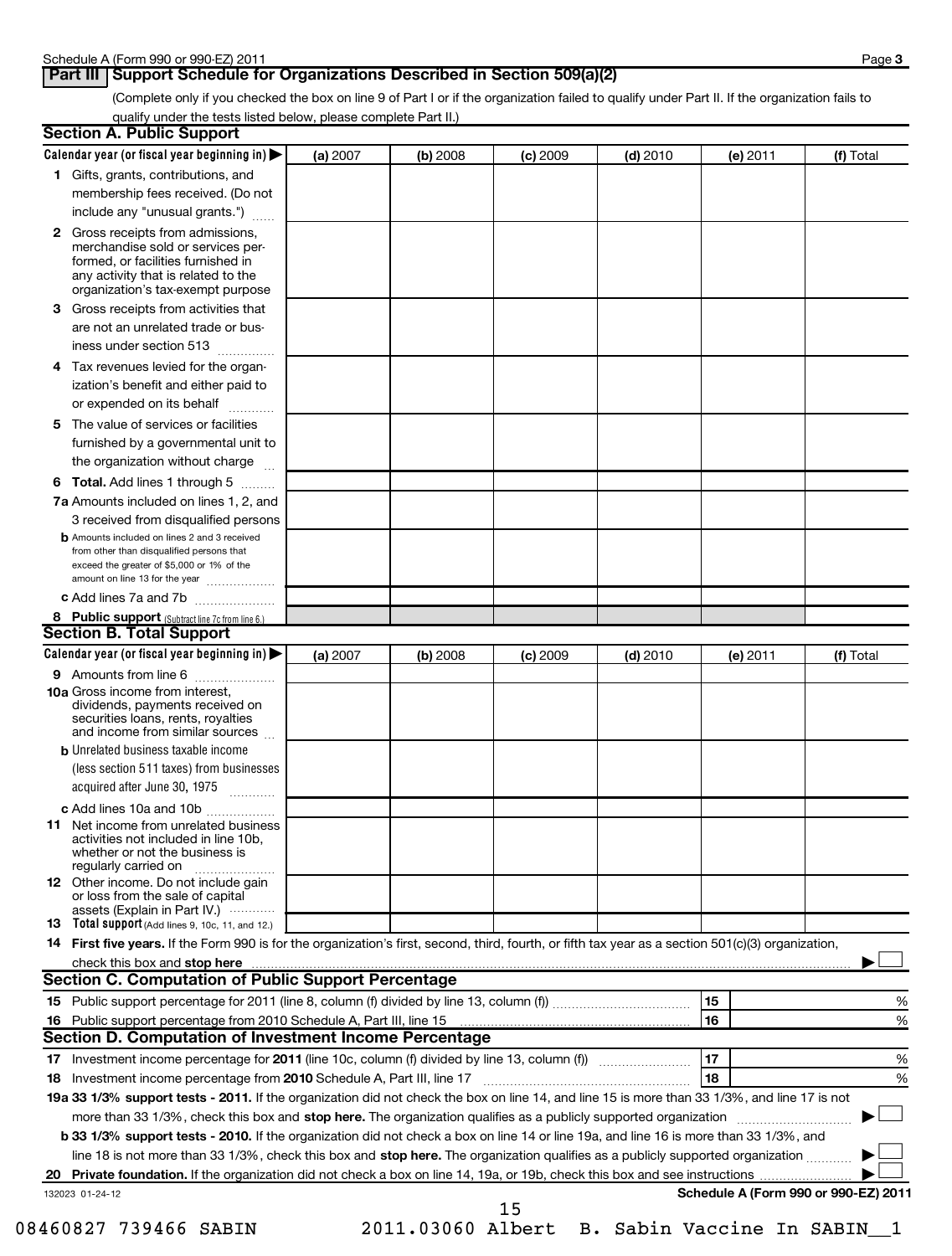| Schedule A (Form 990 or 990-EZ) 2011 Albert B. Sabin Vaccine Institute, Inc.06-1389829 $_{\text{Page 4}}$                                          |
|----------------------------------------------------------------------------------------------------------------------------------------------------|
| <b>Part IV</b><br>Supplemental Information. Complete this part to provide the explanations required by Part II, line 10; Part II, line 17a or 17b; |
| and Part III, line 12. Also complete this part for any additional information. (See instructions).                                                 |
| Part II, Section C, line 17a, Facts and Circumstances Test:                                                                                        |
| The Organization has maintained a continuous and bona fide program for                                                                             |
| solicitation of funds from the general public, community, government                                                                               |
| units, and other charities. The public support percentage for 2011 and                                                                             |
| 2010 was approximately 26% and 22%, respectively, since some donations for                                                                         |
| use in the Organization's charitable programs from several contributors                                                                            |
| were larger than anticipated. As contained in the program descriptions in                                                                          |
| Part III of the Form 990, the Organization's program services directly                                                                             |
| benefit the general public on a continuing basis. While certain large                                                                              |
| Foundation grants may continue in the near term, this support is crucial                                                                           |
| to the Organization's exempt purpose of promoting and contributing to the                                                                          |
| control of infectious and neglected tropical diseases.<br>The Organization                                                                         |
| expects to continue to solicit qualifying public support to assist in                                                                              |
| carrying out these program. Finally, the Organization's governing body                                                                             |
| represents the broad interest of the public, with no one individual or                                                                             |
| related group of individuals having undue control or influence over the                                                                            |
| Organization's funding or affairs.<br>These Board members bring important                                                                          |
| skill sets and qualifications that help the Organization plan and achieve                                                                          |
| its strategic objectives. Accordingly, the "facts and circumstances"                                                                               |
| substantiate that the Organization continues to operate as a public                                                                                |
| charity.                                                                                                                                           |
|                                                                                                                                                    |

132024 01-24-12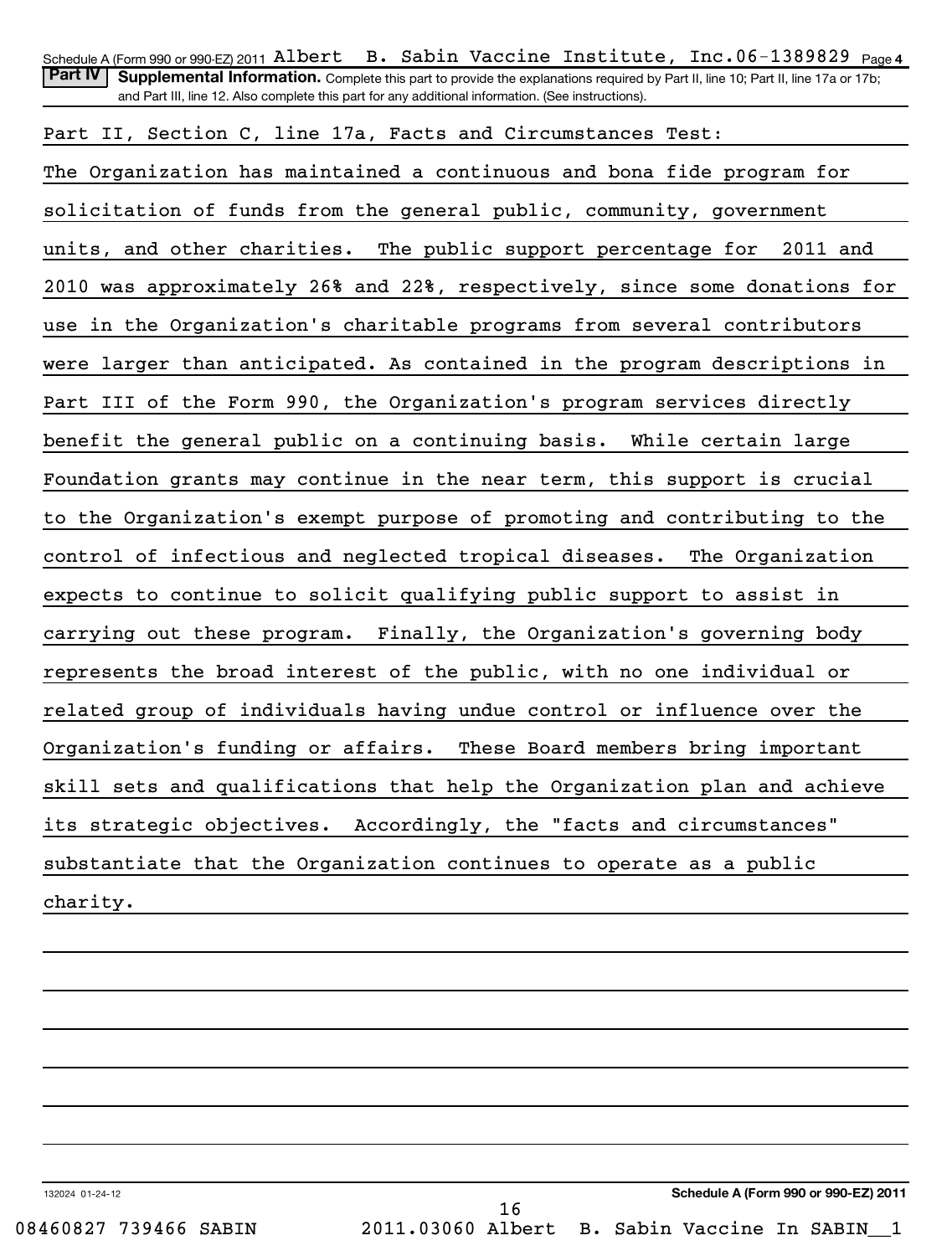# **Schedule B Schedule of Contributors**

**or 990-PF) | Attach to Form 990, Form 990-EZ, or Form 990-PF.**

OMB No. 1545-0047 **2011**

# Department of the Treasury

**(Form 990, 990-EZ,**

| Internal Revenue Service              |                                                                             |  |                                       |
|---------------------------------------|-----------------------------------------------------------------------------|--|---------------------------------------|
| Name of the organization              |                                                                             |  | <b>Employer identification number</b> |
|                                       | Albert B. Sabin Vaccine Institute, Inc.                                     |  | 06-1389829                            |
| <b>Organization type (check one):</b> |                                                                             |  |                                       |
| Filers of:                            | Section:                                                                    |  |                                       |
| Form 990 or 990-EZ                    | $\lfloor \underline{X} \rfloor$ 501(c)( 3) (enter number) organization      |  |                                       |
|                                       | $4947(a)(1)$ nonexempt charitable trust not treated as a private foundation |  |                                       |
|                                       | 527 political organization                                                  |  |                                       |
| Form 990-PF                           |                                                                             |  |                                       |
|                                       | 4947(a)(1) nonexempt charitable trust treated as a private foundation       |  |                                       |
|                                       | 501(c)(3) taxable private foundation                                        |  |                                       |

Check if your organization is covered by the General Rule or a Special Rule. **Note.**  Only a section 501(c)(7), (8), or (10) organization can check boxes for both the General Rule and a Special Rule. See instructions.

### **General Rule**

 $\boxed{\textbf{X}}$  For an organization filing Form 990, 990-EZ, or 990-PF that received, during the year, \$5,000 or more (in money or property) from any one contributor. Complete Parts I and II.

### **Special Rules**

509(a)(1) and 170(b)(1)(A)(vi) and received from any one contributor, during the year, a contribution of the greater of (1**)** \$5,000 or (**2**) 2% For a section 501(c)(3) organization filing Form 990 or 990-EZ that met the 33 1/3% support test of the regulations under sections of the amount on (i) Form 990, Part VIII, line 1h, or (ii) Form 990-EZ, line 1. Complete Parts I and II.  $\left\vert \cdot\right\vert$ 

total contributions of more than \$1,000 for use exclusively for religious, charitable, scientific, literary, or educational purposes, or  $\perp$  For a section 501(c)(7), (8), or (10) organization filing Form 990 or 990-EZ that received from any one contributor, during the year, the prevention of cruelty to children or animals. Complete Parts I, II, and III.  $\left\vert \cdot\right\vert$ 

purpose. Do not complete any of the parts unless the General Rule applies to this organization because it received nonexclusively contributions for use exclusively for religious, charitable, etc., purposes, but these contributions did not total to more than \$1,000. If this box is checked, enter here the total contributions that were received during the year for an exclusively religious, charitable, etc., For a section 501(c)(7), (8), or (10) organization filing Form 990 or 990-EZ that received from any one contributor, during the year, religious, charitable, etc., contributions of \$5,000 or more during the year.  $\ldots$   $\ldots$   $\ldots$   $\ldots$   $\ldots$   $\ldots$   $\ldots$   $\ldots$   $\ldots$ 

**Caution.** An organization that is not covered by the General Rule and/or the Special Rules does not file Schedule B (Form 990, 990-EZ, or 990-PF), but it **must** answer "No" on Part IV, line 2, of its Form 990; or check the box on line H of its Form 990-EZ or on Part I, line 2 of its Form 990-PF, to certify that it does not meet the filing requirements of Schedule B (Form 990, 990-EZ, or 990-PF).

LHA For Paperwork Reduction Act Notice, see the Instructions for Form 990, 990-EZ, or 990-PF. Schedule B (Form 990, 990-EZ, or 990-PF) (2011)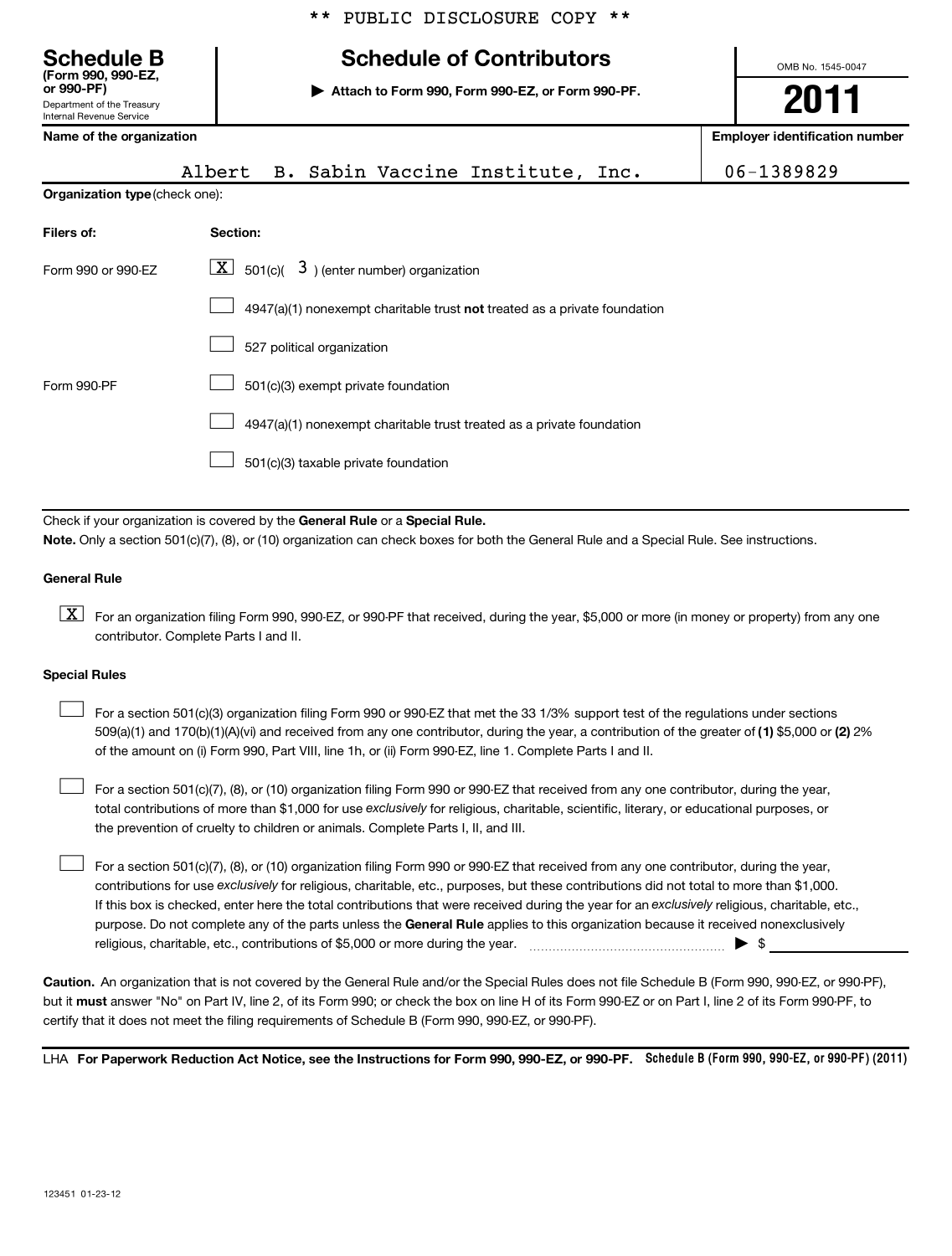# Albert B. Sabin Vaccine Institute, Inc. 106-1389829

| (a) | (b)                        | (c)                        | (d)                                                                                                                     |
|-----|----------------------------|----------------------------|-------------------------------------------------------------------------------------------------------------------------|
| No. | Name, address, and ZIP + 4 | <b>Total contributions</b> | Type of contribution                                                                                                    |
| 1   |                            | 14,739,745.<br>\$          | $\lfloor x \rfloor$<br>Person<br>Payroll<br><b>Noncash</b><br>(Complete Part II if there<br>is a noncash contribution.) |
| (a) | (b)                        | (c)                        | (d)                                                                                                                     |
| No. | Name, address, and ZIP + 4 | <b>Total contributions</b> | Type of contribution                                                                                                    |
| 2   |                            | 27,264.<br>\$              | $\lfloor x \rfloor$<br>Person<br>Payroll<br><b>Noncash</b><br>(Complete Part II if there<br>is a noncash contribution.) |
| (a) | (b)                        | (c)                        | (d)                                                                                                                     |
| No. | Name, address, and ZIP + 4 | <b>Total contributions</b> | Type of contribution                                                                                                    |
| 3   |                            | 8,175.<br>\$               | $\lfloor x \rfloor$<br>Person<br>Payroll<br><b>Noncash</b><br>(Complete Part II if there<br>is a noncash contribution.) |
| (a) | (b)                        | (c)                        | (d)                                                                                                                     |
| No. | Name, address, and ZIP + 4 | <b>Total contributions</b> | Type of contribution                                                                                                    |
| 4   |                            | 83,334.<br>\$              | $\boxed{\text{X}}$<br>Person<br>Payroll<br><b>Noncash</b><br>(Complete Part II if there<br>is a noncash contribution.)  |
| (a) | (b)                        | (c)                        | (d)                                                                                                                     |
| No. | Name, address, and ZIP + 4 | <b>Total contributions</b> | Type of contribution                                                                                                    |
| 5   |                            | 20,000.<br>\$              | $\lfloor x \rfloor$<br>Person<br>Payroll<br>Noncash<br>(Complete Part II if there<br>is a noncash contribution.)        |
| (a) | (b)                        | (c)                        | (d)                                                                                                                     |
| No. | Name, address, and ZIP + 4 | <b>Total contributions</b> | Type of contribution                                                                                                    |
| 6   |                            | 670,000.<br>\$             | $\lfloor x \rfloor$<br>Person<br>Payroll<br>Noncash<br>(Complete Part II if there<br>is a noncash contribution.)        |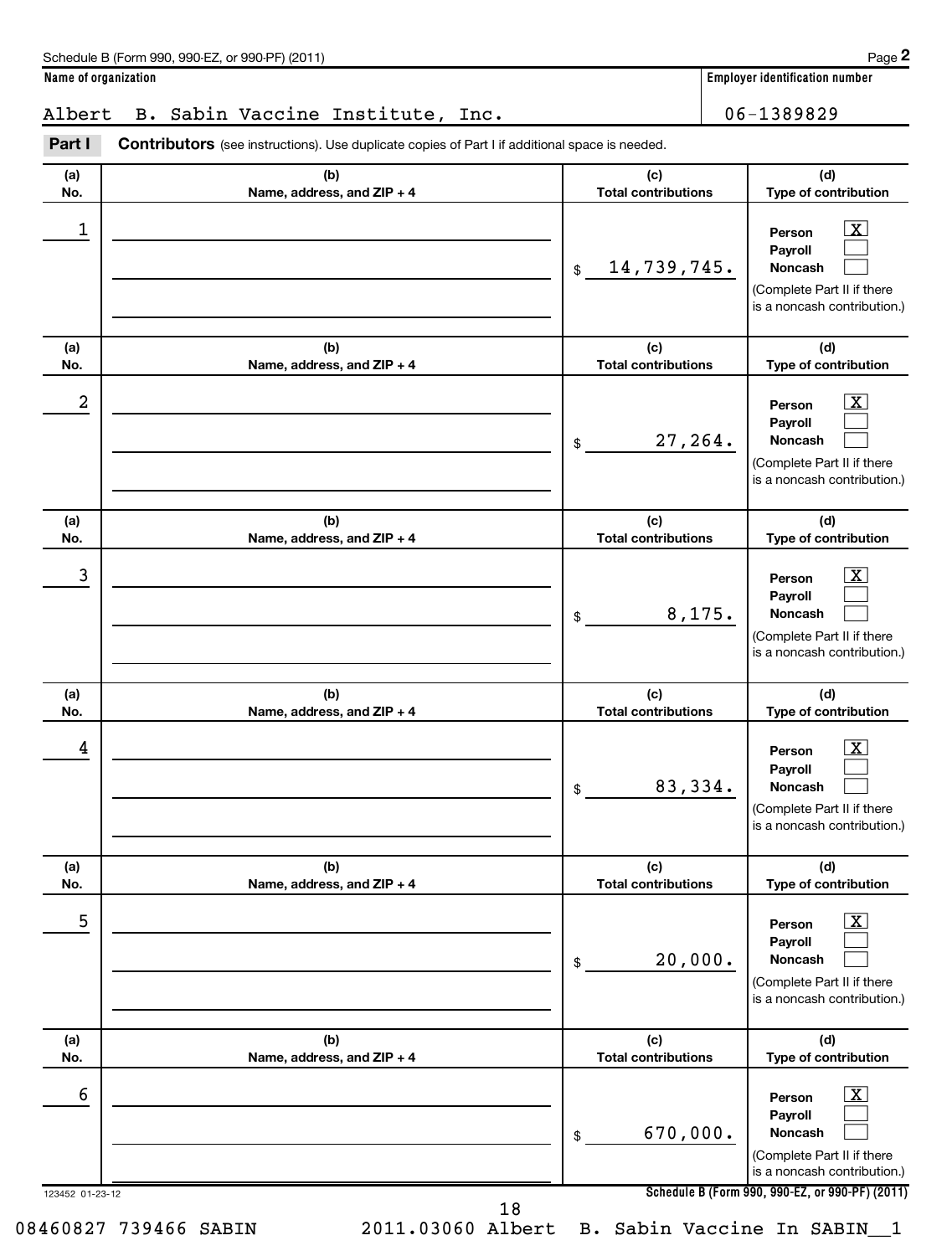### Albert B. Sabin Vaccine Institute, Inc. 106-1389829

| (b)<br>Name, address, and ZIP + 4 | (c)<br><b>Total contributions</b> | (d)<br>Type of contribution                                                                                                 |
|-----------------------------------|-----------------------------------|-----------------------------------------------------------------------------------------------------------------------------|
|                                   | 20,000.<br>\$                     | $\overline{\mathbf{X}}$<br>Person<br>Payroll<br>Noncash<br>(Complete Part II if there<br>is a noncash contribution.)        |
| (b)<br>Name, address, and ZIP + 4 | (c)<br><b>Total contributions</b> | (d)<br>Type of contribution                                                                                                 |
|                                   | 16,389.<br>\$                     | $\overline{\mathbf{X}}$<br>Person<br>Payroll<br>Noncash<br>(Complete Part II if there<br>is a noncash contribution.)        |
| (b)<br>Name, address, and ZIP + 4 | (c)<br><b>Total contributions</b> | (d)<br>Type of contribution                                                                                                 |
|                                   | 756,543.<br>\$                    | $\overline{\mathbf{X}}$<br>Person<br>Payroll<br>Noncash<br>(Complete Part II if there<br>is a noncash contribution.)        |
| (b)<br>Name, address, and ZIP + 4 | (c)<br><b>Total contributions</b> | (d)<br>Type of contribution                                                                                                 |
|                                   | 25,000.<br>\$                     | $\overline{\mathbf{X}}$<br>Person<br>Payroll<br><b>Noncash</b><br>(Complete Part II if there<br>is a noncash contribution.) |
| (b)                               | (c)                               | (d)<br>Type of contribution                                                                                                 |
|                                   | 30,000.<br>\$                     | $\boxed{\textbf{X}}$<br>Person<br>Payroll<br>Noncash<br>(Complete Part II if there<br>is a noncash contribution.)           |
| (b)<br>Name, address, and ZIP + 4 | (c)<br><b>Total contributions</b> | (d)<br>Type of contribution                                                                                                 |
|                                   | 10,000.<br>\$                     | $\mathbf{X}$<br>Person<br>Payroll<br>Noncash<br>(Complete Part II if there                                                  |
|                                   | Name, address, and ZIP + 4        | <b>Total contributions</b>                                                                                                  |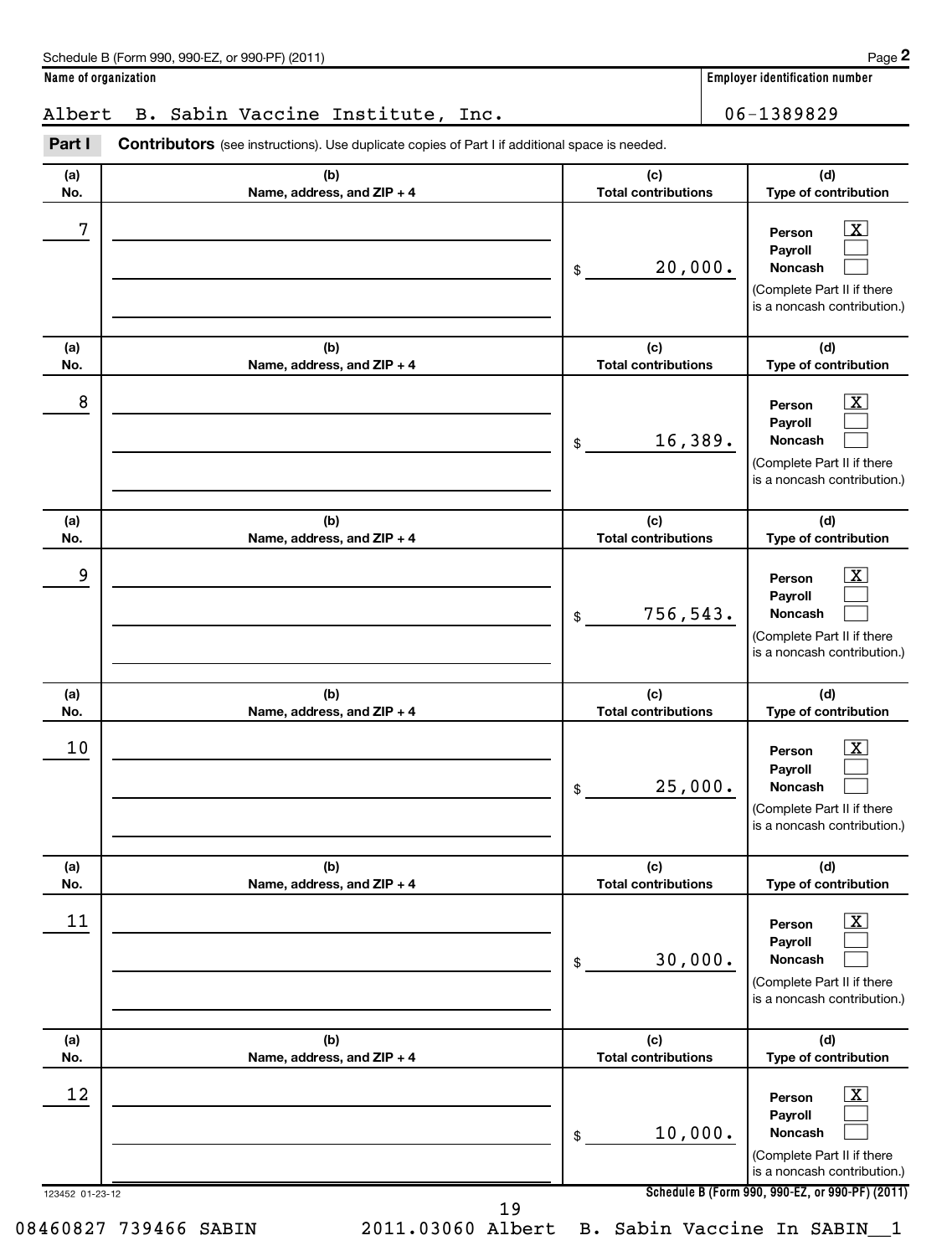### Albert B. Sabin Vaccine Institute, Inc. 106-1389829

**(b) (c)** Part I Contributors (see instructions). Use duplicate copies of Part I if additional space is needed.

| (a) | (b)                        | (c)                        | (d)                                                                                                                         |
|-----|----------------------------|----------------------------|-----------------------------------------------------------------------------------------------------------------------------|
| No. | Name, address, and ZIP + 4 | <b>Total contributions</b> | Type of contribution                                                                                                        |
| 13  |                            | 332,993.<br>\$             | $\boxed{\text{X}}$<br>Person<br>Payroll<br><b>Noncash</b><br>(Complete Part II if there<br>is a noncash contribution.)      |
| (a) | (b)                        | (c)                        | (d)                                                                                                                         |
| No. | Name, address, and ZIP + 4 | <b>Total contributions</b> | Type of contribution                                                                                                        |
| 14  |                            | 107,065.<br>\$             | $\boxed{\text{X}}$<br>Person<br>Payroll<br><b>Noncash</b><br>(Complete Part II if there<br>is a noncash contribution.)      |
| (a) | (b)                        | (c)                        | (d)                                                                                                                         |
| No. | Name, address, and ZIP + 4 | <b>Total contributions</b> | Type of contribution                                                                                                        |
| 15  |                            | 1,420,000.<br>\$           | $\boxed{\text{X}}$<br>Person<br>Payroll<br><b>Noncash</b><br>(Complete Part II if there<br>is a noncash contribution.)      |
| (a) | (b)                        | (c)                        | (d)                                                                                                                         |
| No. | Name, address, and ZIP + 4 | <b>Total contributions</b> | Type of contribution                                                                                                        |
| 16  |                            | 1,060,000.<br>\$           | $\overline{\mathbf{X}}$<br>Person<br>Payroll<br><b>Noncash</b><br>(Complete Part II if there<br>is a noncash contribution.) |
| (a) | (b)                        | (c)                        | (d)                                                                                                                         |
| No. | Name, address, and ZIP + 4 | <b>Total contributions</b> | Type of contribution                                                                                                        |
| 17  |                            | 48,051.<br>\$              | $\overline{\text{X}}$<br>Person<br>Payroll<br><b>Noncash</b><br>(Complete Part II if there<br>is a noncash contribution.)   |
| (a) | (b)                        | (c)                        | (d)                                                                                                                         |
| No. | Name, address, and ZIP + 4 | <b>Total contributions</b> | Type of contribution                                                                                                        |
| 18  |                            | 259,860.<br>\$             | $\overline{\mathbf{X}}$<br>Person<br>Payroll<br><b>Noncash</b>                                                              |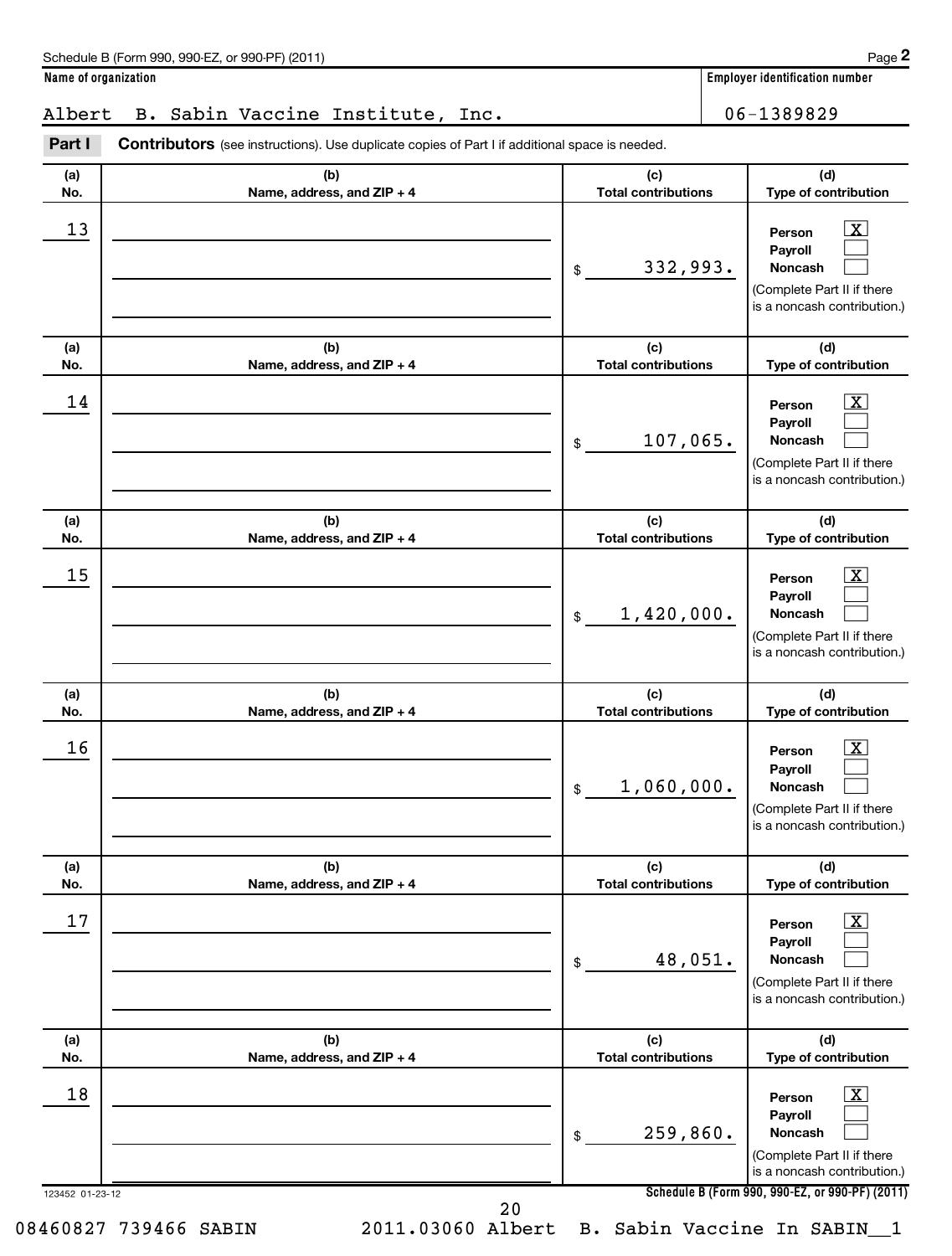**(d)**

 $\overline{X}$  $\Box$  $\Box$ 

 $\boxed{\text{X}}$  $\Box$  $\Box$ 

 $\vert$  X  $\vert$  $\Box$  $\Box$ 

 $\overline{X}$  $\Box$  $\Box$ 

 $\lfloor x \rfloor$  $\Box$  $\Box$ 

 $\vert$  X  $\vert$  $\Box$  $\Box$ 

**(d)**

**(d)**

**(d)**

**(d)**

**(d) Type of contribution**

(Complete Part II if there is a noncash contribution.)

**Name of organization Employer identification number (a) No. (b) Name, address, and ZIP + 4 (c) Total contributions Type of contribution Person Payroll Noncash (a) No. (b) Name, address, and ZIP + 4 (c) Total contributions Type of contribution Person Payroll Noncash (a) No. (b) Name, address, and ZIP + 4 (c) Total contributions Type of contribution Person Payroll Noncash (a) No. (b) Name, address, and ZIP + 4 (c) Total contributions Type of contribution Person Payroll Noncash (a) No. (b) Name, address, and ZIP + 4 (c) Total contributions Type of contribution Person Payroll Noncash** Part I Contributors (see instructions). Use duplicate copies of Part I if additional space is needed. \$ (Complete Part II if there is a noncash contribution.) \$ (Complete Part II if there is a noncash contribution.) \$ (Complete Part II if there is a noncash contribution.) \$ (Complete Part II if there is a noncash contribution.) \$ (Complete Part II if there is a noncash contribution.) Albert B. Sabin Vaccine Institute, Inc. | 06-1389829  $19$  Person  $\overline{\text{X}}$ 586,000.  $20$  Person  $\overline{\text{X}}$ 9,000.  $21$  Person  $\overline{\text{X}}$ 106,058.  $22$  Person  $\overline{\text{X}}$ 5,000.  $23$  Person  $\overline{\text{X}}$ 104,532.

> **(b) Name, address, and ZIP + 4**

> > **Schedule B (Form 990, 990-EZ, or 990-PF) (2011)**

**Person Payroll Noncash**

**(c) Total contributions**

1,696,060.

123452 01-23-12

**(a) No.**

21

 $24$  Person  $\overline{\text{X}}$ 

 $\mathsf{\$}$ 

08460827 739466 SABIN 2011.03060 Albert B. Sabin Vaccine In SABIN 1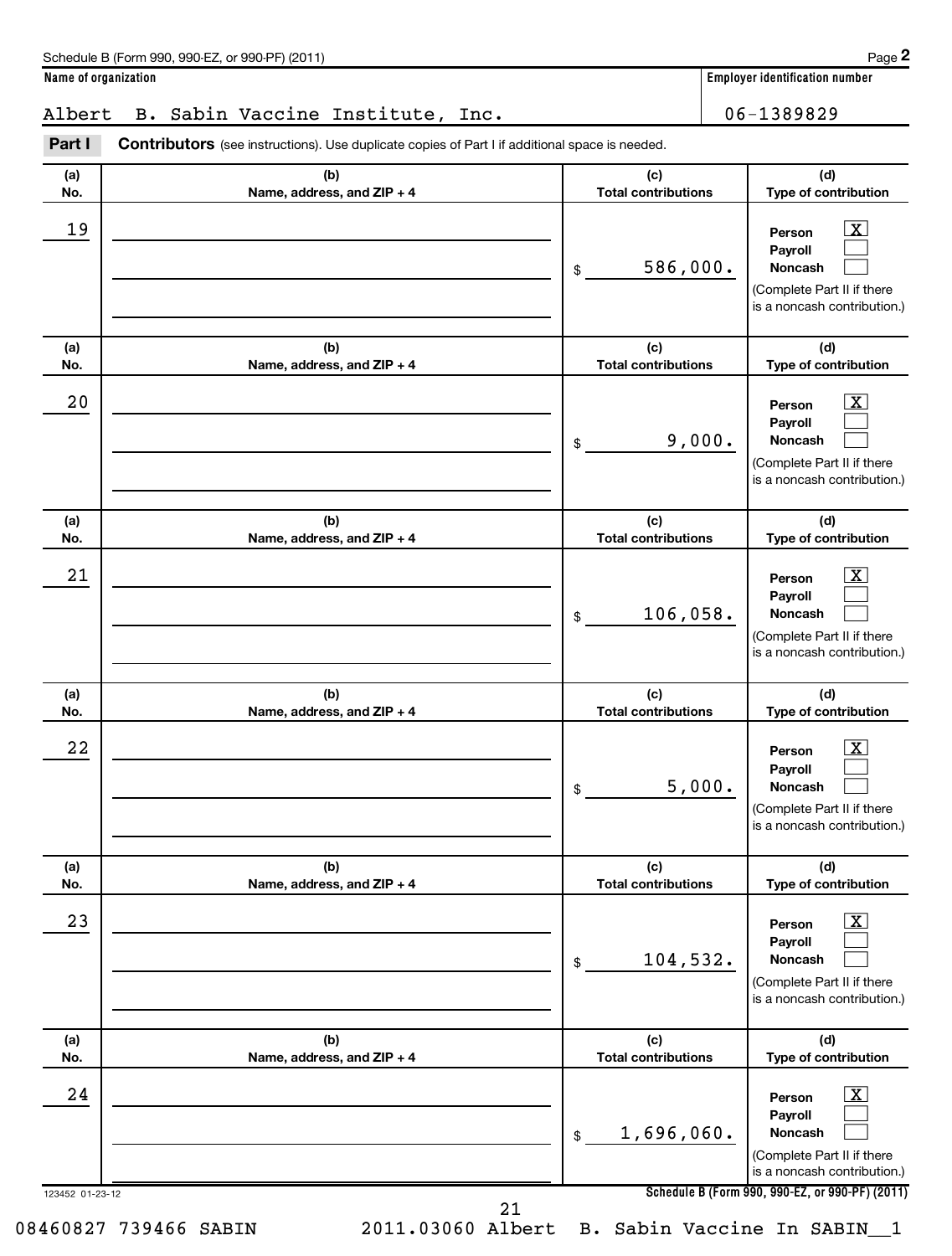## Albert B. Sabin Vaccine Institute, Inc. 106-1389829

| (a) | (b)                        | (c)                        | (d)                                                                                                                  |
|-----|----------------------------|----------------------------|----------------------------------------------------------------------------------------------------------------------|
| No. | Name, address, and ZIP + 4 | <b>Total contributions</b> | Type of contribution                                                                                                 |
| 25  |                            | 11,750.<br>\$              | $\boxed{\textbf{X}}$<br>Person<br>Payroll<br>Noncash<br>(Complete Part II if there<br>is a noncash contribution.)    |
| (a) | (b)                        | (c)                        | (d)                                                                                                                  |
| No. | Name, address, and ZIP + 4 | <b>Total contributions</b> | Type of contribution                                                                                                 |
| 26  |                            | 11,945.<br>\$              | $\overline{\mathbf{X}}$<br>Person<br>Payroll<br>Noncash<br>(Complete Part II if there<br>is a noncash contribution.) |
| (a) | (b)                        | (c)                        | (d)                                                                                                                  |
| No. | Name, address, and ZIP + 4 | <b>Total contributions</b> | Type of contribution                                                                                                 |
|     |                            | \$                         | Person<br>Payroll<br>Noncash<br>(Complete Part II if there<br>is a noncash contribution.)                            |
| (a) | (b)                        | (c)                        | (d)                                                                                                                  |
| No. | Name, address, and ZIP + 4 | <b>Total contributions</b> | Type of contribution                                                                                                 |
|     |                            | \$                         | Person<br>Payroll<br>Noncash<br>(Complete Part II if there<br>is a noncash contribution.)                            |
| (a) | (b)                        | (c)                        | (d)                                                                                                                  |
| No. | Name, address, and ZIP + 4 | <b>Total contributions</b> | Type of contribution                                                                                                 |
|     |                            | \$                         | Person<br>Payroll<br>Noncash<br>(Complete Part II if there<br>is a noncash contribution.)                            |
| (a) | (b)                        | (c)                        | (d)                                                                                                                  |
| No. | Name, address, and ZIP + 4 | <b>Total contributions</b> | Type of contribution                                                                                                 |
|     |                            | \$                         | Person<br>Payroll<br>Noncash<br>(Complete Part II if there<br>is a noncash contribution.)                            |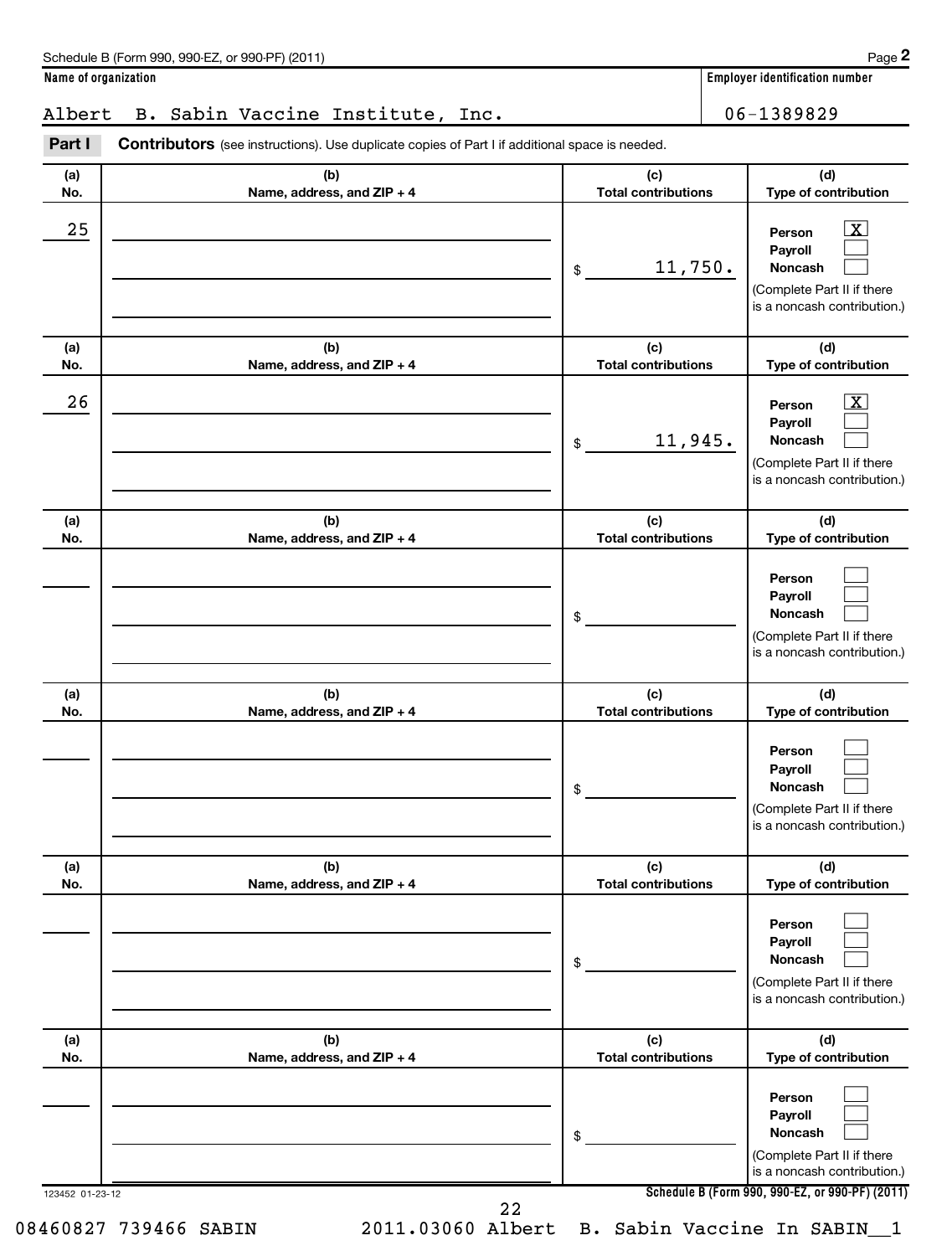| Schedule B (Form 990, 990-EZ, or 990-PF) (2011)                                                                                                              |                                                       | Page 3                                |
|--------------------------------------------------------------------------------------------------------------------------------------------------------------|-------------------------------------------------------|---------------------------------------|
| Name of organization                                                                                                                                         |                                                       | <b>Employer identification number</b> |
| B. Sabin Vaccine Institute, Inc.<br>Albert<br>Part II<br>Noncash Property (see instructions). Use duplicate copies of Part II if additional space is needed. |                                                       | 06-1389829                            |
| (a)<br>No.<br>(b)<br>from<br>Description of noncash property given<br>Part I                                                                                 | (c)<br><b>FMV</b> (or estimate)<br>(see instructions) | (d)<br>Date received                  |
|                                                                                                                                                              |                                                       |                                       |

|                              |                                              | \$                                             |                                                 |
|------------------------------|----------------------------------------------|------------------------------------------------|-------------------------------------------------|
| (a)<br>No.<br>from<br>Part I | (b)<br>Description of noncash property given | (c)<br>FMV (or estimate)<br>(see instructions) | (d)<br>Date received                            |
|                              |                                              | \$                                             |                                                 |
| (a)<br>No.<br>from<br>Part I | (b)<br>Description of noncash property given | (c)<br>FMV (or estimate)<br>(see instructions) | (d)<br>Date received                            |
|                              |                                              | \$                                             |                                                 |
| (a)<br>No.<br>from<br>Part I | (b)<br>Description of noncash property given | (c)<br>FMV (or estimate)<br>(see instructions) | (d)<br>Date received                            |
|                              |                                              | \$                                             |                                                 |
| (a)<br>No.<br>from<br>Part I | (b)<br>Description of noncash property given | (c)<br>FMV (or estimate)<br>(see instructions) | (d)<br>Date received                            |
|                              |                                              | \$                                             |                                                 |
| (a)<br>No.<br>from<br>Part I | (b)<br>Description of noncash property given | (c)<br>FMV (or estimate)<br>(see instructions) | (d)<br>Date received                            |
| 123453 01-23-12              |                                              | \$                                             | Schedule B (Form 990, 990-EZ, or 990-PF) (2011) |

23

08460827 739466 SABIN 2011.03060 Albert B. Sabin Vaccine In SABIN\_\_1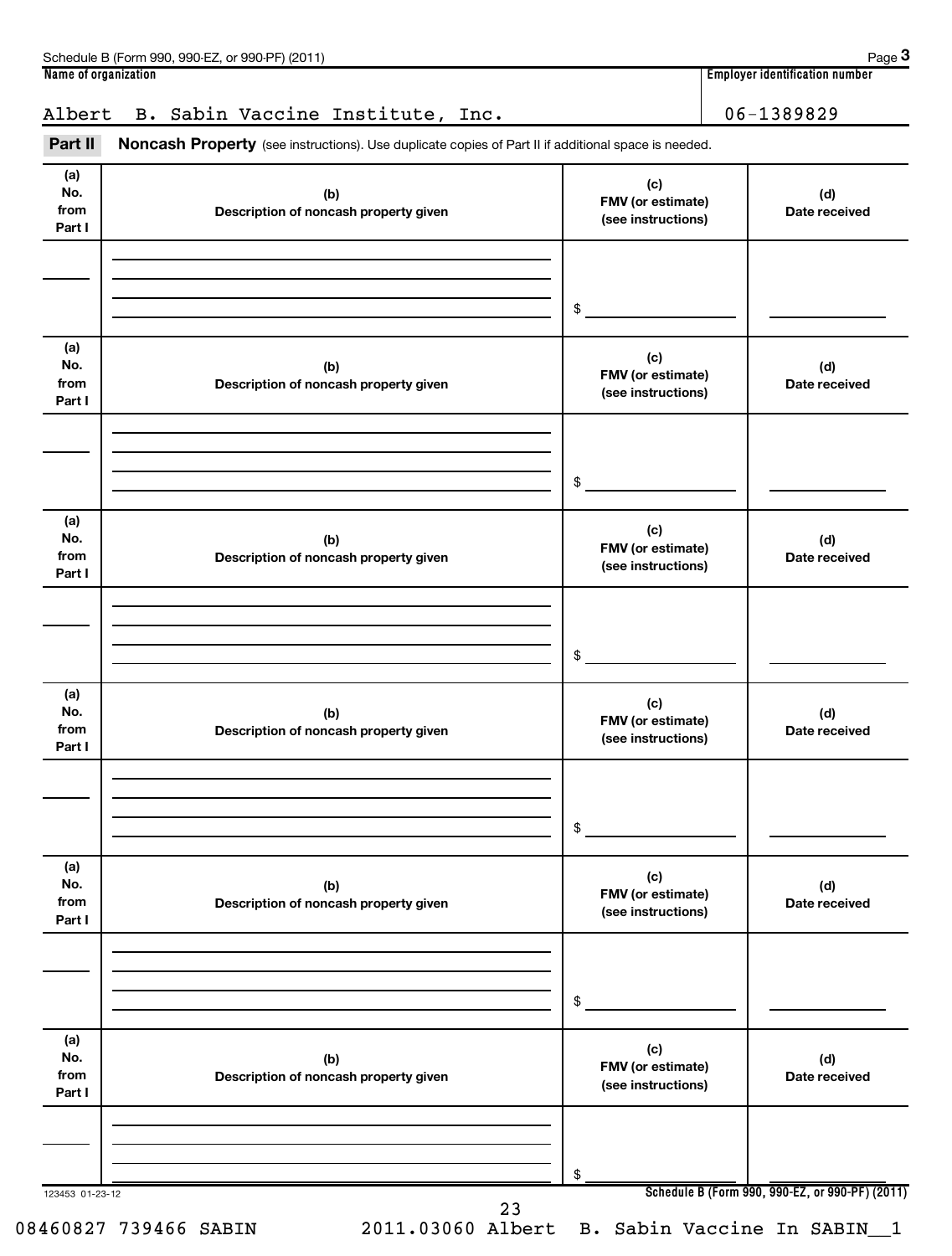| Part III                  | the total of exclusively religious, charitable, etc., contributions of $$1,000$ or less for the year. (Enter this information once.) $\triangleright$ \$<br>Use duplicate copies of Part III if additional space is needed. |                      | B. Sabin Vaccine Institute, Inc. $06-1389829$<br>Exclusively religious, charitable, etc., individual contributions to section 501(c)(7), (8), or (10) organizations that total more than \$1,000 for the year. Complete columns ( |
|---------------------------|-----------------------------------------------------------------------------------------------------------------------------------------------------------------------------------------------------------------------------|----------------------|-----------------------------------------------------------------------------------------------------------------------------------------------------------------------------------------------------------------------------------|
| (a) No.<br>from<br>Part I | (b) Purpose of gift                                                                                                                                                                                                         | (c) Use of gift      | (d) Description of how gift is held                                                                                                                                                                                               |
|                           | Transferee's name, address, and ZIP + 4                                                                                                                                                                                     | (e) Transfer of gift | Relationship of transferor to transferee                                                                                                                                                                                          |
| (a) No.<br>from<br>Part I | (b) Purpose of gift                                                                                                                                                                                                         | (c) Use of gift      | (d) Description of how gift is held                                                                                                                                                                                               |
|                           | Transferee's name, address, and ZIP + 4                                                                                                                                                                                     | (e) Transfer of gift | Relationship of transferor to transferee                                                                                                                                                                                          |
| (a) No.<br>from<br>Part I | (b) Purpose of gift                                                                                                                                                                                                         | (c) Use of gift      | (d) Description of how gift is held                                                                                                                                                                                               |
|                           | Transferee's name, address, and ZIP + 4                                                                                                                                                                                     | (e) Transfer of gift | Relationship of transferor to transferee                                                                                                                                                                                          |
|                           |                                                                                                                                                                                                                             |                      |                                                                                                                                                                                                                                   |
| (a) No.<br>from<br>Part I | (b) Purpose of gift                                                                                                                                                                                                         | (c) Use of gift      | (d) Description of how gift is held                                                                                                                                                                                               |
|                           |                                                                                                                                                                                                                             | (e) Transfer of gift |                                                                                                                                                                                                                                   |
|                           | Transferee's name, address, and ZIP + 4                                                                                                                                                                                     |                      | Relationship of transferor to transferee                                                                                                                                                                                          |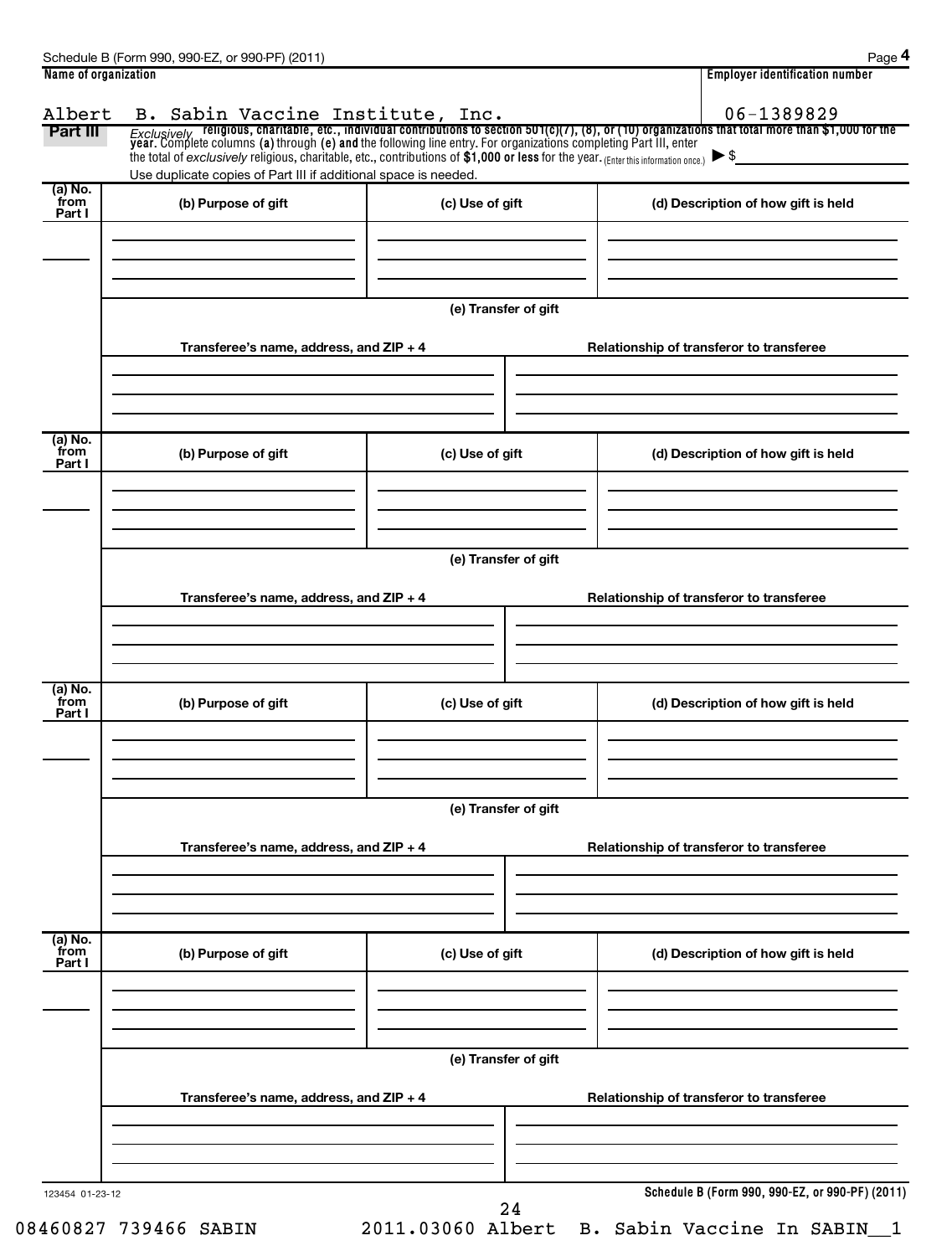Department of the Treasury Internal Revenue Service

# **Supplemental Financial Statements**<br> **2** Complete if the organization answered "Yes," to Form 990,

OMB No. 1545-0047

**Open to Public Inspection**

**(Form 990) | Complete if the organization answered "Yes," to Form 990, Part IV, line 6, 7, 8, 9, 10, 11a, 11b, 11c, 11d, 11e, 11f, 12a, or 12b.**

**| Attach to Form 990. | See separate instructions.**

|                    | Name of the organization<br>B. Sabin Vaccine Institute, Inc.<br>Albert                                                                                   | <b>Employer identification number</b><br>06-1389829 |
|--------------------|----------------------------------------------------------------------------------------------------------------------------------------------------------|-----------------------------------------------------|
| Part I             | Organizations Maintaining Donor Advised Funds or Other Similar Funds or Accounts. Complete if the                                                        |                                                     |
|                    |                                                                                                                                                          |                                                     |
|                    | organization answered "Yes" to Form 990, Part IV, line 6.<br>(a) Donor advised funds                                                                     | (b) Funds and other accounts                        |
|                    |                                                                                                                                                          |                                                     |
| 1                  |                                                                                                                                                          |                                                     |
| 2                  |                                                                                                                                                          |                                                     |
| 3                  |                                                                                                                                                          |                                                     |
| 4                  |                                                                                                                                                          |                                                     |
| 5                  | Did the organization inform all donors and donor advisors in writing that the assets held in donor advised funds                                         |                                                     |
|                    |                                                                                                                                                          | Yes<br>No                                           |
| 6                  | Did the organization inform all grantees, donors, and donor advisors in writing that grant funds can be used only                                        |                                                     |
|                    | for charitable purposes and not for the benefit of the donor or donor advisor, or for any other purpose conferring                                       |                                                     |
|                    | impermissible private benefit?                                                                                                                           | Yes<br>No                                           |
| <b>Part II</b>     | Conservation Easements. Complete if the organization answered "Yes" to Form 990, Part IV, line 7.                                                        |                                                     |
| 1.                 | Purpose(s) of conservation easements held by the organization (check all that apply).                                                                    |                                                     |
|                    | Preservation of land for public use (e.g., recreation or education)<br>Preservation of an historically important land area                               |                                                     |
|                    | Protection of natural habitat<br>Preservation of a certified historic structure                                                                          |                                                     |
|                    | Preservation of open space                                                                                                                               |                                                     |
| 2                  | Complete lines 2a through 2d if the organization held a qualified conservation contribution in the form of a conservation easement on the last           |                                                     |
|                    | day of the tax year.                                                                                                                                     | Held at the End of the Tax Year                     |
|                    |                                                                                                                                                          |                                                     |
| а                  |                                                                                                                                                          | 2a                                                  |
| b                  | Total acreage restricted by conservation easements                                                                                                       | 2 <sub>b</sub><br>2c                                |
| c                  | Number of conservation easements on a certified historic structure included in (a) manufacture included in (a)                                           |                                                     |
| d                  | Number of conservation easements included in (c) acquired after 8/17/06, and not on a historic structure                                                 | 2d                                                  |
| 3                  | Number of conservation easements modified, transferred, released, extinguished, or terminated by the organization during the tax                         |                                                     |
|                    | $year \blacktriangleright$                                                                                                                               |                                                     |
| 4                  | Number of states where property subject to conservation easement is located >                                                                            |                                                     |
| 5                  | Does the organization have a written policy regarding the periodic monitoring, inspection, handling of                                                   |                                                     |
|                    | violations, and enforcement of the conservation easements it holds?                                                                                      | Yes<br><b>No</b>                                    |
| 6                  | Staff and volunteer hours devoted to monitoring, inspecting, and enforcing conservation easements during the year                                        |                                                     |
| 7                  | Amount of expenses incurred in monitoring, inspecting, and enforcing conservation easements during the year $\triangleright$ \$                          |                                                     |
| 8                  | Does each conservation easement reported on line 2(d) above satisfy the requirements of section 170(h)(4)(B)(i)                                          |                                                     |
|                    |                                                                                                                                                          | Yes<br><b>No</b>                                    |
| 9                  | In Part XIV, describe how the organization reports conservation easements in its revenue and expense statement, and balance sheet, and                   |                                                     |
|                    | include, if applicable, the text of the footnote to the organization's financial statements that describes the organization's accounting for             |                                                     |
|                    | conservation easements.                                                                                                                                  |                                                     |
|                    | Organizations Maintaining Collections of Art, Historical Treasures, or Other Similar Assets.<br><b>Part III</b>                                          |                                                     |
|                    | Complete if the organization answered "Yes" to Form 990, Part IV, line 8.                                                                                |                                                     |
|                    | 1a If the organization elected, as permitted under SFAS 116 (ASC 958), not to report in its revenue statement and balance sheet works of art,            |                                                     |
|                    | historical treasures, or other similar assets held for public exhibition, education, or research in furtherance of public service, provide, in Part XIV, |                                                     |
|                    | the text of the footnote to its financial statements that describes these items.                                                                         |                                                     |
|                    | b If the organization elected, as permitted under SFAS 116 (ASC 958), to report in its revenue statement and balance sheet works of art, historical      |                                                     |
|                    | treasures, or other similar assets held for public exhibition, education, or research in furtherance of public service, provide the following amounts    |                                                     |
|                    | relating to these items:                                                                                                                                 |                                                     |
|                    |                                                                                                                                                          | $\triangleright$ \$                                 |
|                    | (ii) Assets included in Form 990, Part X                                                                                                                 | $\blacktriangleright$ \$                            |
| 2                  | If the organization received or held works of art, historical treasures, or other similar assets for financial gain, provide                             |                                                     |
|                    | the following amounts required to be reported under SFAS 116 (ASC 958) relating to these items:                                                          |                                                     |
| а                  |                                                                                                                                                          |                                                     |
| b                  | Assets included in Form 990, Part X [CONDITED INTERNATION IN A SERVICE 2010]                                                                             | $\blacktriangleright$ \$                            |
|                    |                                                                                                                                                          |                                                     |
| 132051<br>01-23-12 | LHA For Paperwork Reduction Act Notice, see the Instructions for Form 990.                                                                               | Schedule D (Form 990) 2011                          |
|                    | 25                                                                                                                                                       |                                                     |
|                    |                                                                                                                                                          |                                                     |

08460827 739466 SABIN 2011.03060 Albert B. Sabin Vaccine In SABIN\_\_1

| 03060 |  | A. |  |
|-------|--|----|--|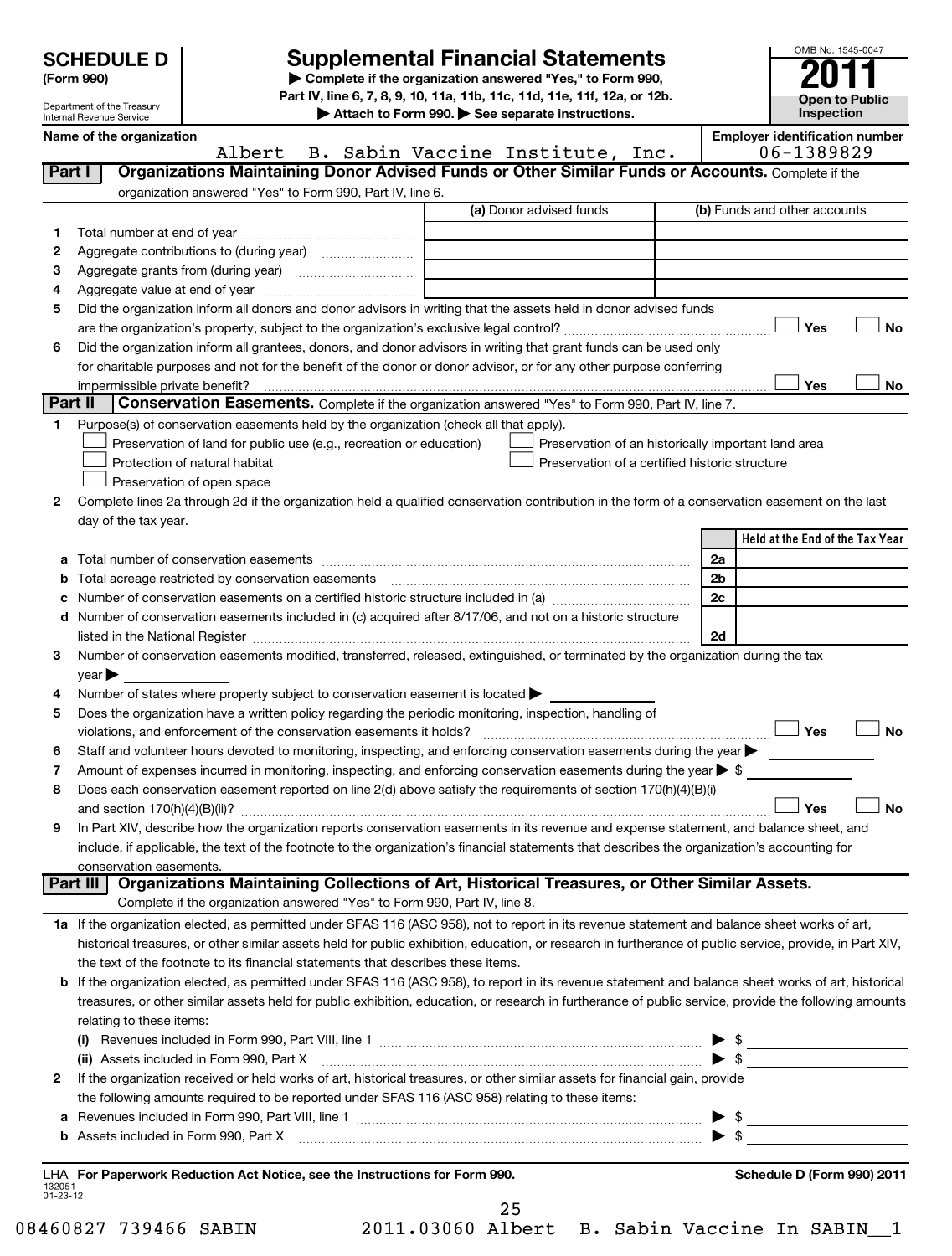|                | Albert<br>Schedule D (Form 990) 2011                                                                                                                                                                                           | B. Sabin Vaccine Institute, Inc. |                |                                                                                                                                                                                                                               |                 |                | 06-1389829 $_{Page}$ 2     |
|----------------|--------------------------------------------------------------------------------------------------------------------------------------------------------------------------------------------------------------------------------|----------------------------------|----------------|-------------------------------------------------------------------------------------------------------------------------------------------------------------------------------------------------------------------------------|-----------------|----------------|----------------------------|
| Part III       | Organizations Maintaining Collections of Art, Historical Treasures, or Other Similar Assets (continued)                                                                                                                        |                                  |                |                                                                                                                                                                                                                               |                 |                |                            |
| 3              | Using the organization's acquisition, accession, and other records, check any of the following that are a significant use of its collection items                                                                              |                                  |                |                                                                                                                                                                                                                               |                 |                |                            |
|                | (check all that apply):                                                                                                                                                                                                        |                                  |                |                                                                                                                                                                                                                               |                 |                |                            |
| a              | Public exhibition                                                                                                                                                                                                              | d                                |                | Loan or exchange programs                                                                                                                                                                                                     |                 |                |                            |
| b              | Scholarly research                                                                                                                                                                                                             | e                                |                | Other and the contract of the contract of the contract of the contract of the contract of the contract of the contract of the contract of the contract of the contract of the contract of the contract of the contract of the |                 |                |                            |
| c              | Preservation for future generations                                                                                                                                                                                            |                                  |                |                                                                                                                                                                                                                               |                 |                |                            |
| 4              | Provide a description of the organization's collections and explain how they further the organization's exempt purpose in Part XIV.                                                                                            |                                  |                |                                                                                                                                                                                                                               |                 |                |                            |
| 5              | During the year, did the organization solicit or receive donations of art, historical treasures, or other similar assets                                                                                                       |                                  |                |                                                                                                                                                                                                                               |                 |                |                            |
|                |                                                                                                                                                                                                                                |                                  |                |                                                                                                                                                                                                                               |                 | Yes            | No                         |
|                | Part IV<br>Escrow and Custodial Arrangements. Complete if the organization answered "Yes" to Form 990, Part IV, line 9, or                                                                                                     |                                  |                |                                                                                                                                                                                                                               |                 |                |                            |
|                | reported an amount on Form 990, Part X, line 21.                                                                                                                                                                               |                                  |                |                                                                                                                                                                                                                               |                 |                |                            |
|                | 1a Is the organization an agent, trustee, custodian or other intermediary for contributions or other assets not included                                                                                                       |                                  |                |                                                                                                                                                                                                                               |                 |                |                            |
|                | on Form 990, Part X? [11] matter contracts and contracts and contracts are contracted as a form 990, Part X?                                                                                                                   |                                  |                |                                                                                                                                                                                                                               |                 | Yes            | No                         |
|                | <b>b</b> If "Yes," explain the arrangement in Part XIV and complete the following table:                                                                                                                                       |                                  |                |                                                                                                                                                                                                                               |                 |                |                            |
|                |                                                                                                                                                                                                                                |                                  |                |                                                                                                                                                                                                                               |                 | Amount         |                            |
|                | c Beginning balance measurements and the contract of the contract of the contract of the contract of the contract of the contract of the contract of the contract of the contract of the contract of the contract of the contr |                                  |                |                                                                                                                                                                                                                               | 1c              |                |                            |
|                |                                                                                                                                                                                                                                |                                  |                |                                                                                                                                                                                                                               | 1d              |                |                            |
|                | Distributions during the year manufactured and an account of the year manufactured and the year manufactured and the year manufactured and the year manufactured and the year manufactured and the year manufactured and the y |                                  |                |                                                                                                                                                                                                                               | 1e              |                |                            |
|                |                                                                                                                                                                                                                                |                                  |                |                                                                                                                                                                                                                               | 1f              |                |                            |
|                |                                                                                                                                                                                                                                |                                  |                |                                                                                                                                                                                                                               |                 | Yes            | No                         |
| <b>Part V</b>  | <b>b</b> If "Yes," explain the arrangement in Part XIV.<br>Endowment Funds. Complete if the organization answered "Yes" to Form 990, Part IV, line 10.                                                                         |                                  |                |                                                                                                                                                                                                                               |                 |                |                            |
|                |                                                                                                                                                                                                                                |                                  |                | (c) Two years back (d) Three years back                                                                                                                                                                                       |                 |                |                            |
|                |                                                                                                                                                                                                                                | (a) Current year                 | (b) Prior year |                                                                                                                                                                                                                               |                 |                | (e) Four years back        |
|                | 1a Beginning of year balance                                                                                                                                                                                                   |                                  |                |                                                                                                                                                                                                                               |                 |                |                            |
|                |                                                                                                                                                                                                                                |                                  |                |                                                                                                                                                                                                                               |                 |                |                            |
|                | Net investment earnings, gains, and losses                                                                                                                                                                                     |                                  |                |                                                                                                                                                                                                                               |                 |                |                            |
|                |                                                                                                                                                                                                                                |                                  |                |                                                                                                                                                                                                                               |                 |                |                            |
|                | e Other expenditures for facilities                                                                                                                                                                                            |                                  |                |                                                                                                                                                                                                                               |                 |                |                            |
|                | and programs                                                                                                                                                                                                                   |                                  |                |                                                                                                                                                                                                                               |                 |                |                            |
|                |                                                                                                                                                                                                                                |                                  |                |                                                                                                                                                                                                                               |                 |                |                            |
| g              | End of year balance<br>Provide the estimated percentage of the current year end balance (line 1g, column (a)) held as:                                                                                                         |                                  |                |                                                                                                                                                                                                                               |                 |                |                            |
| 2              | Board designated or quasi-endowment >                                                                                                                                                                                          |                                  |                |                                                                                                                                                                                                                               |                 |                |                            |
| а              | Permanent endowment                                                                                                                                                                                                            | $\frac{0}{0}$                    |                |                                                                                                                                                                                                                               |                 |                |                            |
|                | c Temporarily restricted endowment                                                                                                                                                                                             | %                                |                |                                                                                                                                                                                                                               |                 |                |                            |
|                | The percentages in lines 2a, 2b, and 2c should equal 100%.                                                                                                                                                                     |                                  |                |                                                                                                                                                                                                                               |                 |                |                            |
|                | 3a Are there endowment funds not in the possession of the organization that are held and administered for the organization                                                                                                     |                                  |                |                                                                                                                                                                                                                               |                 |                |                            |
|                | by:                                                                                                                                                                                                                            |                                  |                |                                                                                                                                                                                                                               |                 |                | Yes<br>No                  |
|                | (i)                                                                                                                                                                                                                            |                                  |                |                                                                                                                                                                                                                               |                 | 3a(i)          |                            |
|                |                                                                                                                                                                                                                                |                                  |                |                                                                                                                                                                                                                               |                 | 3a(ii)         |                            |
|                |                                                                                                                                                                                                                                |                                  |                |                                                                                                                                                                                                                               |                 | Зb             |                            |
|                | Describe in Part XIV the intended uses of the organization's endowment funds.                                                                                                                                                  |                                  |                |                                                                                                                                                                                                                               |                 |                |                            |
| <b>Part VI</b> | Land, Buildings, and Equipment. See Form 990, Part X, line 10.                                                                                                                                                                 |                                  |                |                                                                                                                                                                                                                               |                 |                |                            |
|                | Description of property                                                                                                                                                                                                        | (a) Cost or other                |                | (b) Cost or other                                                                                                                                                                                                             | (c) Accumulated | (d) Book value |                            |
|                |                                                                                                                                                                                                                                | basis (investment)               |                | basis (other)                                                                                                                                                                                                                 | depreciation    |                |                            |
|                |                                                                                                                                                                                                                                |                                  |                |                                                                                                                                                                                                                               |                 |                |                            |
|                |                                                                                                                                                                                                                                |                                  |                |                                                                                                                                                                                                                               |                 |                | 0.                         |
|                |                                                                                                                                                                                                                                |                                  |                |                                                                                                                                                                                                                               |                 |                | σ.                         |
|                |                                                                                                                                                                                                                                |                                  |                | 288,547.                                                                                                                                                                                                                      | 203, 452.       |                | 85,095.                    |
|                |                                                                                                                                                                                                                                |                                  |                |                                                                                                                                                                                                                               |                 |                | υ.                         |
|                | Total. Add lines 1a through 1e. (Column (d) must equal Form 990, Part X, column (B), line 10(c).)                                                                                                                              |                                  |                |                                                                                                                                                                                                                               |                 |                | 85,095.                    |
|                |                                                                                                                                                                                                                                |                                  |                |                                                                                                                                                                                                                               |                 |                | Schodule D (Form 990) 2011 |

**Schedule D (Form 990) 2011**

132052 01-23-12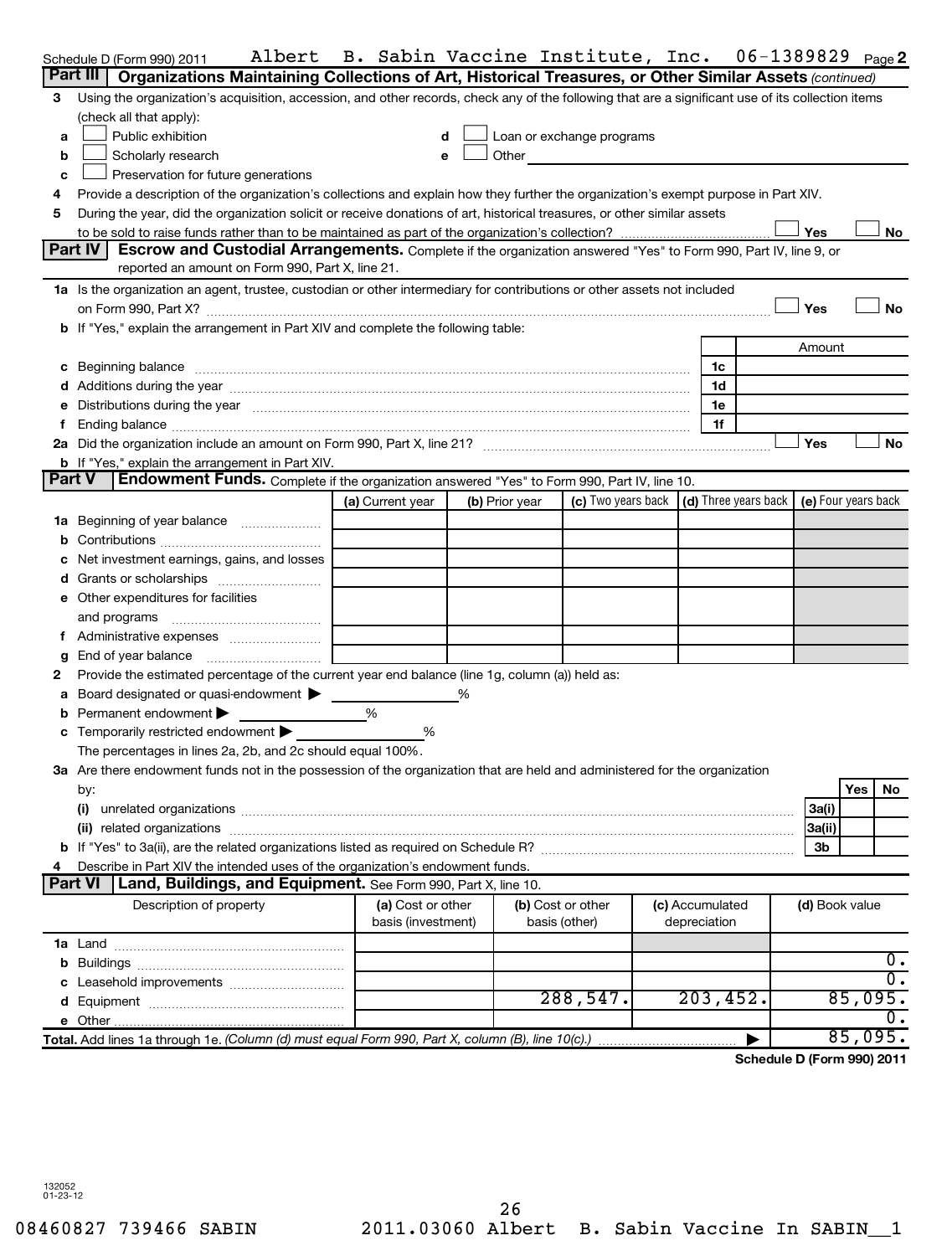| Schedule D (Form 990) 2011 Albert B. Sabin Vaccine Institute, Inc. $06-1389829$ $_{\text{Page}}3$ |  |  |  |  |  |  |  |  |  |
|---------------------------------------------------------------------------------------------------|--|--|--|--|--|--|--|--|--|
|---------------------------------------------------------------------------------------------------|--|--|--|--|--|--|--|--|--|

|                    | <b>Part VII</b> Investments - Other Securities. See Form 990, Part X, line 12.                                                                                                                                                                                        |                 |                |                                                              |                            |
|--------------------|-----------------------------------------------------------------------------------------------------------------------------------------------------------------------------------------------------------------------------------------------------------------------|-----------------|----------------|--------------------------------------------------------------|----------------------------|
|                    | (a) Description of security or category<br>(including name of security)                                                                                                                                                                                               | (b) Book value  |                | (c) Method of valuation:<br>Cost or end-of-year market value |                            |
|                    | (1) Financial derivatives                                                                                                                                                                                                                                             |                 |                |                                                              |                            |
|                    |                                                                                                                                                                                                                                                                       |                 |                |                                                              |                            |
|                    | (3) Other                                                                                                                                                                                                                                                             |                 |                |                                                              |                            |
|                    | (A)                                                                                                                                                                                                                                                                   |                 |                |                                                              |                            |
|                    | (B)                                                                                                                                                                                                                                                                   |                 |                |                                                              |                            |
|                    | (C)                                                                                                                                                                                                                                                                   |                 |                |                                                              |                            |
|                    | (D)                                                                                                                                                                                                                                                                   |                 |                |                                                              |                            |
|                    | (E)                                                                                                                                                                                                                                                                   |                 |                |                                                              |                            |
|                    | (F)                                                                                                                                                                                                                                                                   |                 |                |                                                              |                            |
|                    | (G)                                                                                                                                                                                                                                                                   |                 |                |                                                              |                            |
|                    | (H)                                                                                                                                                                                                                                                                   |                 |                |                                                              |                            |
| (1)                | Total. (Col (b) must equal Form 990, Part X, col (B) line 12.) $\blacktriangleright$                                                                                                                                                                                  |                 |                |                                                              |                            |
|                    | Part VIII Investments - Program Related. See Form 990, Part X, line 13.                                                                                                                                                                                               |                 |                |                                                              |                            |
|                    |                                                                                                                                                                                                                                                                       |                 |                | (c) Method of valuation:                                     |                            |
|                    | (a) Description of investment type                                                                                                                                                                                                                                    | (b) Book value  |                | Cost or end-of-year market value                             |                            |
| (1)                |                                                                                                                                                                                                                                                                       |                 |                |                                                              |                            |
| (2)<br>(3)         |                                                                                                                                                                                                                                                                       |                 |                |                                                              |                            |
| (4)                |                                                                                                                                                                                                                                                                       |                 |                |                                                              |                            |
| (5)                |                                                                                                                                                                                                                                                                       |                 |                |                                                              |                            |
| (6)                |                                                                                                                                                                                                                                                                       |                 |                |                                                              |                            |
| (7)                |                                                                                                                                                                                                                                                                       |                 |                |                                                              |                            |
| (8)                |                                                                                                                                                                                                                                                                       |                 |                |                                                              |                            |
| (9)                |                                                                                                                                                                                                                                                                       |                 |                |                                                              |                            |
| (10)               |                                                                                                                                                                                                                                                                       |                 |                |                                                              |                            |
|                    | Total. (Col (b) must equal Form 990, Part X, col (B) line 13.) $\blacktriangleright$                                                                                                                                                                                  |                 |                |                                                              |                            |
|                    | PartIX<br>Other Assets. See Form 990, Part X, line 15.                                                                                                                                                                                                                |                 |                |                                                              |                            |
|                    |                                                                                                                                                                                                                                                                       | (a) Description |                |                                                              | (b) Book value             |
| (1)                |                                                                                                                                                                                                                                                                       |                 |                |                                                              |                            |
| (2)                |                                                                                                                                                                                                                                                                       |                 |                |                                                              |                            |
| (3)                |                                                                                                                                                                                                                                                                       |                 |                |                                                              |                            |
| (4)                |                                                                                                                                                                                                                                                                       |                 |                |                                                              |                            |
| (5)                |                                                                                                                                                                                                                                                                       |                 |                |                                                              |                            |
| (6)                |                                                                                                                                                                                                                                                                       |                 |                |                                                              |                            |
| (7)                |                                                                                                                                                                                                                                                                       |                 |                |                                                              |                            |
| (8)                |                                                                                                                                                                                                                                                                       |                 |                |                                                              |                            |
| (9)                |                                                                                                                                                                                                                                                                       |                 |                |                                                              |                            |
| (10)               | Total. (Column (b) must equal Form 990, Part X, col (B) line 15.)                                                                                                                                                                                                     |                 |                |                                                              |                            |
| <b>Part X</b>      | Other Liabilities. See Form 990, Part X, line 25.                                                                                                                                                                                                                     |                 |                |                                                              |                            |
| <u>1.</u>          | (a) Description of liability                                                                                                                                                                                                                                          |                 | (b) Book value |                                                              |                            |
|                    | (1)<br>Federal income taxes                                                                                                                                                                                                                                           |                 |                |                                                              |                            |
| (2)                | Obligation under capital lease                                                                                                                                                                                                                                        |                 | 10,032.        |                                                              |                            |
| (3)                | Deferred rent                                                                                                                                                                                                                                                         |                 | 206,477.       |                                                              |                            |
| (4)                |                                                                                                                                                                                                                                                                       |                 |                |                                                              |                            |
| (5)                |                                                                                                                                                                                                                                                                       |                 |                |                                                              |                            |
| (6)                |                                                                                                                                                                                                                                                                       |                 |                |                                                              |                            |
| (7)                |                                                                                                                                                                                                                                                                       |                 |                |                                                              |                            |
| (8)                |                                                                                                                                                                                                                                                                       |                 |                |                                                              |                            |
| (9)                |                                                                                                                                                                                                                                                                       |                 |                |                                                              |                            |
| (10)               |                                                                                                                                                                                                                                                                       |                 |                |                                                              |                            |
| (11)               |                                                                                                                                                                                                                                                                       |                 |                |                                                              |                            |
|                    | Total. (Column (b) must equal Form 990, Part X, col (B) line 25.)<br>Fily 48 (ASC 740) Footnote. In Part XIV, provide the text of the footnote to the organization's financial statements that reports the organization's liability for uncertain tax positions under |                 | 216,509.       |                                                              |                            |
| $\overline{2}$ .   | FIN 48 (ASC 740).                                                                                                                                                                                                                                                     |                 |                |                                                              |                            |
| 132053<br>01-23-12 |                                                                                                                                                                                                                                                                       |                 |                |                                                              | Schedule D (Form 990) 2011 |
|                    |                                                                                                                                                                                                                                                                       |                 | 27             |                                                              |                            |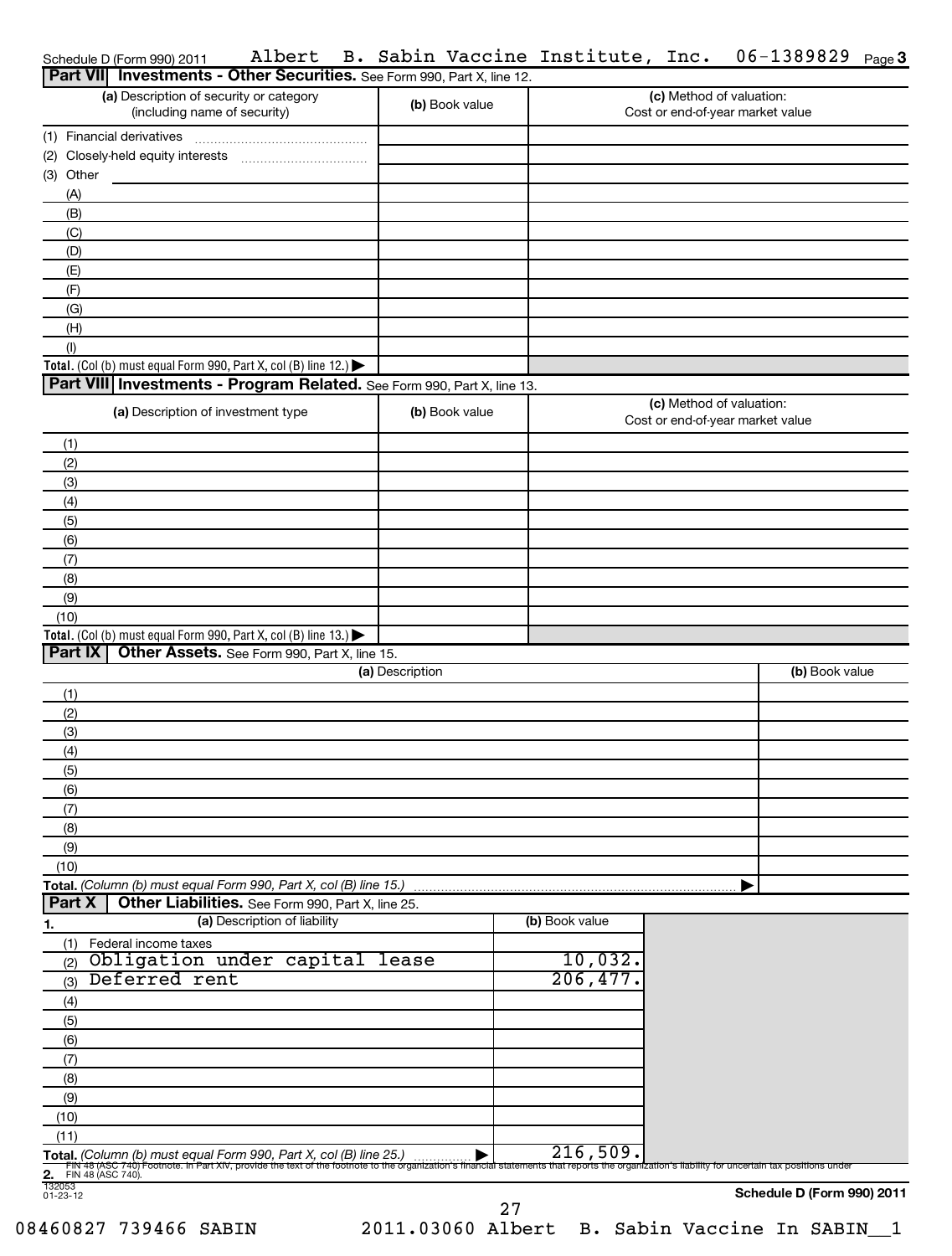|    | Albert B. Sabin Vaccine Institute, Inc.<br>Schedule D (Form 990) 2011                                                                                                                                                                |                |                         |    | $06 - 1389829$ Page 4       |          |
|----|--------------------------------------------------------------------------------------------------------------------------------------------------------------------------------------------------------------------------------------|----------------|-------------------------|----|-----------------------------|----------|
|    | Reconciliation of Change in Net Assets from Form 990 to Audited Financial Statements<br>Part XI                                                                                                                                      |                |                         |    |                             |          |
| 1  | Total revenue (Form 990, Part VIII, column (A), line 12)                                                                                                                                                                             |                | $\mathbf{1}$            |    | 22, 291, 681.               |          |
| 2  | Total expenses (Form 990, Part IX, column (A), line 25)                                                                                                                                                                              |                | $\overline{2}$          |    | $\overline{24}$ , 702, 457. |          |
| 3  |                                                                                                                                                                                                                                      |                | 3                       |    | $-2,410,776.$               |          |
| 4  |                                                                                                                                                                                                                                      |                | $\overline{\mathbf{4}}$ |    |                             |          |
| 5  |                                                                                                                                                                                                                                      |                | 5                       |    |                             |          |
| 6  | Investment expenses with an annual contract of the state of the state of the state of the state of the state of the state of the state of the state of the state of the state of the state of the state of the state of the st       |                | 6                       |    |                             |          |
| 7  |                                                                                                                                                                                                                                      |                | $\overline{7}$          |    |                             |          |
| 8  | Other (Describe in Part XIV.) <b>Product and Service Contract Contract Contract Contract Contract Contract Contract Contract Contract Contract Contract Contract Contract Contract Contract Contract Contract Contract Contract </b> |                | 8                       |    | $-366, 117.$                |          |
| 9  |                                                                                                                                                                                                                                      |                | 9                       |    | $-366, 117.$                |          |
| 10 | Excess or (deficit) for the year per audited financial statements. Combine lines 3 and 9                                                                                                                                             |                | 10                      |    | $-2,776,893.$               |          |
|    | Part XII   Reconciliation of Revenue per Audited Financial Statements With Revenue per Return                                                                                                                                        |                |                         |    |                             |          |
| 1  | Total revenue, gains, and other support per audited financial statements                                                                                                                                                             |                |                         | 1  | 22, 189, 173.               |          |
| 2  | Amounts included on line 1 but not on Form 990, Part VIII, line 12:                                                                                                                                                                  |                |                         |    |                             |          |
| a  | Net unrealized gains on investments [11] Martin Martin Martin Martin Martin Martin Martin Martin Martin Martin                                                                                                                       | 2a             |                         |    |                             |          |
| b  |                                                                                                                                                                                                                                      | 2 <sub>b</sub> | 263,609.                |    |                             |          |
| c  |                                                                                                                                                                                                                                      | 2c             |                         |    |                             |          |
| d  |                                                                                                                                                                                                                                      | 2d             | $-366, 117.$            |    |                             |          |
|    | e Add lines 2a through 2d                                                                                                                                                                                                            |                |                         | 2e | $-102,508.$                 |          |
| 3  |                                                                                                                                                                                                                                      |                |                         | 3  | 22, 291, 681.               |          |
| 4  | Amounts included on Form 990, Part VIII, line 12, but not on line 1:                                                                                                                                                                 |                |                         |    |                             |          |
| a  |                                                                                                                                                                                                                                      | 4a             |                         |    |                             |          |
| b  |                                                                                                                                                                                                                                      | 4 <sub>h</sub> |                         |    |                             |          |
|    | c Add lines 4a and 4b                                                                                                                                                                                                                |                |                         | 4c |                             | υ.       |
| 5  | Total revenue. Add lines 3 and 4c. (This must equal Form 990, Part I, line 12.) <i>manumano Communion</i>                                                                                                                            |                |                         | 5  | 22, 291, 681.               |          |
|    | Part XIII Reconciliation of Expenses per Audited Financial Statements With Expenses per Return                                                                                                                                       |                |                         |    |                             |          |
| 1  |                                                                                                                                                                                                                                      |                |                         |    | 24,966,066.                 |          |
| 2  | Amounts included on line 1 but not on Form 990, Part IX, line 25:                                                                                                                                                                    |                |                         |    |                             |          |
| a  |                                                                                                                                                                                                                                      | 2a             | 263,609.                |    |                             |          |
| b  |                                                                                                                                                                                                                                      | 2 <sub>b</sub> |                         |    |                             |          |
| c  |                                                                                                                                                                                                                                      | 2 <sub>c</sub> |                         |    |                             |          |
| d  |                                                                                                                                                                                                                                      | 2d             |                         |    |                             |          |
| е  | Add lines 2a through 2d <b>contained a contained a contained a contained a contained a contained a contained a contained a contact a contact a contact a contact a contact a contact a contact a contact a contact a contact a c</b> |                |                         | 2е |                             | 263,609. |
| 3  |                                                                                                                                                                                                                                      |                |                         | 3  | 24, 702, 457.               |          |
| 4  | Amounts included on Form 990, Part IX, line 25, but not on line 1:                                                                                                                                                                   |                |                         |    |                             |          |
|    |                                                                                                                                                                                                                                      | 4a             |                         |    |                             |          |
|    |                                                                                                                                                                                                                                      | 4 <sub>b</sub> |                         |    |                             |          |
|    | c Add lines 4a and 4b                                                                                                                                                                                                                |                |                         | 4c |                             | Ο.       |
| 5  |                                                                                                                                                                                                                                      |                |                         | 5  | 24,702,457.                 |          |
|    | <b>Part XIV Supplemental Information</b>                                                                                                                                                                                             |                |                         |    |                             |          |
|    | Complete this part to provide the descriptions required for Part II, lines 3, 5, and 9; Part III, lines 1a and 4; Part IV, lines 1b and 2b; Part V, line 4; Part                                                                     |                |                         |    |                             |          |
|    | X, line 2; Part XI, line 8; Part XII, lines 2d and 4b; and Part XIII, lines 2d and 4b. Also complete this part to provide any additional information.                                                                                |                |                         |    |                             |          |

Part X, Line 2: The Organization has no significant uncertain tax

### positions during the year ended December 2011.

# Part XI, Line 8 - Other Adjustments:

## Refunded contributions  $-366,117$ .

# Part XII, Line 2d - Other Adjustments:

## Refunded contributions  $-366,117$ .

132054 01-23-12

**Schedule D (Form 990) 2011**

08460827 739466 SABIN 2011.03060 Albert B. Sabin Vaccine In SABIN\_\_1 28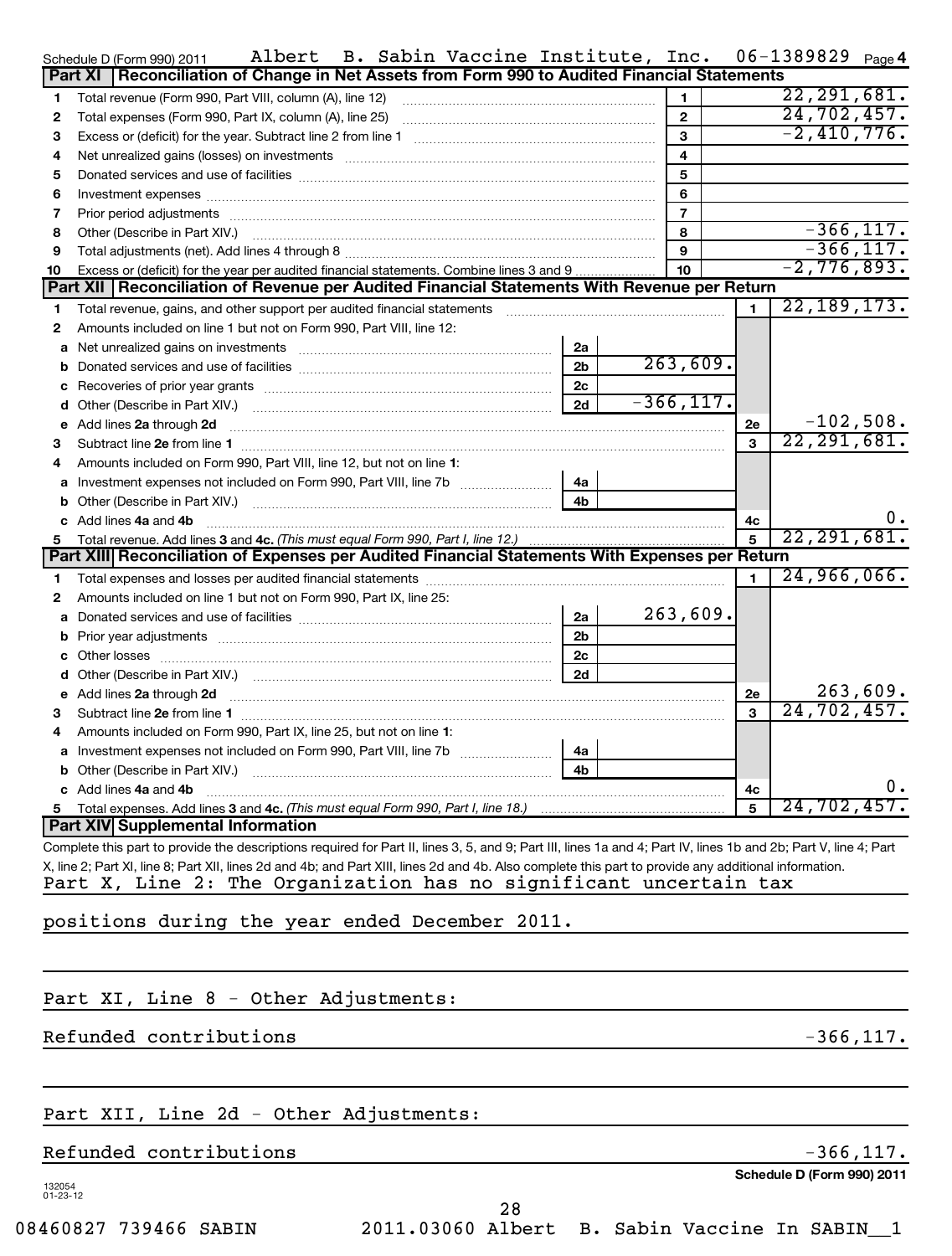| Open to Public<br>Attach to Form 990. See separate instructions.<br>Inspection<br><b>Employer identification number</b><br>B. Sabin Vaccine Institute, Inc.<br>06-1389829<br>General Information on Activities Outside the United States. Complete if the organization answered "Yes"<br>to Form 990, Part IV, line 14b.<br>For grantmakers. Does the organization maintain records to substantiate the amount of its grants and other assistance,<br>1<br>$\boxed{\text{X}}$ Yes<br><b>No</b><br>the grantees' eligibility for the grants or assistance, and the selection criteria used to award the grants or assistance?<br>For grantmakers. Describe in Part V the organization's procedures for monitoring the use of its grants and other assistance outside the<br>2<br>United States.<br>Activities per Region. (The following Part I, line 3 table can be duplicated if additional space is needed.)<br>3<br>(a) Region<br>(b) Number of  <br>(c) Number of<br>(d) Activities conducted in region<br>(e) If activity listed in (d)<br>(f) Total<br>employees,<br>agents, and<br>expenditures<br>offices<br>(by type) (e.g., fundraising, program<br>is a program service,<br>for and<br>describe specific type<br>in the region<br>services, investments, grants to<br>independent<br>investments<br>contractors<br>of service(s) in region<br>recipients located in the region)<br>in region<br>in region<br>Grants to recipients<br>0<br>0 located in region.<br>1,200,000.<br>Europe (Including<br>Grants to recipients<br>Iceland & Greenland)<br>0<br>0 located in region.<br>3,606,886.<br>Grants to recipients<br>0<br>0 located in region.<br>896,262.<br>Grants to recipients<br>0 located in region.<br>0<br>607,724.<br>0<br>0<br>6,310,872.<br>3 a Sub-total<br><b>b</b> Total from continuation | <b>SCHEDULE F</b><br>(Form 990)                        |  | <b>Statement of Activities Outside the United States</b><br>Complete if the organization answered "Yes" to Form 990,<br>Part IV, line 14b, 15, or 16. |  | OMB No. 1545-0047 |
|------------------------------------------------------------------------------------------------------------------------------------------------------------------------------------------------------------------------------------------------------------------------------------------------------------------------------------------------------------------------------------------------------------------------------------------------------------------------------------------------------------------------------------------------------------------------------------------------------------------------------------------------------------------------------------------------------------------------------------------------------------------------------------------------------------------------------------------------------------------------------------------------------------------------------------------------------------------------------------------------------------------------------------------------------------------------------------------------------------------------------------------------------------------------------------------------------------------------------------------------------------------------------------------------------------------------------------------------------------------------------------------------------------------------------------------------------------------------------------------------------------------------------------------------------------------------------------------------------------------------------------------------------------------------------------------------------------------------------------------------------------------------------------------------------------------------|--------------------------------------------------------|--|-------------------------------------------------------------------------------------------------------------------------------------------------------|--|-------------------|
|                                                                                                                                                                                                                                                                                                                                                                                                                                                                                                                                                                                                                                                                                                                                                                                                                                                                                                                                                                                                                                                                                                                                                                                                                                                                                                                                                                                                                                                                                                                                                                                                                                                                                                                                                                                                                        | Department of the Treasury<br>Internal Revenue Service |  |                                                                                                                                                       |  |                   |
|                                                                                                                                                                                                                                                                                                                                                                                                                                                                                                                                                                                                                                                                                                                                                                                                                                                                                                                                                                                                                                                                                                                                                                                                                                                                                                                                                                                                                                                                                                                                                                                                                                                                                                                                                                                                                        | Name of the organization                               |  |                                                                                                                                                       |  |                   |
|                                                                                                                                                                                                                                                                                                                                                                                                                                                                                                                                                                                                                                                                                                                                                                                                                                                                                                                                                                                                                                                                                                                                                                                                                                                                                                                                                                                                                                                                                                                                                                                                                                                                                                                                                                                                                        | Albert                                                 |  |                                                                                                                                                       |  |                   |
|                                                                                                                                                                                                                                                                                                                                                                                                                                                                                                                                                                                                                                                                                                                                                                                                                                                                                                                                                                                                                                                                                                                                                                                                                                                                                                                                                                                                                                                                                                                                                                                                                                                                                                                                                                                                                        | <b>Part I</b>                                          |  |                                                                                                                                                       |  |                   |
|                                                                                                                                                                                                                                                                                                                                                                                                                                                                                                                                                                                                                                                                                                                                                                                                                                                                                                                                                                                                                                                                                                                                                                                                                                                                                                                                                                                                                                                                                                                                                                                                                                                                                                                                                                                                                        |                                                        |  |                                                                                                                                                       |  |                   |
|                                                                                                                                                                                                                                                                                                                                                                                                                                                                                                                                                                                                                                                                                                                                                                                                                                                                                                                                                                                                                                                                                                                                                                                                                                                                                                                                                                                                                                                                                                                                                                                                                                                                                                                                                                                                                        |                                                        |  |                                                                                                                                                       |  |                   |
|                                                                                                                                                                                                                                                                                                                                                                                                                                                                                                                                                                                                                                                                                                                                                                                                                                                                                                                                                                                                                                                                                                                                                                                                                                                                                                                                                                                                                                                                                                                                                                                                                                                                                                                                                                                                                        |                                                        |  |                                                                                                                                                       |  |                   |
|                                                                                                                                                                                                                                                                                                                                                                                                                                                                                                                                                                                                                                                                                                                                                                                                                                                                                                                                                                                                                                                                                                                                                                                                                                                                                                                                                                                                                                                                                                                                                                                                                                                                                                                                                                                                                        |                                                        |  |                                                                                                                                                       |  |                   |
|                                                                                                                                                                                                                                                                                                                                                                                                                                                                                                                                                                                                                                                                                                                                                                                                                                                                                                                                                                                                                                                                                                                                                                                                                                                                                                                                                                                                                                                                                                                                                                                                                                                                                                                                                                                                                        |                                                        |  |                                                                                                                                                       |  |                   |
|                                                                                                                                                                                                                                                                                                                                                                                                                                                                                                                                                                                                                                                                                                                                                                                                                                                                                                                                                                                                                                                                                                                                                                                                                                                                                                                                                                                                                                                                                                                                                                                                                                                                                                                                                                                                                        |                                                        |  |                                                                                                                                                       |  |                   |
|                                                                                                                                                                                                                                                                                                                                                                                                                                                                                                                                                                                                                                                                                                                                                                                                                                                                                                                                                                                                                                                                                                                                                                                                                                                                                                                                                                                                                                                                                                                                                                                                                                                                                                                                                                                                                        |                                                        |  |                                                                                                                                                       |  |                   |
|                                                                                                                                                                                                                                                                                                                                                                                                                                                                                                                                                                                                                                                                                                                                                                                                                                                                                                                                                                                                                                                                                                                                                                                                                                                                                                                                                                                                                                                                                                                                                                                                                                                                                                                                                                                                                        |                                                        |  |                                                                                                                                                       |  |                   |
|                                                                                                                                                                                                                                                                                                                                                                                                                                                                                                                                                                                                                                                                                                                                                                                                                                                                                                                                                                                                                                                                                                                                                                                                                                                                                                                                                                                                                                                                                                                                                                                                                                                                                                                                                                                                                        |                                                        |  |                                                                                                                                                       |  |                   |
|                                                                                                                                                                                                                                                                                                                                                                                                                                                                                                                                                                                                                                                                                                                                                                                                                                                                                                                                                                                                                                                                                                                                                                                                                                                                                                                                                                                                                                                                                                                                                                                                                                                                                                                                                                                                                        | Sub-Saharan Africa                                     |  |                                                                                                                                                       |  |                   |
|                                                                                                                                                                                                                                                                                                                                                                                                                                                                                                                                                                                                                                                                                                                                                                                                                                                                                                                                                                                                                                                                                                                                                                                                                                                                                                                                                                                                                                                                                                                                                                                                                                                                                                                                                                                                                        |                                                        |  |                                                                                                                                                       |  |                   |
|                                                                                                                                                                                                                                                                                                                                                                                                                                                                                                                                                                                                                                                                                                                                                                                                                                                                                                                                                                                                                                                                                                                                                                                                                                                                                                                                                                                                                                                                                                                                                                                                                                                                                                                                                                                                                        |                                                        |  |                                                                                                                                                       |  |                   |
|                                                                                                                                                                                                                                                                                                                                                                                                                                                                                                                                                                                                                                                                                                                                                                                                                                                                                                                                                                                                                                                                                                                                                                                                                                                                                                                                                                                                                                                                                                                                                                                                                                                                                                                                                                                                                        |                                                        |  |                                                                                                                                                       |  |                   |
|                                                                                                                                                                                                                                                                                                                                                                                                                                                                                                                                                                                                                                                                                                                                                                                                                                                                                                                                                                                                                                                                                                                                                                                                                                                                                                                                                                                                                                                                                                                                                                                                                                                                                                                                                                                                                        |                                                        |  |                                                                                                                                                       |  |                   |
|                                                                                                                                                                                                                                                                                                                                                                                                                                                                                                                                                                                                                                                                                                                                                                                                                                                                                                                                                                                                                                                                                                                                                                                                                                                                                                                                                                                                                                                                                                                                                                                                                                                                                                                                                                                                                        |                                                        |  |                                                                                                                                                       |  |                   |
|                                                                                                                                                                                                                                                                                                                                                                                                                                                                                                                                                                                                                                                                                                                                                                                                                                                                                                                                                                                                                                                                                                                                                                                                                                                                                                                                                                                                                                                                                                                                                                                                                                                                                                                                                                                                                        | South America                                          |  |                                                                                                                                                       |  |                   |
|                                                                                                                                                                                                                                                                                                                                                                                                                                                                                                                                                                                                                                                                                                                                                                                                                                                                                                                                                                                                                                                                                                                                                                                                                                                                                                                                                                                                                                                                                                                                                                                                                                                                                                                                                                                                                        |                                                        |  |                                                                                                                                                       |  |                   |
|                                                                                                                                                                                                                                                                                                                                                                                                                                                                                                                                                                                                                                                                                                                                                                                                                                                                                                                                                                                                                                                                                                                                                                                                                                                                                                                                                                                                                                                                                                                                                                                                                                                                                                                                                                                                                        | East Asia and the                                      |  |                                                                                                                                                       |  |                   |
|                                                                                                                                                                                                                                                                                                                                                                                                                                                                                                                                                                                                                                                                                                                                                                                                                                                                                                                                                                                                                                                                                                                                                                                                                                                                                                                                                                                                                                                                                                                                                                                                                                                                                                                                                                                                                        | Pacific                                                |  |                                                                                                                                                       |  |                   |
|                                                                                                                                                                                                                                                                                                                                                                                                                                                                                                                                                                                                                                                                                                                                                                                                                                                                                                                                                                                                                                                                                                                                                                                                                                                                                                                                                                                                                                                                                                                                                                                                                                                                                                                                                                                                                        |                                                        |  |                                                                                                                                                       |  |                   |
|                                                                                                                                                                                                                                                                                                                                                                                                                                                                                                                                                                                                                                                                                                                                                                                                                                                                                                                                                                                                                                                                                                                                                                                                                                                                                                                                                                                                                                                                                                                                                                                                                                                                                                                                                                                                                        |                                                        |  |                                                                                                                                                       |  |                   |
|                                                                                                                                                                                                                                                                                                                                                                                                                                                                                                                                                                                                                                                                                                                                                                                                                                                                                                                                                                                                                                                                                                                                                                                                                                                                                                                                                                                                                                                                                                                                                                                                                                                                                                                                                                                                                        |                                                        |  |                                                                                                                                                       |  |                   |
|                                                                                                                                                                                                                                                                                                                                                                                                                                                                                                                                                                                                                                                                                                                                                                                                                                                                                                                                                                                                                                                                                                                                                                                                                                                                                                                                                                                                                                                                                                                                                                                                                                                                                                                                                                                                                        |                                                        |  |                                                                                                                                                       |  |                   |
|                                                                                                                                                                                                                                                                                                                                                                                                                                                                                                                                                                                                                                                                                                                                                                                                                                                                                                                                                                                                                                                                                                                                                                                                                                                                                                                                                                                                                                                                                                                                                                                                                                                                                                                                                                                                                        |                                                        |  |                                                                                                                                                       |  |                   |
|                                                                                                                                                                                                                                                                                                                                                                                                                                                                                                                                                                                                                                                                                                                                                                                                                                                                                                                                                                                                                                                                                                                                                                                                                                                                                                                                                                                                                                                                                                                                                                                                                                                                                                                                                                                                                        |                                                        |  |                                                                                                                                                       |  |                   |
|                                                                                                                                                                                                                                                                                                                                                                                                                                                                                                                                                                                                                                                                                                                                                                                                                                                                                                                                                                                                                                                                                                                                                                                                                                                                                                                                                                                                                                                                                                                                                                                                                                                                                                                                                                                                                        |                                                        |  |                                                                                                                                                       |  |                   |
|                                                                                                                                                                                                                                                                                                                                                                                                                                                                                                                                                                                                                                                                                                                                                                                                                                                                                                                                                                                                                                                                                                                                                                                                                                                                                                                                                                                                                                                                                                                                                                                                                                                                                                                                                                                                                        |                                                        |  |                                                                                                                                                       |  |                   |
|                                                                                                                                                                                                                                                                                                                                                                                                                                                                                                                                                                                                                                                                                                                                                                                                                                                                                                                                                                                                                                                                                                                                                                                                                                                                                                                                                                                                                                                                                                                                                                                                                                                                                                                                                                                                                        |                                                        |  |                                                                                                                                                       |  |                   |
|                                                                                                                                                                                                                                                                                                                                                                                                                                                                                                                                                                                                                                                                                                                                                                                                                                                                                                                                                                                                                                                                                                                                                                                                                                                                                                                                                                                                                                                                                                                                                                                                                                                                                                                                                                                                                        |                                                        |  |                                                                                                                                                       |  |                   |
|                                                                                                                                                                                                                                                                                                                                                                                                                                                                                                                                                                                                                                                                                                                                                                                                                                                                                                                                                                                                                                                                                                                                                                                                                                                                                                                                                                                                                                                                                                                                                                                                                                                                                                                                                                                                                        |                                                        |  |                                                                                                                                                       |  |                   |
|                                                                                                                                                                                                                                                                                                                                                                                                                                                                                                                                                                                                                                                                                                                                                                                                                                                                                                                                                                                                                                                                                                                                                                                                                                                                                                                                                                                                                                                                                                                                                                                                                                                                                                                                                                                                                        |                                                        |  |                                                                                                                                                       |  |                   |

**For Paperwork Reduction Act Notice, see the Instructions for Form 990. Schedule F (Form 990) 2011** LHA

OMB No. 1545-0047

132071 01-23-12

**c Totals**  (add lines 3a

and 3b)

sheets to Part  $1$   $\ldots$ ...

0 0 6,310,872.

0 0 0.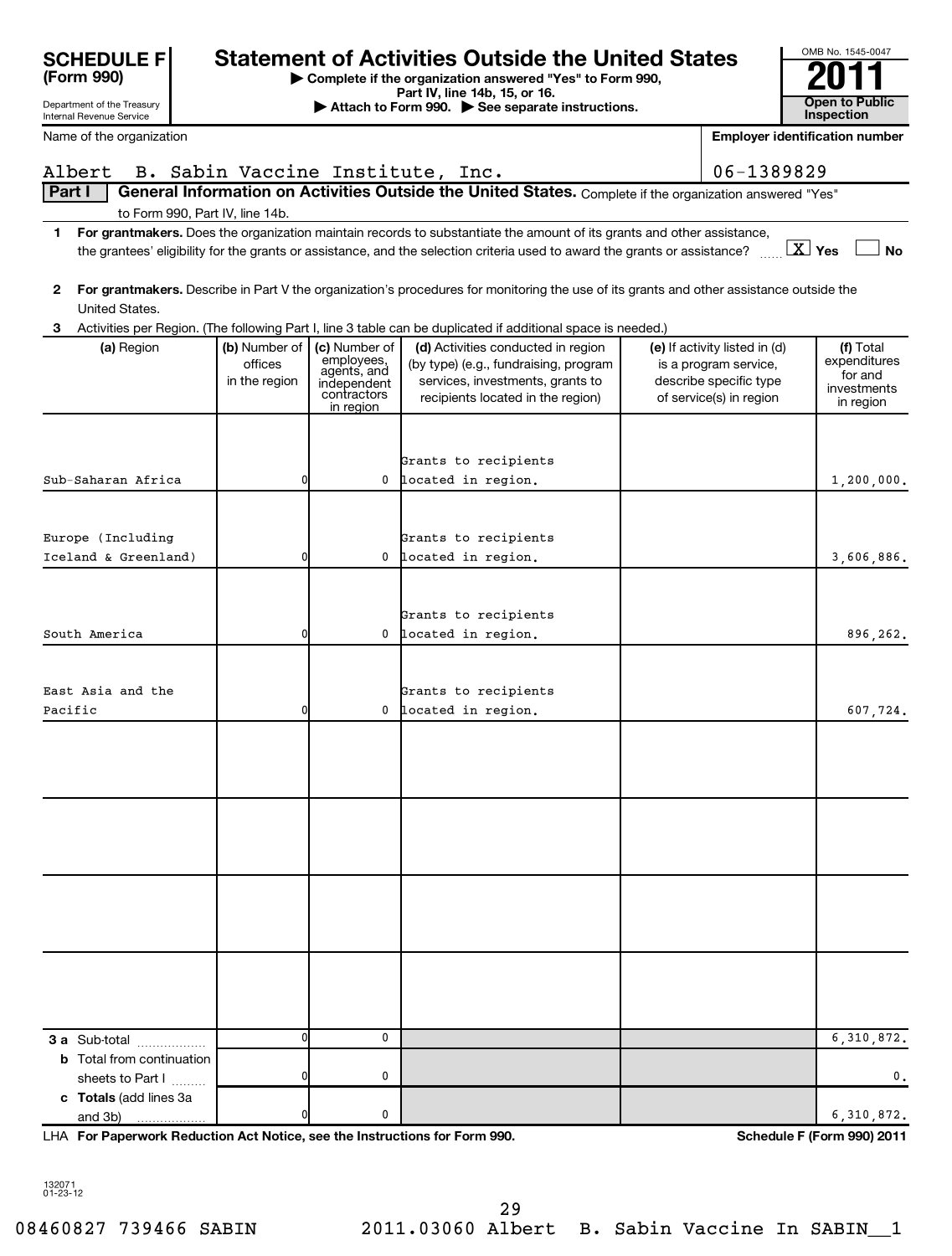**2** Enter total number of recipient organizations listed above that are recognized as charities by the foreign country, recognized as tax-exempt by Europe (Including Iceland & Greenland) - Vaccine Development 376,000.EFT 0.

**3** Enter total number of other organizations or entities |

**Schedule F (Form 990) 2011**

Part II | Grants and Other Assistance to Organizations or Entities Outside the United States. Complete if the organization answered "Yes" to Form 990, Part IV, line 15, for any

Schedule F (Form 990) 2011 Albert B. Sabin Vaccine Institute, Inc. 06-1389829 Page

**2**

**|**

**(a)** Name of organization (b) IRS code section (c) Region (c) Region (d) Purpose of (e) Amount (f) Manner of (g) Amount of (h) Description (i) (a) Name of organization (f) IRS code section (c) Region (d) Purpose of (d) Am (b) IRS code section and EIN (if applicable) (a) Name of organization (c) Region (d) Purpose of grant (e) Amount of cash grant (f) Manner of cash disbursement (g) Amount of non-cash assistance (h) Description of non-cash assistance (i) Method of valuation (book, FMV, appraisal, other) the IRS, or for which the grantee or counsel has provided a section 501(c)(3) equivalency letter ~~~~~~~~~~~~~~~~~~~~~~~ | Sub-Saharan Africa NTD Control 1200000.EFT 0. Europe (Including Iceland & Greenland) - NTD Control 263,254.EFT 0. South America - Argentina, Bolivia, Vaccine Development 896,262.EFT 0. East Asia and the Pacific - Vaccine Development | 122,389.EFT | 0. Europe (Including Iceland & Greenland) - NTD Control 302,047.EFT 0. East Asia and the Pacific - NTD Control | 224,305.EFT | 0. East Asia and the Pacific - NTD Control | 261,030.EFT | 0. 9  $\overline{0}$ 

30

recipient who received more than \$5,000. Check this box if no one recipient received more than \$5,000 ~~~~~~~~~~~~~~~~~~~~~~~~~~~~~~~~~~~~~ Part II can be duplicated if additional space is needed.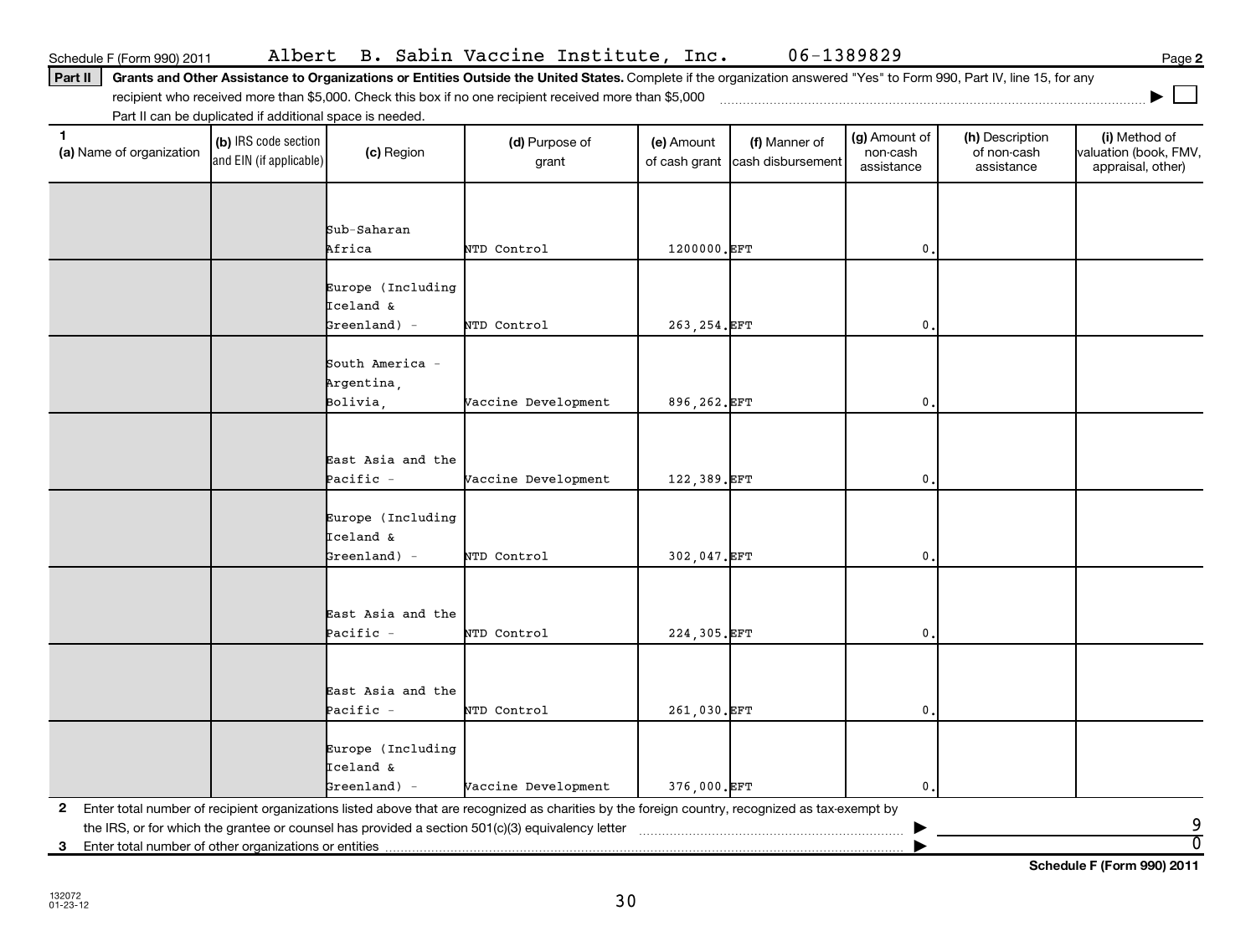| Schedule F (Form 990)<br>Part II | Albert                                            |                                                  | B. Sabin Vaccine Institute, Inc.<br>Continuation of Grants and Other Assistance to Organizations or Entities Outside the United States. (Schedule F (Form 990), Part II, line 1) |             |                                                  | 06-1389829                              |                                              | Page                                                      |
|----------------------------------|---------------------------------------------------|--------------------------------------------------|----------------------------------------------------------------------------------------------------------------------------------------------------------------------------------|-------------|--------------------------------------------------|-----------------------------------------|----------------------------------------------|-----------------------------------------------------------|
| (a) Name of organization         | (b) IRS code section  <br>and EIN (if applicable) | (c) Region                                       | (d) Purpose of<br>grant                                                                                                                                                          | (e) Amount  | (f) Manner of<br>of cash grant cash disbursement | (g) Amount of<br>non-cash<br>assistance | (h) Description<br>of non-cash<br>assistance | (i) Method of<br>valuation (book, FM<br>appraisal, other) |
|                                  |                                                   | Europe (Including<br>Iceland &<br>$Greenland) -$ | NTD control                                                                                                                                                                      | 2665585.EFT |                                                  | 0.                                      |                                              |                                                           |
|                                  |                                                   |                                                  |                                                                                                                                                                                  |             |                                                  |                                         |                                              |                                                           |
|                                  |                                                   |                                                  |                                                                                                                                                                                  |             |                                                  |                                         |                                              |                                                           |
|                                  |                                                   |                                                  |                                                                                                                                                                                  |             |                                                  |                                         |                                              |                                                           |
|                                  |                                                   |                                                  |                                                                                                                                                                                  |             |                                                  |                                         |                                              |                                                           |

31

**2**

Method of valuation (book, FMV, appraisal, other)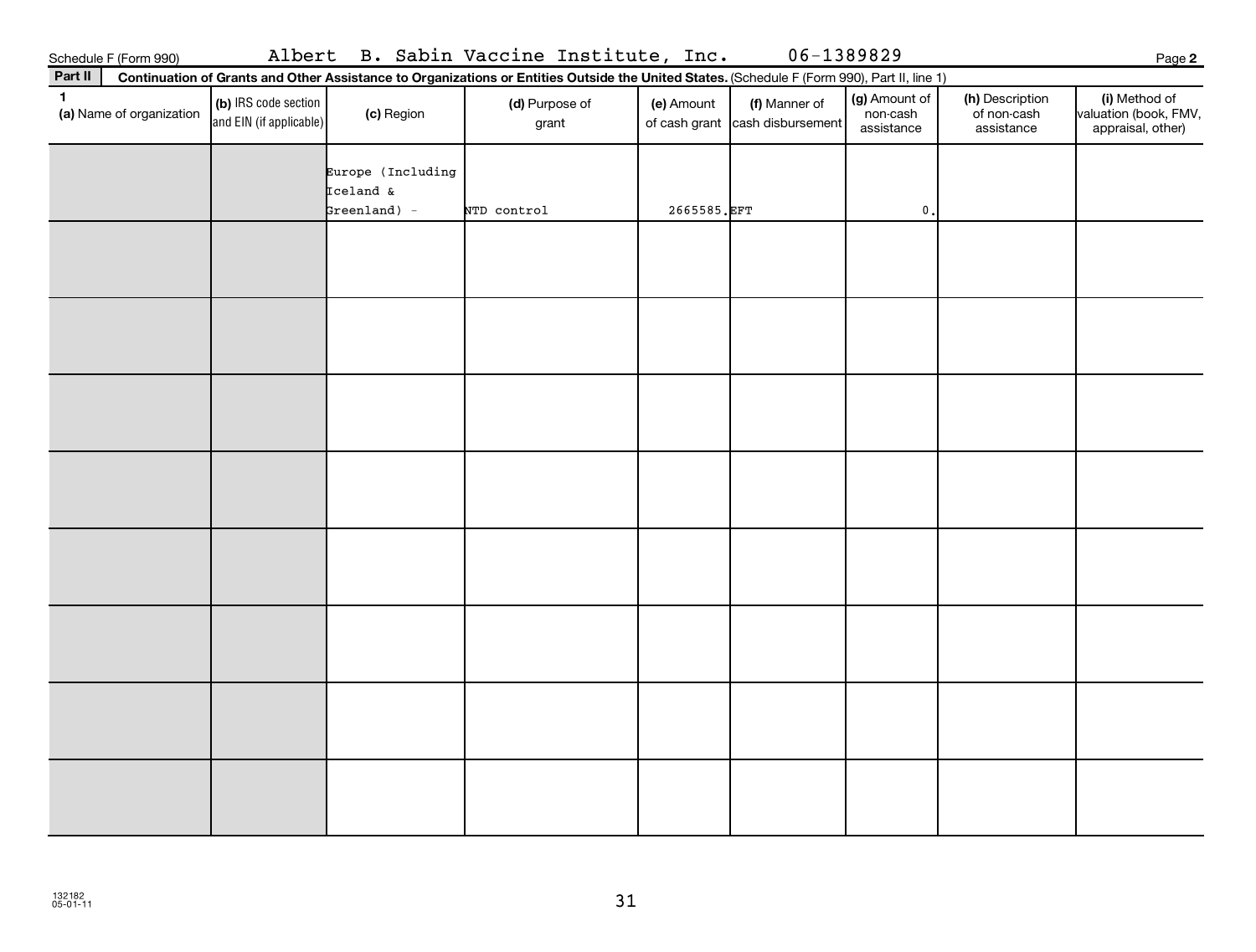Part III Grants and Other Assistance to Individuals Outside the United States. Complete if the organization answered "Yes" to Form 990, Part IV, line 16.

Part III can be duplicated if additional space is needed.

| (a) Type of grant or assistance | (b) Region | (c) Number of (d) Amount of recipients cash grant | (e) Manner of<br>cash disbursement | (f) Amount of<br>non-cash<br>assistance | (g) Description of<br>non-cash assistance | (h) Method of<br>valuation<br>(book, FMV,<br>appraisal, other) |
|---------------------------------|------------|---------------------------------------------------|------------------------------------|-----------------------------------------|-------------------------------------------|----------------------------------------------------------------|
|                                 |            |                                                   |                                    |                                         |                                           |                                                                |
|                                 |            |                                                   |                                    |                                         |                                           |                                                                |
|                                 |            |                                                   |                                    |                                         |                                           |                                                                |
|                                 |            |                                                   |                                    |                                         |                                           |                                                                |
|                                 |            |                                                   |                                    |                                         |                                           |                                                                |
|                                 |            |                                                   |                                    |                                         |                                           |                                                                |
|                                 |            |                                                   |                                    |                                         |                                           |                                                                |
|                                 |            |                                                   |                                    |                                         |                                           |                                                                |
|                                 |            |                                                   |                                    |                                         |                                           |                                                                |
|                                 |            |                                                   |                                    |                                         |                                           |                                                                |
|                                 |            |                                                   |                                    |                                         |                                           |                                                                |
|                                 |            |                                                   |                                    |                                         |                                           |                                                                |

**Schedule F (Form 990) 2011**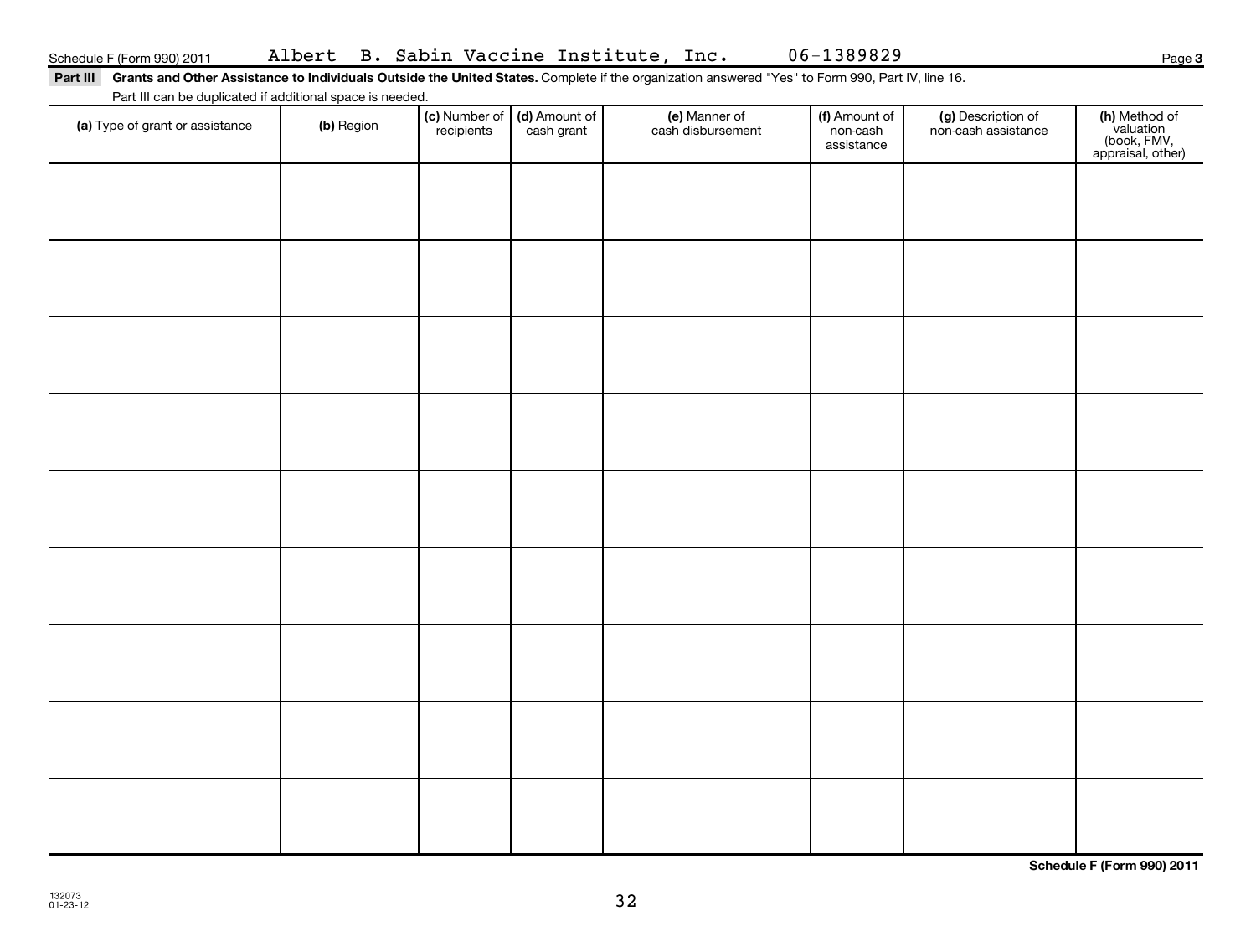| 1            | Was the organization a U.S. transferor of property to a foreign corporation during the tax year? If "Yes," the<br>organization may be required to file Form 926, Return by a U.S. Transferor of Property to a Foreign<br>Corporation (see Instructions for Form 926) [11] matter continuum matter of the Instruction (see Instructions for Form 926)            | Yes | $X_{N0}$                       |
|--------------|-----------------------------------------------------------------------------------------------------------------------------------------------------------------------------------------------------------------------------------------------------------------------------------------------------------------------------------------------------------------|-----|--------------------------------|
| $\mathbf{2}$ | Did the organization have an interest in a foreign trust during the tax year? If "Yes," the organization<br>may be required to file Form 3520, Annual Return to Report Transactions with Foreign Trusts and<br>Receipt of Certain Foreign Gifts, and/or Form 3520-A, Annual Information Return of Foreign Trust With                                            | Yes | $X_{N0}$                       |
| 3            | Did the organization have an ownership interest in a foreign corporation during the tax year? If "Yes,"<br>the organization may be required to file Form 5471, Information Return of U.S. Persons With Respect To                                                                                                                                               | Yes | $X _{N_Q}$                     |
| 4            | Was the organization a direct or indirect shareholder of a passive foreign investment company or a<br>qualified electing fund during the tax year? If "Yes," the organization may be required to file Form 8621,<br>Information Return by a Shareholder of a Passive Foreign Investment Company or Qualified Electing Fund.<br>(see Instructions for Form 8621) | Yes | $\boxed{\text{X}}$ No          |
| 5            | Did the organization have an ownership interest in a foreign partnership during the tax year? If "Yes,"<br>the organization may be required to file Form 8865, Return of U.S. Persons With Respect To Certain                                                                                                                                                   | Yes | $\mathbf{X}$<br>N <sub>0</sub> |
| 6            | Did the organization have any operations in or related to any boycotting countries during the tax year? If<br>"Yes," the organization may be required to file Form 5713, International Boycott Report (see Instructions<br>for Form 5713)                                                                                                                       | Yes | X<br>N <sub>0</sub>            |

**Schedule F (Form 990) 2011**

 $\blacksquare$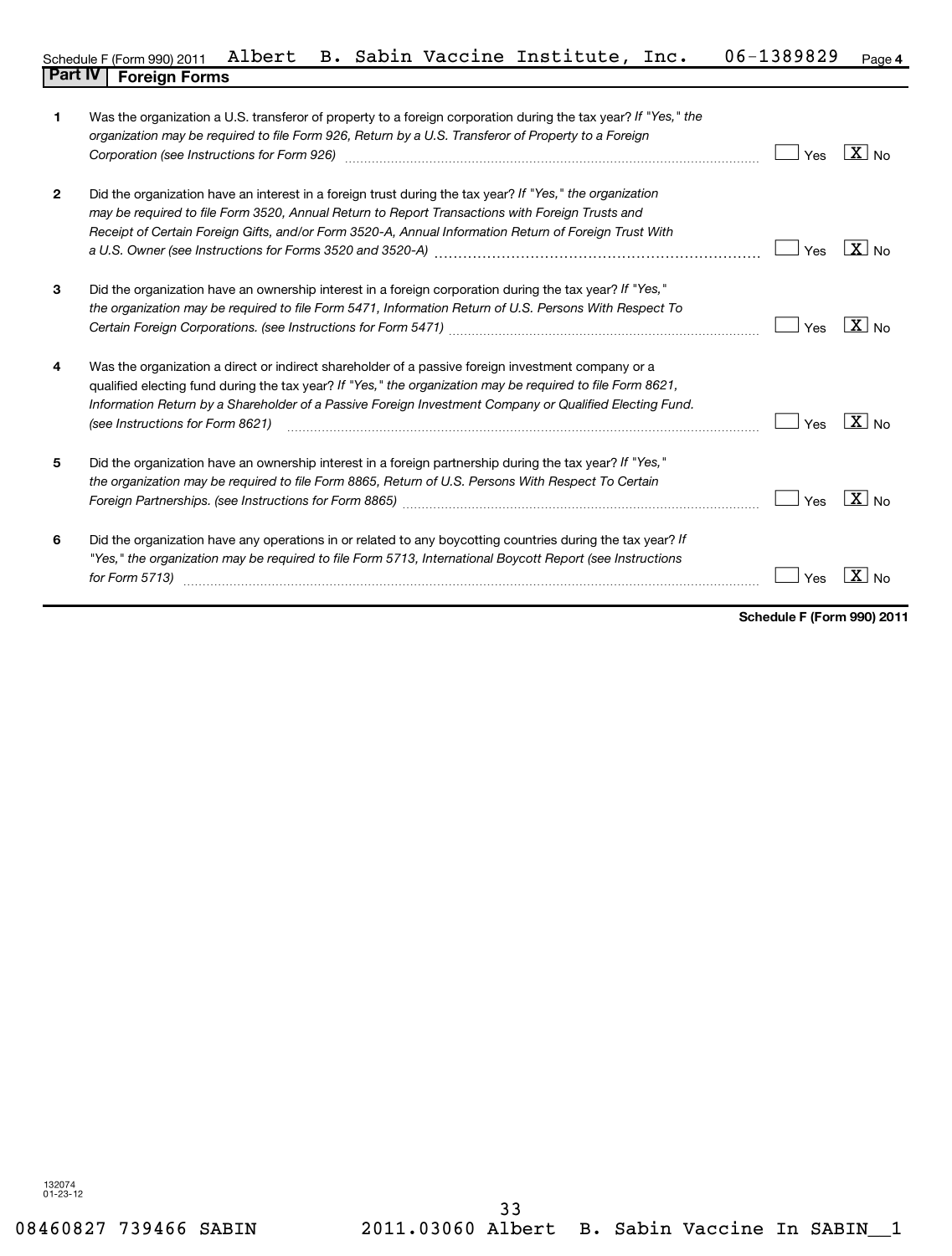| Albert B. Sabin Vaccine Institute, Inc. 06-1389829<br>Schedule F (Form 990) 2011<br>Page 5                                                                                                                                                                                                                                                                                                                                                                                |
|---------------------------------------------------------------------------------------------------------------------------------------------------------------------------------------------------------------------------------------------------------------------------------------------------------------------------------------------------------------------------------------------------------------------------------------------------------------------------|
| <b>Part V</b><br><b>Supplemental Information</b><br>Complete this part to provide the information required by Part I, line 2 (monitoring of funds); Part I, line 3, column (f) (accounting method;<br>amounts of investments vs. expenditures per region); Part II, line 1 (accounting method); Part III (accounting method); and Part III, column<br>(c) (estimated number of recipients), as applicable. Also complete this part to provide any additional information. |
| Schedule F, Part I, Line 2: All grants are monitored in several ways.                                                                                                                                                                                                                                                                                                                                                                                                     |
| First, there is a due diligence process in awarding the grant followed by                                                                                                                                                                                                                                                                                                                                                                                                 |
| an executed agreement with a scope of work. Typically, payments are sent                                                                                                                                                                                                                                                                                                                                                                                                  |
| either when milestones are met or in accordance with an established                                                                                                                                                                                                                                                                                                                                                                                                       |
| payment schedule. Second, the Organization requires monthly, quarterly,                                                                                                                                                                                                                                                                                                                                                                                                   |
| and/or annual financial reports from recipients prior to sending the                                                                                                                                                                                                                                                                                                                                                                                                      |
| subsequent payment. Third, and as needed, the Organization performs site                                                                                                                                                                                                                                                                                                                                                                                                  |
| And finally, if deemed necessary, the Organization has a third<br>visits.                                                                                                                                                                                                                                                                                                                                                                                                 |
| party review the program impact and/or accounting records of the                                                                                                                                                                                                                                                                                                                                                                                                          |
| $recipient(s)$ .                                                                                                                                                                                                                                                                                                                                                                                                                                                          |
|                                                                                                                                                                                                                                                                                                                                                                                                                                                                           |
|                                                                                                                                                                                                                                                                                                                                                                                                                                                                           |
|                                                                                                                                                                                                                                                                                                                                                                                                                                                                           |
|                                                                                                                                                                                                                                                                                                                                                                                                                                                                           |
|                                                                                                                                                                                                                                                                                                                                                                                                                                                                           |
|                                                                                                                                                                                                                                                                                                                                                                                                                                                                           |
|                                                                                                                                                                                                                                                                                                                                                                                                                                                                           |
|                                                                                                                                                                                                                                                                                                                                                                                                                                                                           |
|                                                                                                                                                                                                                                                                                                                                                                                                                                                                           |
|                                                                                                                                                                                                                                                                                                                                                                                                                                                                           |
|                                                                                                                                                                                                                                                                                                                                                                                                                                                                           |
|                                                                                                                                                                                                                                                                                                                                                                                                                                                                           |
|                                                                                                                                                                                                                                                                                                                                                                                                                                                                           |
|                                                                                                                                                                                                                                                                                                                                                                                                                                                                           |
|                                                                                                                                                                                                                                                                                                                                                                                                                                                                           |
|                                                                                                                                                                                                                                                                                                                                                                                                                                                                           |
|                                                                                                                                                                                                                                                                                                                                                                                                                                                                           |
| Schedule F (Form 990) 2011<br>132075 01-23-12<br>י כ                                                                                                                                                                                                                                                                                                                                                                                                                      |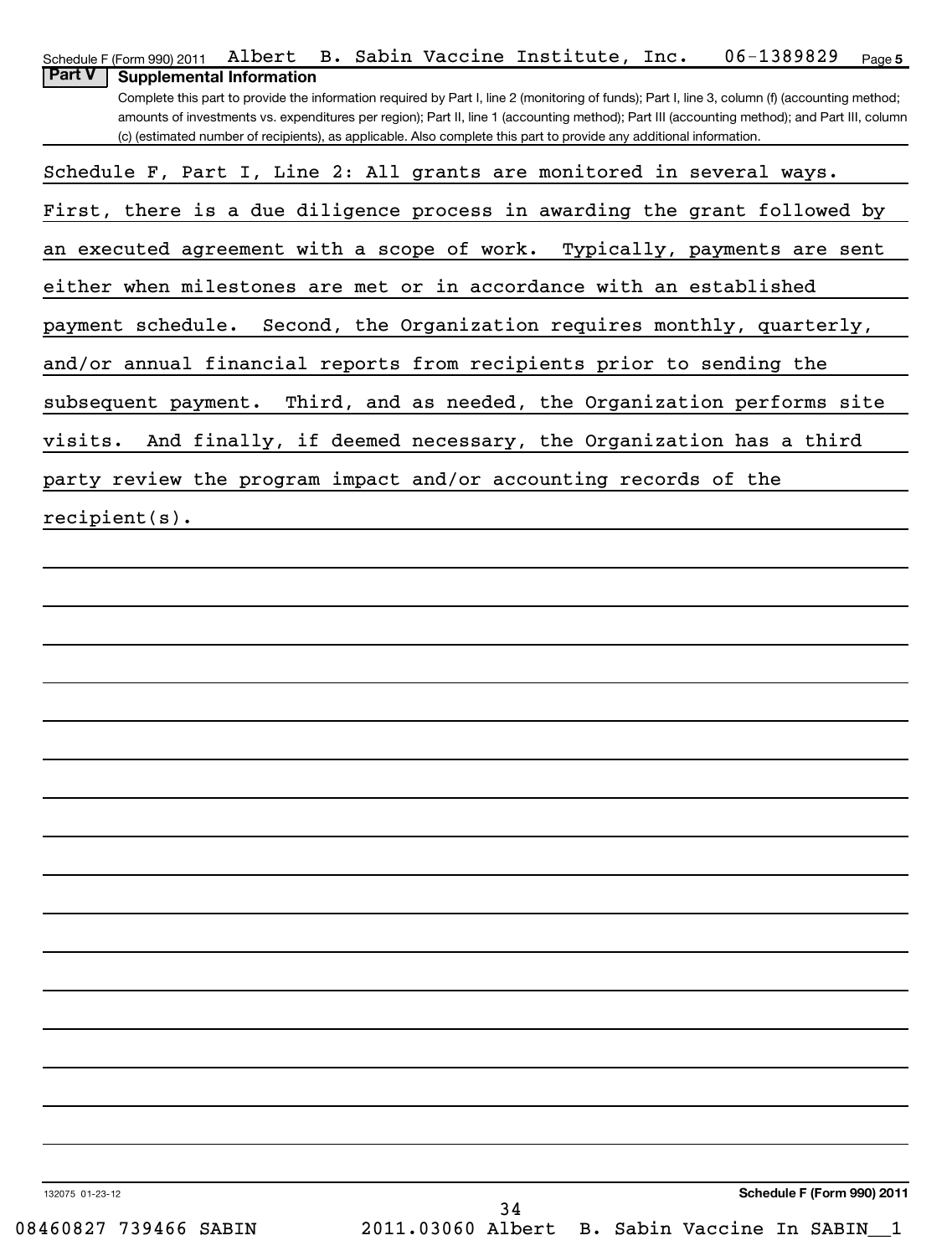| <b>SCHEDULE G</b> |
|-------------------|
|-------------------|

| (Form 990 or 990-EZ) |  |  |  |  |
|----------------------|--|--|--|--|
|----------------------|--|--|--|--|

| Department of the Treasury |  |
|----------------------------|--|
| Internal Revenue Service   |  |

# **Supplemental Information Regarding Fundraising or Gaming Activities 2011**

**Complete if the organization answered "Yes" to Form 990, Part IV, lines 17, 18, or 19, or if the organization entered more than \$15,000 on Form 990-EZ, line 6a. | Attach to Form 990 or Form 990-EZ. | See separate instructions.**

| <b>Open To Public</b><br>Inspection |  |
|-------------------------------------|--|

OMB No. 1545-0047

| Name of the organization                                                                                                                                                                                                                                                                                                                                                                                                                                                                                                                                                                                                                                                                                                                                        |                                  |                                                                                                                                                     |     |                                                                            |                                      |                                                                            |                        | <b>Employer identification number</b>                   |
|-----------------------------------------------------------------------------------------------------------------------------------------------------------------------------------------------------------------------------------------------------------------------------------------------------------------------------------------------------------------------------------------------------------------------------------------------------------------------------------------------------------------------------------------------------------------------------------------------------------------------------------------------------------------------------------------------------------------------------------------------------------------|----------------------------------|-----------------------------------------------------------------------------------------------------------------------------------------------------|-----|----------------------------------------------------------------------------|--------------------------------------|----------------------------------------------------------------------------|------------------------|---------------------------------------------------------|
| Albert                                                                                                                                                                                                                                                                                                                                                                                                                                                                                                                                                                                                                                                                                                                                                          | B. Sabin Vaccine Institute, Inc. |                                                                                                                                                     |     |                                                                            |                                      |                                                                            | 06-1389829             |                                                         |
| Fundraising Activities. Complete if the organization answered "Yes" to Form 990, Part IV, line 17. Form 990-EZ filers are not<br>Part I<br>required to complete this part.                                                                                                                                                                                                                                                                                                                                                                                                                                                                                                                                                                                      |                                  |                                                                                                                                                     |     |                                                                            |                                      |                                                                            |                        |                                                         |
| 1 Indicate whether the organization raised funds through any of the following activities. Check all that apply.<br>$\lfloor \underline{X} \rfloor$ Mail solicitations<br>a<br>$\boxed{\text{X}}$ Internet and email solicitations<br>b<br>$X$ Phone solicitations<br>$\overline{\mathbf{X}}$ In-person solicitations<br>2 a Did the organization have a written or oral agreement with any individual (including officers, directors, trustees or<br>key employees listed in Form 990, Part VII) or entity in connection with professional fundraising services?<br>b If "Yes," list the ten highest paid individuals or entities (fundraisers) pursuant to agreements under which the fundraiser is to be<br>compensated at least \$5,000 by the organization. |                                  | $e$ $\boxed{\text{X}}$ Solicitation of non-government grants<br>f $ \underline{X} $ Solicitation of government grants<br>Special fundraising events |     |                                                                            |                                      |                                                                            | $\boxed{\text{X}}$ Yes | No                                                      |
| (i) Name and address of individual<br>or entity (fundraiser)                                                                                                                                                                                                                                                                                                                                                                                                                                                                                                                                                                                                                                                                                                    | (ii) Activity                    |                                                                                                                                                     |     | (iii) Did<br>fundraiser<br>have custody<br>or control of<br>contributions? | (iv) Gross receipts<br>from activity | (v) Amount paid<br>to (or retained by)<br>fundraiser<br>listed in col. (i) |                        | (vi) Amount paid<br>to (or retained by)<br>organization |
| Changing Our World - 220 East                                                                                                                                                                                                                                                                                                                                                                                                                                                                                                                                                                                                                                                                                                                                   | Development strategy and         |                                                                                                                                                     | Yes | No                                                                         |                                      |                                                                            |                        |                                                         |
| 42nd St, 5th Floor, New York,                                                                                                                                                                                                                                                                                                                                                                                                                                                                                                                                                                                                                                                                                                                                   | butreach                         |                                                                                                                                                     |     | x                                                                          | 232,399.                             |                                                                            | 122, 195.              | 110,204.                                                |
|                                                                                                                                                                                                                                                                                                                                                                                                                                                                                                                                                                                                                                                                                                                                                                 |                                  |                                                                                                                                                     |     |                                                                            |                                      |                                                                            |                        |                                                         |
|                                                                                                                                                                                                                                                                                                                                                                                                                                                                                                                                                                                                                                                                                                                                                                 |                                  |                                                                                                                                                     |     |                                                                            |                                      |                                                                            |                        |                                                         |
|                                                                                                                                                                                                                                                                                                                                                                                                                                                                                                                                                                                                                                                                                                                                                                 |                                  |                                                                                                                                                     |     |                                                                            |                                      |                                                                            |                        |                                                         |
|                                                                                                                                                                                                                                                                                                                                                                                                                                                                                                                                                                                                                                                                                                                                                                 |                                  |                                                                                                                                                     |     |                                                                            |                                      |                                                                            |                        |                                                         |
|                                                                                                                                                                                                                                                                                                                                                                                                                                                                                                                                                                                                                                                                                                                                                                 |                                  |                                                                                                                                                     |     |                                                                            |                                      |                                                                            |                        |                                                         |
|                                                                                                                                                                                                                                                                                                                                                                                                                                                                                                                                                                                                                                                                                                                                                                 |                                  |                                                                                                                                                     |     |                                                                            |                                      |                                                                            |                        |                                                         |
|                                                                                                                                                                                                                                                                                                                                                                                                                                                                                                                                                                                                                                                                                                                                                                 |                                  |                                                                                                                                                     |     |                                                                            |                                      |                                                                            |                        |                                                         |
| Total<br>3 List all states in which the organization is registered or licensed to solicit contributions or has been notified it is exempt from registration                                                                                                                                                                                                                                                                                                                                                                                                                                                                                                                                                                                                     |                                  |                                                                                                                                                     |     |                                                                            | 232,399.                             |                                                                            | 122,195.               | 110,204.                                                |
| or licensing.<br>$\overline{DC}$ , MD, NY                                                                                                                                                                                                                                                                                                                                                                                                                                                                                                                                                                                                                                                                                                                       |                                  |                                                                                                                                                     |     |                                                                            |                                      |                                                                            |                        |                                                         |
|                                                                                                                                                                                                                                                                                                                                                                                                                                                                                                                                                                                                                                                                                                                                                                 |                                  |                                                                                                                                                     |     |                                                                            |                                      |                                                                            |                        |                                                         |
|                                                                                                                                                                                                                                                                                                                                                                                                                                                                                                                                                                                                                                                                                                                                                                 |                                  |                                                                                                                                                     |     |                                                                            |                                      |                                                                            |                        |                                                         |
|                                                                                                                                                                                                                                                                                                                                                                                                                                                                                                                                                                                                                                                                                                                                                                 |                                  |                                                                                                                                                     |     |                                                                            |                                      |                                                                            |                        |                                                         |
|                                                                                                                                                                                                                                                                                                                                                                                                                                                                                                                                                                                                                                                                                                                                                                 |                                  |                                                                                                                                                     |     |                                                                            |                                      |                                                                            |                        |                                                         |
|                                                                                                                                                                                                                                                                                                                                                                                                                                                                                                                                                                                                                                                                                                                                                                 |                                  |                                                                                                                                                     |     |                                                                            |                                      |                                                                            |                        |                                                         |
|                                                                                                                                                                                                                                                                                                                                                                                                                                                                                                                                                                                                                                                                                                                                                                 |                                  |                                                                                                                                                     |     |                                                                            |                                      |                                                                            |                        |                                                         |
| LHA Paperwork Reduction Act Notice, see the Instructions for Form 990 or 990-EZ.                                                                                                                                                                                                                                                                                                                                                                                                                                                                                                                                                                                                                                                                                | See Part IV for continuations    |                                                                                                                                                     |     |                                                                            |                                      |                                                                            |                        | Schedule G (Form 990 or 990-EZ) 2011                    |
| 132081 01-23-12                                                                                                                                                                                                                                                                                                                                                                                                                                                                                                                                                                                                                                                                                                                                                 |                                  |                                                                                                                                                     |     |                                                                            |                                      |                                                                            |                        |                                                         |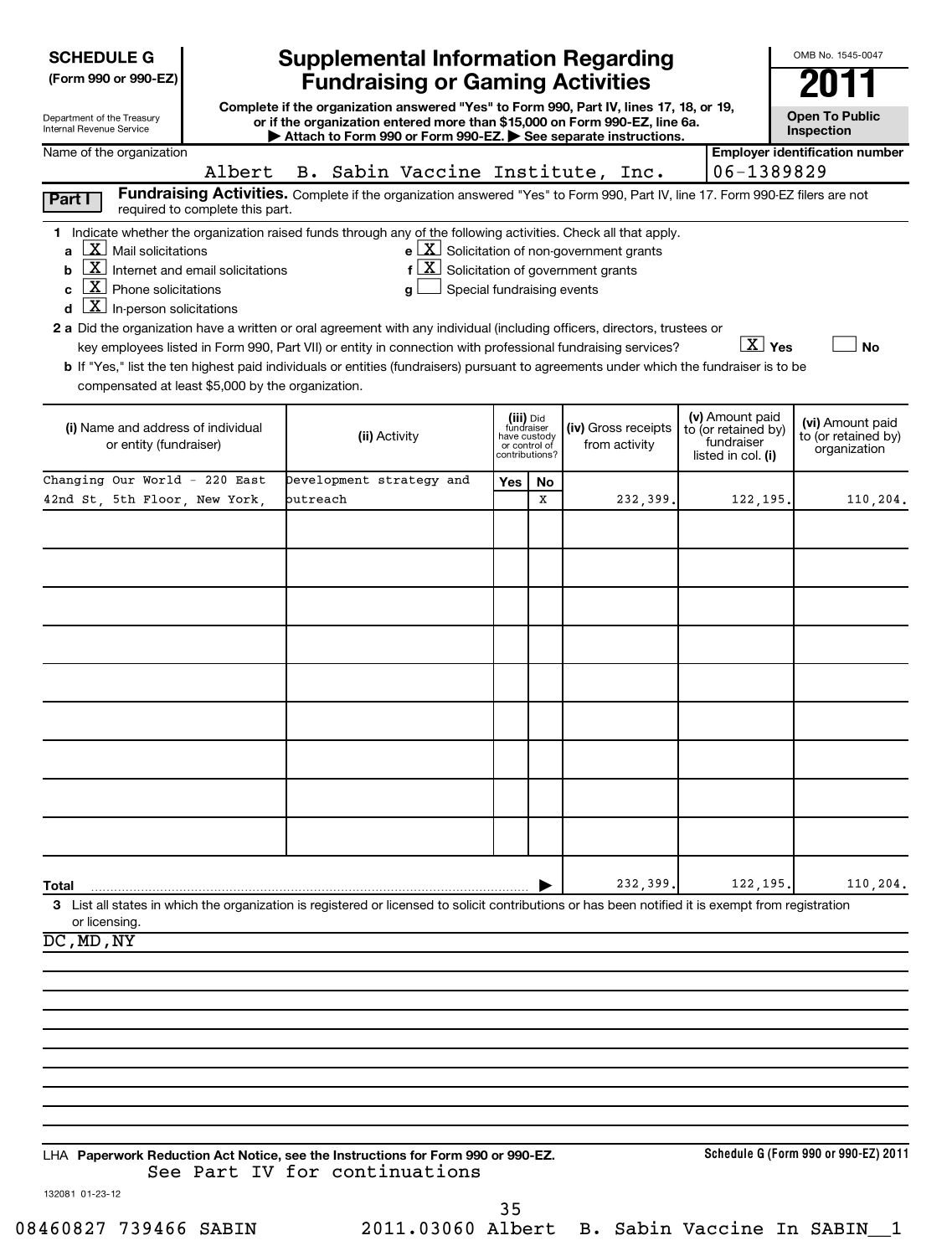| Schedule G (Form 990 or 990-EZ) 2011 Albert B. Sabin Vaccine Institute, Inc. $06-1389829$ Page 2 |  |  |  |  |  |  |
|--------------------------------------------------------------------------------------------------|--|--|--|--|--|--|
|--------------------------------------------------------------------------------------------------|--|--|--|--|--|--|

| <b>Part II</b>         |              | Schedule G (Form 990 or 990-EZ) 2011 ALDEL C<br>Fundraising Events. Complete if the organization answered "Yes" to Form 990, Part IV, line 18, or reported more than \$15,000 |                |                                                  |                  | P. Sabin vaccine institute, inc.00-1509029 Page2    |
|------------------------|--------------|-------------------------------------------------------------------------------------------------------------------------------------------------------------------------------|----------------|--------------------------------------------------|------------------|-----------------------------------------------------|
|                        |              | of fundraising event contributions and gross income on Form 990-EZ, lines 1 and 6b. List events with gross receipts greater than \$5,000.                                     |                |                                                  |                  |                                                     |
|                        |              |                                                                                                                                                                               | $(a)$ Event #1 | $(b)$ Event #2                                   | (c) Other events | (d) Total events<br>(add col. (a) through           |
|                        |              |                                                                                                                                                                               | (event type)   | (event type)                                     | (total number)   | col. (c)                                            |
| Revenue                |              |                                                                                                                                                                               |                |                                                  |                  |                                                     |
|                        | 1.           |                                                                                                                                                                               |                |                                                  |                  |                                                     |
|                        |              | 2 Less: Charitable contributions                                                                                                                                              |                |                                                  |                  |                                                     |
|                        | З            | Gross income (line 1 minus line 2)                                                                                                                                            |                |                                                  |                  |                                                     |
|                        |              |                                                                                                                                                                               |                |                                                  |                  |                                                     |
|                        | 5.           |                                                                                                                                                                               |                |                                                  |                  |                                                     |
| <b>Direct Expenses</b> | 6            |                                                                                                                                                                               |                |                                                  |                  |                                                     |
|                        |              |                                                                                                                                                                               |                |                                                  |                  |                                                     |
|                        | 8            |                                                                                                                                                                               |                |                                                  |                  |                                                     |
|                        | 9            |                                                                                                                                                                               |                |                                                  |                  |                                                     |
|                        |              |                                                                                                                                                                               |                |                                                  |                  |                                                     |
| <b>Part III</b>        |              | Gaming. Complete if the organization answered "Yes" to Form 990, Part IV, line 19, or reported more than                                                                      |                |                                                  |                  |                                                     |
|                        |              | \$15,000 on Form 990-EZ, line 6a.                                                                                                                                             |                |                                                  |                  |                                                     |
|                        |              |                                                                                                                                                                               | (a) Bingo      | (b) Pull tabs/instant<br>bingo/progressive bingo | (c) Other gaming | (d) Total gaming (add<br>col. (a) through col. (c)) |
| Revenue                |              |                                                                                                                                                                               |                |                                                  |                  |                                                     |
|                        | 1.           |                                                                                                                                                                               |                |                                                  |                  |                                                     |
|                        |              |                                                                                                                                                                               |                |                                                  |                  |                                                     |
|                        |              |                                                                                                                                                                               |                |                                                  |                  |                                                     |
| Direct Expenses        |              | 4 Rent/facility costs                                                                                                                                                         |                |                                                  |                  |                                                     |
|                        | 5            |                                                                                                                                                                               |                |                                                  |                  |                                                     |
|                        |              |                                                                                                                                                                               | Yes<br>%       | Yes<br>%                                         | Yes<br>%         |                                                     |
|                        |              | 6 Volunteer labor                                                                                                                                                             | No             | No                                               | No               |                                                     |
|                        | $\mathbf{7}$ | Direct expense summary. Add lines 2 through 5 in column (d)                                                                                                                   |                |                                                  | ▶                |                                                     |
|                        | 8            |                                                                                                                                                                               |                |                                                  |                  |                                                     |
| 9                      |              | Enter the state(s) in which the organization operates gaming activities:                                                                                                      |                |                                                  |                  |                                                     |
|                        |              |                                                                                                                                                                               |                |                                                  |                  | Yes<br>No                                           |
|                        |              | <b>b</b> If "No," explain:                                                                                                                                                    |                |                                                  |                  |                                                     |
|                        |              |                                                                                                                                                                               |                |                                                  |                  |                                                     |
|                        |              |                                                                                                                                                                               |                |                                                  |                  | <b>Yes</b><br>No                                    |
|                        |              | <b>b</b> If "Yes," explain:                                                                                                                                                   |                |                                                  |                  |                                                     |
|                        |              |                                                                                                                                                                               |                |                                                  |                  |                                                     |
|                        |              |                                                                                                                                                                               |                |                                                  |                  |                                                     |
|                        |              | 132082 01-23-12                                                                                                                                                               |                |                                                  |                  | Schedule G (Form 990 or 990-EZ) 2011                |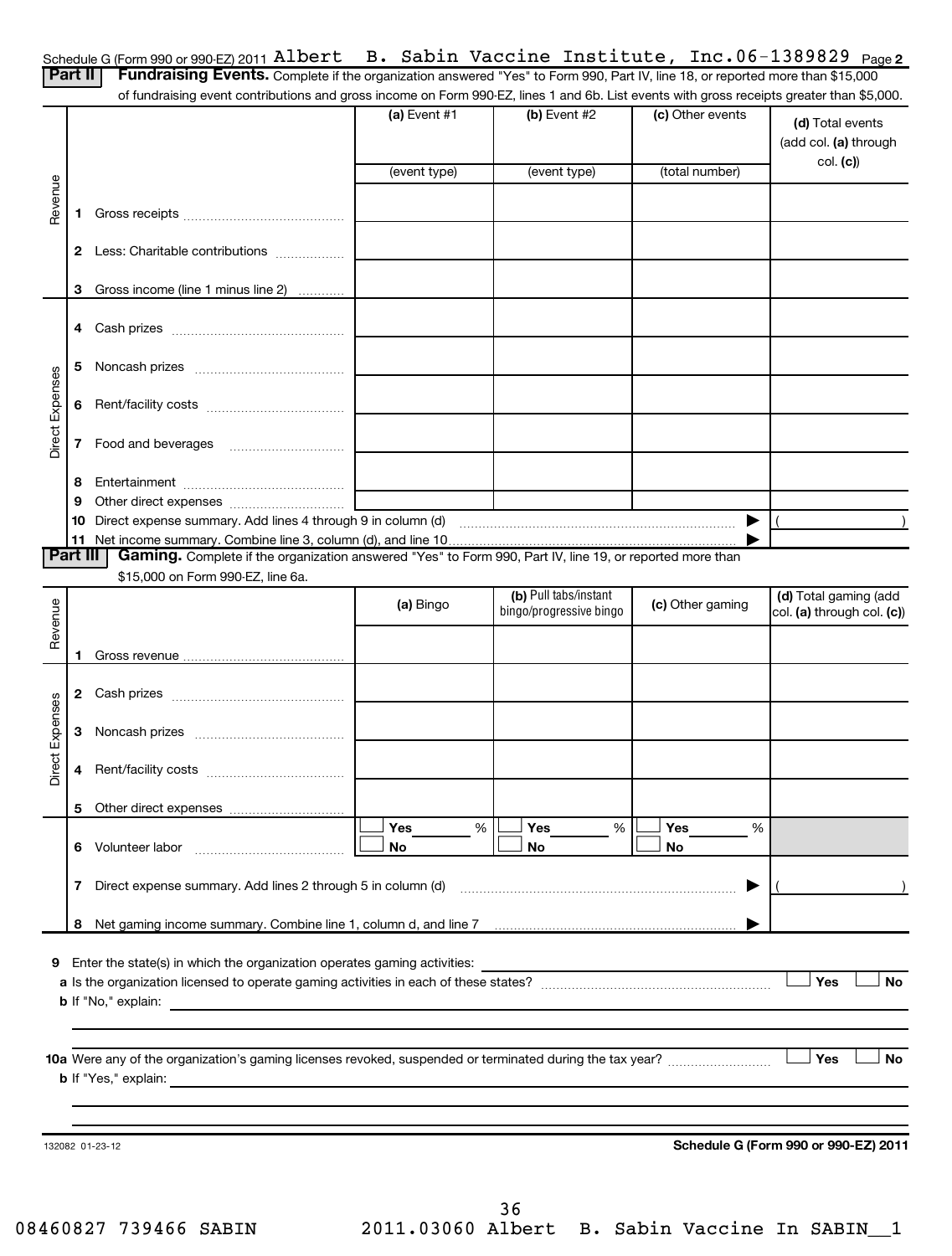|            |                                                                                                                                                                                                                                              |                 | Yes | No    |
|------------|----------------------------------------------------------------------------------------------------------------------------------------------------------------------------------------------------------------------------------------------|-----------------|-----|-------|
|            | 12 Is the organization a grantor, beneficiary or trustee of a trust or a member of a partnership or other entity formed                                                                                                                      |                 |     |       |
|            |                                                                                                                                                                                                                                              |                 | Yes | No    |
|            | 13 Indicate the percentage of gaming activity operated in:                                                                                                                                                                                   |                 |     |       |
|            | a The organization's facility [11, 2010] The contract of the contract of the contract of the contract of the contract of the contract of the contract of the contract of the contract of the contract of the contract of the c               | 1За             |     |       |
|            | 14 Enter the name and address of the person who prepares the organization's gaming/special events books and records:                                                                                                                         | 13 <sub>b</sub> |     |       |
|            |                                                                                                                                                                                                                                              |                 |     |       |
|            | Name $\blacktriangleright$<br>and the control of the control of the control of the control of the control of the control of the control of the                                                                                               |                 |     |       |
|            | Address $\blacktriangleright$                                                                                                                                                                                                                |                 |     |       |
|            | 15a Does the organization have a contract with a third party from whom the organization receives gaming revenue?                                                                                                                             |                 | Yes |       |
|            |                                                                                                                                                                                                                                              |                 |     |       |
|            | of gaming revenue retained by the third party $\triangleright$ \$ ___________________.                                                                                                                                                       |                 |     |       |
|            | c If "Yes," enter name and address of the third party:                                                                                                                                                                                       |                 |     |       |
|            | Name $\blacktriangleright$                                                                                                                                                                                                                   |                 |     |       |
|            | Address $\blacktriangleright$                                                                                                                                                                                                                |                 |     |       |
|            | <u> 1989 - Johann Stein, marwolaethau a bhann an t-Amhain an t-Amhain an t-Amhain an t-Amhain an t-Amhain an t-A</u>                                                                                                                         |                 |     |       |
| 16.        | Gaming manager information:                                                                                                                                                                                                                  |                 |     |       |
|            | Name $\blacktriangleright$<br><u> 1989 - Johann Stoff, deutscher Stoff, der Stoff, der Stoff, der Stoff, der Stoff, der Stoff, der Stoff, der S</u>                                                                                          |                 |     |       |
|            | Gaming manager compensation > \$                                                                                                                                                                                                             |                 |     |       |
|            |                                                                                                                                                                                                                                              |                 |     |       |
|            | Director/officer                                                                                                                                                                                                                             |                 |     |       |
|            | Employee<br>Independent contractor                                                                                                                                                                                                           |                 |     |       |
|            |                                                                                                                                                                                                                                              |                 |     |       |
|            | 17 Mandatory distributions:                                                                                                                                                                                                                  |                 |     |       |
|            | a Is the organization required under state law to make charitable distributions from the gaming proceeds to                                                                                                                                  |                 |     |       |
|            | retain the state gaming license?                                                                                                                                                                                                             |                 | Yes |       |
|            | <b>b</b> Enter the amount of distributions required under state law to be distributed to other exempt organizations or spent in the                                                                                                          |                 |     |       |
|            | organization's own exempt activities during the tax year $\triangleright$ \$<br><b>Part IV</b><br>Supplemental Information. Complete this part to provide the explanations required by Part I, line 2b, columns (iii) and (v), and Part III, |                 |     |       |
|            | lines 9, 9b, 10b, 15b, 15c, 16, and 17b, as applicable. Also complete this part to provide any additional information (see instructions).                                                                                                    |                 |     |       |
|            |                                                                                                                                                                                                                                              |                 |     |       |
|            | Schedule G, Part I, Line 2b, List of Ten Highest Paid Fundraisers:                                                                                                                                                                           |                 |     |       |
|            |                                                                                                                                                                                                                                              |                 |     |       |
|            | Name of Fundraiser: Changing Our World                                                                                                                                                                                                       |                 |     |       |
|            | Address of Fundraiser: 220 East 42nd St, 5th Floor, New York, NY                                                                                                                                                                             |                 |     |       |
|            |                                                                                                                                                                                                                                              |                 |     |       |
| (i)<br>(i) |                                                                                                                                                                                                                                              |                 |     |       |
|            |                                                                                                                                                                                                                                              |                 |     |       |
|            |                                                                                                                                                                                                                                              |                 |     |       |
|            |                                                                                                                                                                                                                                              |                 |     |       |
|            |                                                                                                                                                                                                                                              |                 |     |       |
|            |                                                                                                                                                                                                                                              |                 |     | 10017 |
|            | Schedule G (Form 990 or 990-EZ) 2011<br>132083 01-23-12<br>37                                                                                                                                                                                |                 |     |       |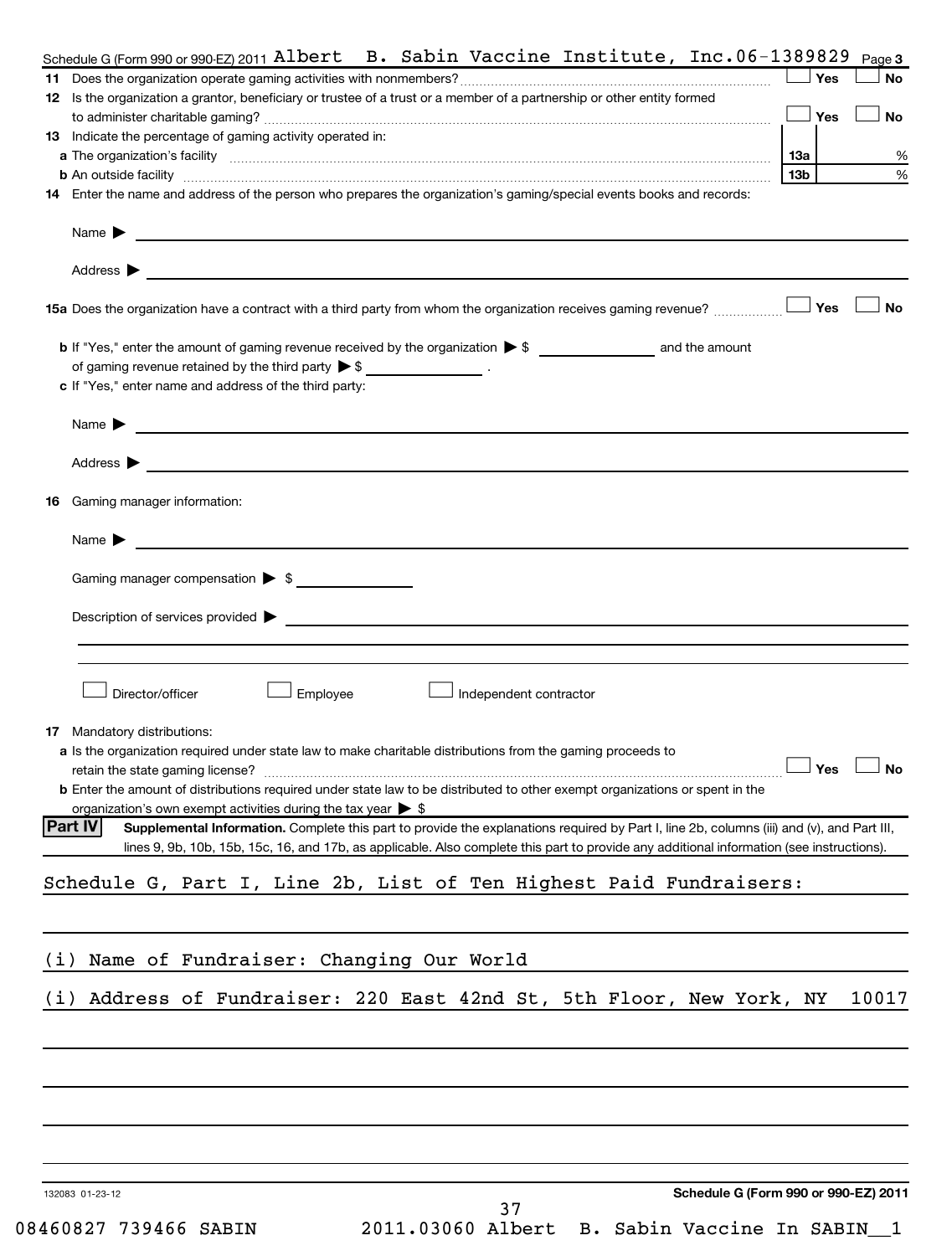| <b>SCHEDULE I</b>                                            |                                                                                                                                                                          |                          |                                                                                  |                             |                                         |                                               |                                           | OMB No. 1545-0047                                   |  |  |  |
|--------------------------------------------------------------|--------------------------------------------------------------------------------------------------------------------------------------------------------------------------|--------------------------|----------------------------------------------------------------------------------|-----------------------------|-----------------------------------------|-----------------------------------------------|-------------------------------------------|-----------------------------------------------------|--|--|--|
| (Form 990)                                                   | Grants and Other Assistance to Organizations,<br>Governments, and Individuals in the United States                                                                       |                          |                                                                                  |                             |                                         |                                               |                                           |                                                     |  |  |  |
| Department of the Treasury                                   |                                                                                                                                                                          |                          | Complete if the organization answered "Yes" to Form 990, Part IV, line 21 or 22. |                             |                                         |                                               |                                           | 201<br><b>Open to Public</b>                        |  |  |  |
| <b>Internal Revenue Service</b>                              |                                                                                                                                                                          |                          |                                                                                  | Attach to Form 990.         |                                         |                                               |                                           | Inspection                                          |  |  |  |
| Name of the organization                                     | Albert                                                                                                                                                                   |                          | B. Sabin Vaccine Institute, Inc.                                                 |                             |                                         |                                               |                                           | <b>Employer identification number</b><br>06-1389829 |  |  |  |
| Part I                                                       | <b>General Information on Grants and Assistance</b>                                                                                                                      |                          |                                                                                  |                             |                                         |                                               |                                           |                                                     |  |  |  |
| $\mathbf 1$                                                  | Does the organization maintain records to substantiate the amount of the grants or assistance, the grantees' eligibility for the grants or assistance, and the selection |                          |                                                                                  |                             |                                         |                                               |                                           |                                                     |  |  |  |
|                                                              |                                                                                                                                                                          |                          |                                                                                  |                             |                                         |                                               |                                           | $ \mathbf{X} $ Yes<br>l No                          |  |  |  |
| $\mathbf{2}$                                                 | Describe in Part IV the organization's procedures for monitoring the use of grant funds in the United States.                                                            |                          |                                                                                  |                             |                                         |                                               |                                           |                                                     |  |  |  |
| Part II                                                      | Grants and Other Assistance to Governments and Organizations in the United States. Complete if the organization answered "Yes" to Form 990, Part IV, line 21, for any    |                          |                                                                                  |                             |                                         |                                               |                                           |                                                     |  |  |  |
|                                                              | recipient that received more than \$5,000. Check this box if no one recipient received more than \$5,000. Part II can be duplicated if additional space is needed        |                          |                                                                                  |                             |                                         | (f) Method of                                 |                                           |                                                     |  |  |  |
|                                                              | <b>1 (a)</b> Name and address of organization<br>or government                                                                                                           | $(b)$ EIN                | (c) IRC section<br>if applicable                                                 | (d) Amount of<br>cash grant | (e) Amount of<br>non-cash<br>assistance | valuation (book,<br>FMV, appraisal,<br>other) | (g) Description of<br>non-cash assistance | (h) Purpose of grant<br>or assistance               |  |  |  |
|                                                              |                                                                                                                                                                          |                          |                                                                                  |                             |                                         |                                               |                                           |                                                     |  |  |  |
| Centers for Disease Control &<br>Prevention - PO Box 15580 - |                                                                                                                                                                          |                          |                                                                                  |                             |                                         |                                               |                                           | Advocacy for control of                             |  |  |  |
| Atlanta, GA 30333                                            |                                                                                                                                                                          |                          |                                                                                  | 262,240                     | 0                                       |                                               |                                           | Pertussis                                           |  |  |  |
|                                                              |                                                                                                                                                                          |                          |                                                                                  |                             |                                         |                                               |                                           |                                                     |  |  |  |
| Earth Institute Columbia                                     |                                                                                                                                                                          |                          |                                                                                  |                             |                                         |                                               |                                           |                                                     |  |  |  |
|                                                              | University - 1210 Amsterdam Ave, -                                                                                                                                       |                          |                                                                                  |                             |                                         |                                               |                                           |                                                     |  |  |  |
| New York, NY 10027                                           |                                                                                                                                                                          | 13-5598093               | 501(c)(3)                                                                        | 101,015                     | 0                                       |                                               |                                           | NTD Control                                         |  |  |  |
|                                                              |                                                                                                                                                                          |                          |                                                                                  |                             |                                         |                                               |                                           |                                                     |  |  |  |
| Baylor College of Medicine<br>1 Baylor Plaza                 |                                                                                                                                                                          |                          |                                                                                  |                             |                                         |                                               |                                           |                                                     |  |  |  |
| Houston, TX 77030                                            |                                                                                                                                                                          | 74-1613878               |                                                                                  | 1, 213, 854                 | 0                                       |                                               |                                           | Vaccine Development                                 |  |  |  |
|                                                              |                                                                                                                                                                          |                          |                                                                                  |                             |                                         |                                               |                                           |                                                     |  |  |  |
| IMA World Health                                             |                                                                                                                                                                          |                          |                                                                                  |                             |                                         |                                               |                                           |                                                     |  |  |  |
| 213 Main Street, NW                                          |                                                                                                                                                                          |                          |                                                                                  |                             |                                         |                                               |                                           |                                                     |  |  |  |
| New Windsor, MD 21776                                        |                                                                                                                                                                          |                          |                                                                                  | 65.197                      | 0                                       |                                               |                                           | NTD Control                                         |  |  |  |
|                                                              |                                                                                                                                                                          |                          |                                                                                  |                             |                                         |                                               |                                           |                                                     |  |  |  |
| Pan America Health Organization<br>525 23rd Street, NW       |                                                                                                                                                                          |                          |                                                                                  |                             |                                         |                                               |                                           |                                                     |  |  |  |
| Washington, DC 20037                                         |                                                                                                                                                                          |                          |                                                                                  | 492.394                     | 0                                       |                                               |                                           | NTD Control                                         |  |  |  |
|                                                              |                                                                                                                                                                          |                          |                                                                                  |                             |                                         |                                               |                                           |                                                     |  |  |  |
| The George Washington University                             |                                                                                                                                                                          |                          |                                                                                  |                             |                                         |                                               |                                           |                                                     |  |  |  |
| 2300 I Street, NW                                            |                                                                                                                                                                          |                          |                                                                                  |                             |                                         |                                               |                                           |                                                     |  |  |  |
| Washington, DC 20147                                         |                                                                                                                                                                          | $53-0196584$ $501(c)(3)$ |                                                                                  | 1,390,299.                  | $\mathbf{0}$                            |                                               |                                           | Vaccine Development                                 |  |  |  |
| 2                                                            | Enter total number of section 501(c)(3) and government organizations listed in the line 1 table                                                                          |                          |                                                                                  |                             |                                         |                                               |                                           | 2.                                                  |  |  |  |
| 3                                                            | Enter total number of other organizations listed in the line 1 table                                                                                                     |                          |                                                                                  |                             |                                         |                                               |                                           | $\overline{6}$ .                                    |  |  |  |
|                                                              | LHA For Paperwork Reduction Act Notice, see the Instructions for Form 990.                                                                                               |                          |                                                                                  |                             |                                         |                                               |                                           | Schedule I (Form 990) (2011)                        |  |  |  |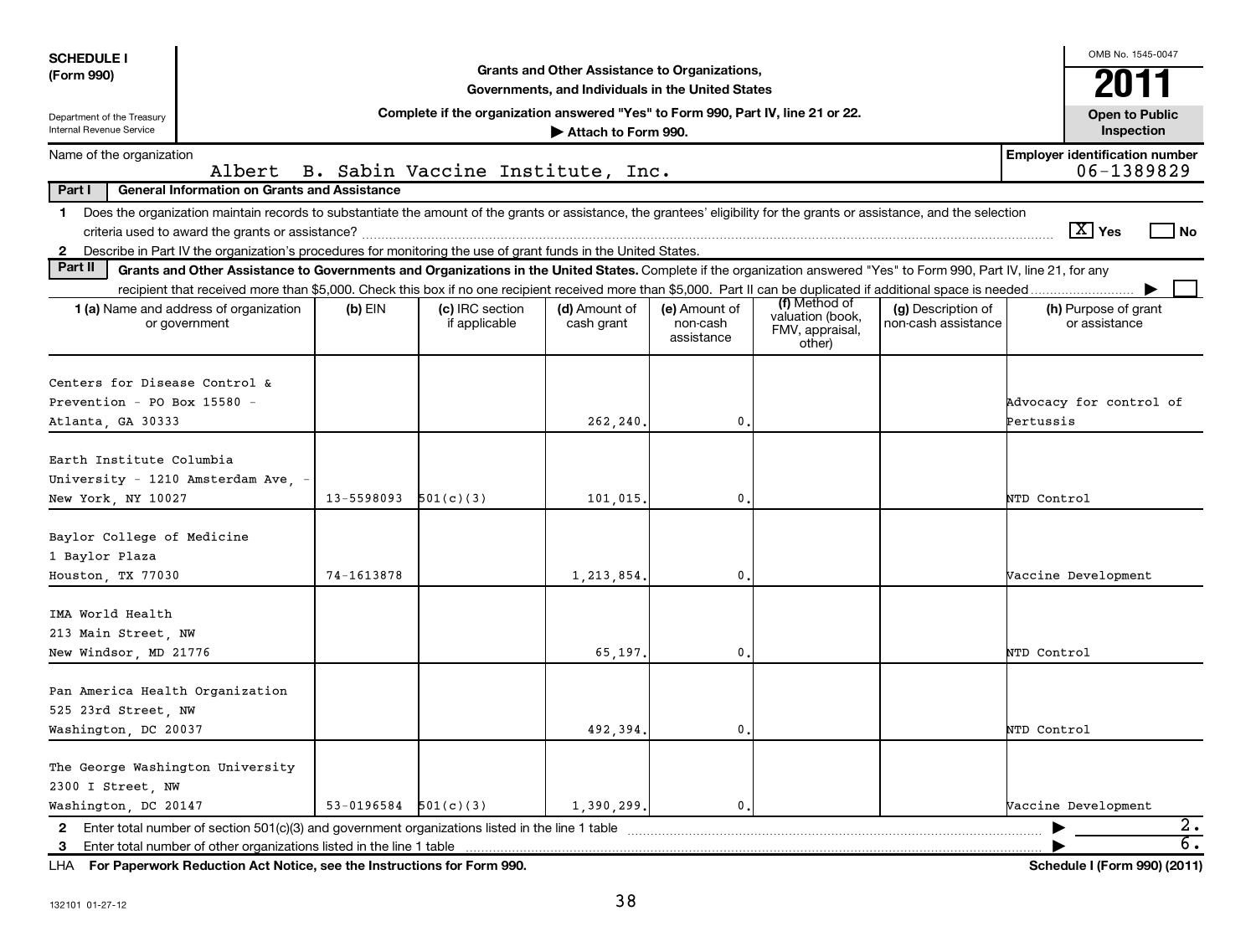| (a) Name and address of<br>organization or government              | $(b)$ EIN      | (c) IRC section<br>if applicable | (d) Amount of<br>cash grant | (e) Amount of<br>non-cash<br>assistance | (f) Method of<br>valuation<br>(book, FMV,<br>appraisal, other) | (g) Description of<br>non-cash assistance | (h) Purpose of grant<br>or assistance |
|--------------------------------------------------------------------|----------------|----------------------------------|-----------------------------|-----------------------------------------|----------------------------------------------------------------|-------------------------------------------|---------------------------------------|
| Inter-American Development Bank                                    |                |                                  |                             |                                         |                                                                |                                           |                                       |
| 1300 New York Ave, NW                                              |                |                                  |                             |                                         |                                                                |                                           |                                       |
| Washington, DC 20577                                               |                |                                  | 1,250,000.                  | $\mathbf 0$ .                           |                                                                |                                           | NTD Control                           |
| The Universtiy of Kansas Center<br>for Research - 2385 Irving Hill |                |                                  |                             |                                         |                                                                |                                           |                                       |
| Road - Lawrence, KS 66045                                          | $48 - 0680117$ |                                  | 101,118.                    | $\mathfrak o$ .                         |                                                                |                                           | Vaccine Development                   |
|                                                                    |                |                                  |                             |                                         |                                                                |                                           |                                       |
|                                                                    |                |                                  |                             |                                         |                                                                |                                           |                                       |
|                                                                    |                |                                  |                             |                                         |                                                                |                                           |                                       |
|                                                                    |                |                                  |                             |                                         |                                                                |                                           |                                       |
|                                                                    |                |                                  |                             |                                         |                                                                |                                           |                                       |
|                                                                    |                |                                  |                             |                                         |                                                                |                                           |                                       |
|                                                                    |                |                                  |                             |                                         |                                                                |                                           |                                       |
|                                                                    |                |                                  |                             |                                         |                                                                |                                           |                                       |
|                                                                    |                |                                  |                             |                                         |                                                                |                                           |                                       |
|                                                                    |                |                                  |                             |                                         |                                                                |                                           |                                       |
|                                                                    |                |                                  |                             |                                         |                                                                |                                           |                                       |
|                                                                    |                |                                  |                             |                                         |                                                                |                                           |                                       |
|                                                                    |                |                                  |                             |                                         |                                                                |                                           |                                       |
|                                                                    |                |                                  |                             |                                         |                                                                |                                           |                                       |
|                                                                    |                |                                  |                             |                                         |                                                                |                                           |                                       |

**Schedule I (Form 990)**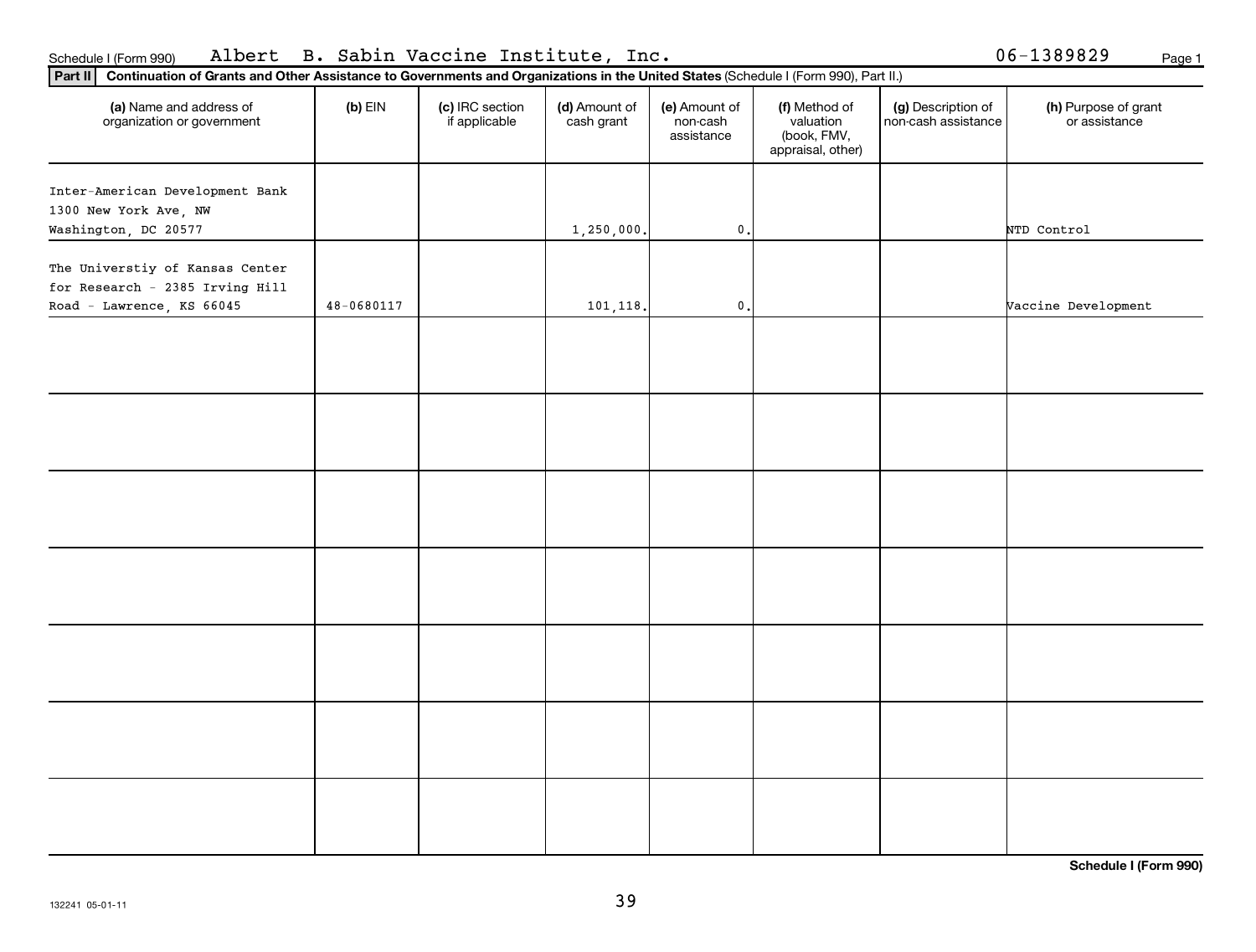| Schedule I (Form 990) (201 |  |  |
|----------------------------|--|--|
|                            |  |  |

Schedule I (Form 990) (2011) Albert B. Sabin Vaccine Institute, Inc. 06-1389829 <sub>Page</sub>

**2**

Part III | Grants and Other Assistance to Individuals in the United States. Complete if the organization answered "Yes" to Form 990, Part IV, line 22. Part III can be duplicated if additional space is needed.

| (a) Type of grant or assistance                                                                                                                      | (b) Number of<br>recipients | (c) Amount of<br>cash grant | (d) Amount of non-<br>cash assistance | (e) Method of valuation<br>(book, FMV, appraisal, other) | (f) Description of non-cash assistance |  |  |  |
|------------------------------------------------------------------------------------------------------------------------------------------------------|-----------------------------|-----------------------------|---------------------------------------|----------------------------------------------------------|----------------------------------------|--|--|--|
|                                                                                                                                                      |                             |                             |                                       |                                                          |                                        |  |  |  |
|                                                                                                                                                      |                             |                             |                                       |                                                          |                                        |  |  |  |
|                                                                                                                                                      |                             |                             |                                       |                                                          |                                        |  |  |  |
|                                                                                                                                                      |                             |                             |                                       |                                                          |                                        |  |  |  |
|                                                                                                                                                      |                             |                             |                                       |                                                          |                                        |  |  |  |
|                                                                                                                                                      |                             |                             |                                       |                                                          |                                        |  |  |  |
|                                                                                                                                                      |                             |                             |                                       |                                                          |                                        |  |  |  |
|                                                                                                                                                      |                             |                             |                                       |                                                          |                                        |  |  |  |
|                                                                                                                                                      |                             |                             |                                       |                                                          |                                        |  |  |  |
|                                                                                                                                                      |                             |                             |                                       |                                                          |                                        |  |  |  |
| Part IV<br>Supplemental Information. Complete this part to provide the information required in Part I, line 2, and any other additional information. |                             |                             |                                       |                                                          |                                        |  |  |  |
| Schedule I, Part I, Line 2: All grants are monitored in several ways.                                                                                |                             |                             |                                       |                                                          |                                        |  |  |  |
| First, there is a significant due diligence process in awarding the grant                                                                            |                             |                             |                                       |                                                          |                                        |  |  |  |
| followed by an executed agreement with a scope of work. Typically,                                                                                   |                             |                             |                                       |                                                          |                                        |  |  |  |
| payments are sent either when milestones are met or in accordance with an                                                                            |                             |                             |                                       |                                                          |                                        |  |  |  |
| established payment schedule. Second, the Organization requires monthly,                                                                             |                             |                             |                                       |                                                          |                                        |  |  |  |
| quarterly, and/or annual financial reports from recipients prior to sending                                                                          |                             |                             |                                       |                                                          |                                        |  |  |  |
| the subsequent payment. Third, and as needed, the Organization has site                                                                              |                             |                             |                                       |                                                          |                                        |  |  |  |
| visits. Finally, if deemed necessary, the Organization has a third party                                                                             |                             |                             |                                       |                                                          |                                        |  |  |  |
|                                                                                                                                                      |                             |                             |                                       |                                                          |                                        |  |  |  |

review the accounting records of the recipient(s).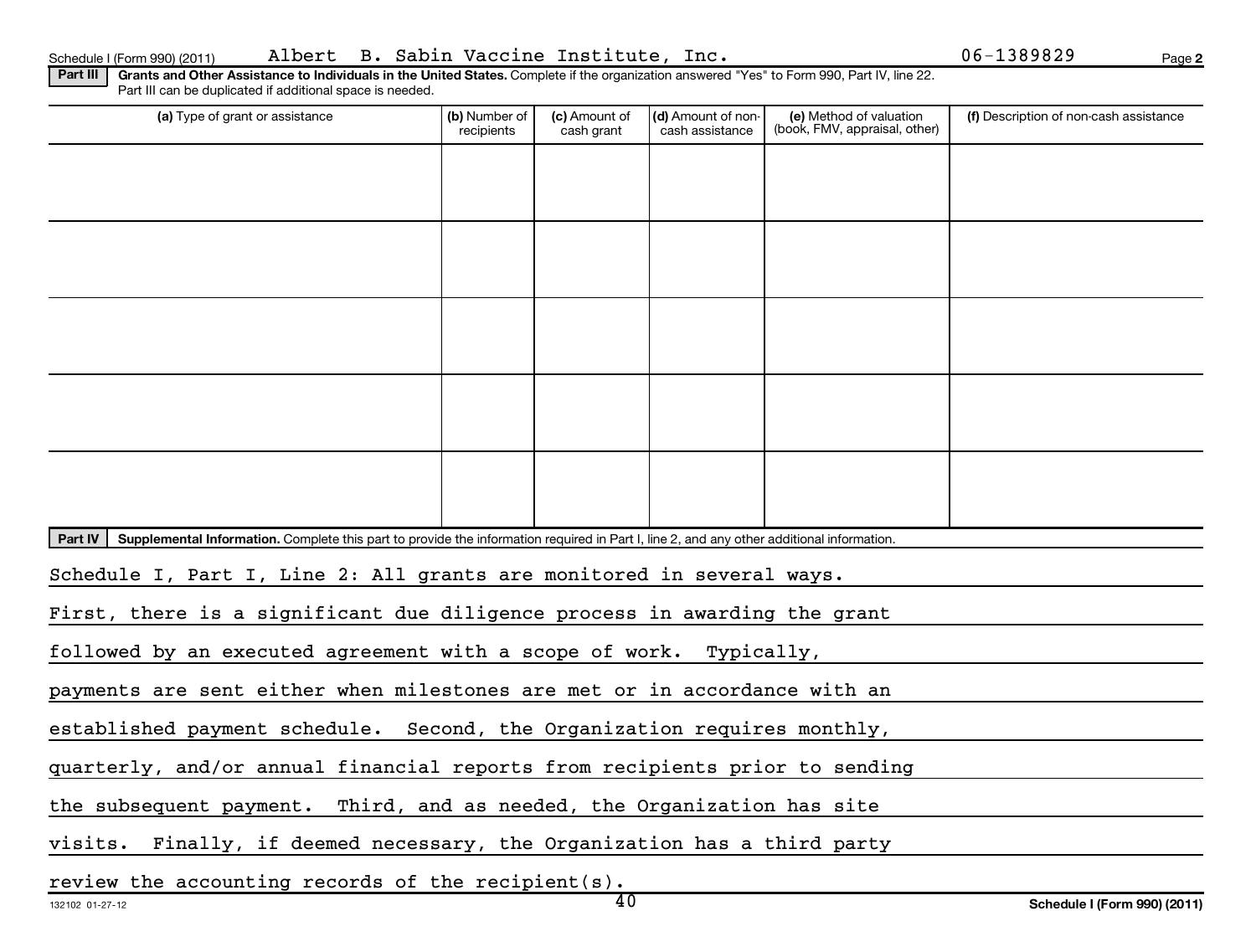| <b>Compensation Information</b><br><b>SCHEDULE J</b><br>(Form 990)<br>For certain Officers, Directors, Trustees, Key Employees, and Highest<br><b>Compensated Employees</b><br>Complete if the organization answered "Yes" to Form 990,<br>Part IV, line 23.<br>Department of the Treasury<br>Attach to Form 990. > See separate instructions.<br>Internal Revenue Service                                                                                                                                                                                                                        |                                                                                                                           |                                                                                                                   |                                                                                                                                                                                                                                                                                                                                                                                            |                                       |                         |  |  |  |
|---------------------------------------------------------------------------------------------------------------------------------------------------------------------------------------------------------------------------------------------------------------------------------------------------------------------------------------------------------------------------------------------------------------------------------------------------------------------------------------------------------------------------------------------------------------------------------------------------|---------------------------------------------------------------------------------------------------------------------------|-------------------------------------------------------------------------------------------------------------------|--------------------------------------------------------------------------------------------------------------------------------------------------------------------------------------------------------------------------------------------------------------------------------------------------------------------------------------------------------------------------------------------|---------------------------------------|-------------------------|--|--|--|
|                                                                                                                                                                                                                                                                                                                                                                                                                                                                                                                                                                                                   | Name of the organization                                                                                                  |                                                                                                                   |                                                                                                                                                                                                                                                                                                                                                                                            | <b>Employer identification number</b> |                         |  |  |  |
|                                                                                                                                                                                                                                                                                                                                                                                                                                                                                                                                                                                                   |                                                                                                                           | Albert                                                                                                            | B. Sabin Vaccine Institute, Inc.                                                                                                                                                                                                                                                                                                                                                           | 06-1389829                            |                         |  |  |  |
|                                                                                                                                                                                                                                                                                                                                                                                                                                                                                                                                                                                                   | Part I                                                                                                                    | <b>Questions Regarding Compensation</b>                                                                           |                                                                                                                                                                                                                                                                                                                                                                                            |                                       |                         |  |  |  |
|                                                                                                                                                                                                                                                                                                                                                                                                                                                                                                                                                                                                   |                                                                                                                           |                                                                                                                   |                                                                                                                                                                                                                                                                                                                                                                                            |                                       | Yes<br>No               |  |  |  |
| <b>1a</b> Check the appropriate box(es) if the organization provided any of the following to or for a person listed in Form 990,<br>Part VII, Section A, line 1a. Complete Part III to provide any relevant information regarding these items.<br>First-class or charter travel<br>Housing allowance or residence for personal use<br>Payments for business use of personal residence<br>Travel for companions<br>Tax indemnification and gross-up payments<br>Health or social club dues or initiation fees<br>Discretionary spending account<br>Personal services (e.g., maid, chauffeur, chef) |                                                                                                                           |                                                                                                                   |                                                                                                                                                                                                                                                                                                                                                                                            |                                       |                         |  |  |  |
|                                                                                                                                                                                                                                                                                                                                                                                                                                                                                                                                                                                                   |                                                                                                                           |                                                                                                                   | <b>b</b> If any of the boxes on line 1a are checked, did the organization follow a written policy regarding payment or                                                                                                                                                                                                                                                                     |                                       |                         |  |  |  |
|                                                                                                                                                                                                                                                                                                                                                                                                                                                                                                                                                                                                   |                                                                                                                           |                                                                                                                   | reimbursement or provision of all of the expenses described above? If "No," complete Part III to explain                                                                                                                                                                                                                                                                                   | 1b                                    |                         |  |  |  |
| 2                                                                                                                                                                                                                                                                                                                                                                                                                                                                                                                                                                                                 |                                                                                                                           |                                                                                                                   | Did the organization require substantiation prior to reimbursing or allowing expenses incurred by all officers, directors,                                                                                                                                                                                                                                                                 |                                       |                         |  |  |  |
|                                                                                                                                                                                                                                                                                                                                                                                                                                                                                                                                                                                                   |                                                                                                                           |                                                                                                                   |                                                                                                                                                                                                                                                                                                                                                                                            | $\mathbf{2}$                          |                         |  |  |  |
| з                                                                                                                                                                                                                                                                                                                                                                                                                                                                                                                                                                                                 | $\lfloor \underline{X} \rfloor$ Compensation committee<br>$\lfloor \underline{X} \rfloor$ Form 990 of other organizations | establish compensation of the CEO/Executive Director. Explain in Part III.<br>Independent compensation consultant | Indicate which, if any, of the following the filing organization used to establish the compensation of the organization's<br>CEO/Executive Director. Check all that apply. Do not check any boxes for methods used by a related organization to<br>$\underline{\mathbf{X}}$ Written employment contract<br>Compensation survey or study<br>Approval by the board or compensation committee |                                       |                         |  |  |  |
| 4                                                                                                                                                                                                                                                                                                                                                                                                                                                                                                                                                                                                 |                                                                                                                           |                                                                                                                   | During the year, did any person listed in Form 990, Part VII, Section A, line 1a, with respect to the filing                                                                                                                                                                                                                                                                               |                                       |                         |  |  |  |
|                                                                                                                                                                                                                                                                                                                                                                                                                                                                                                                                                                                                   | organization or a related organization:                                                                                   |                                                                                                                   |                                                                                                                                                                                                                                                                                                                                                                                            |                                       | х                       |  |  |  |
| а                                                                                                                                                                                                                                                                                                                                                                                                                                                                                                                                                                                                 |                                                                                                                           | Receive a severance payment or change-of-control payment?                                                         |                                                                                                                                                                                                                                                                                                                                                                                            | 4a                                    | $\overline{\mathtt{x}}$ |  |  |  |
| b                                                                                                                                                                                                                                                                                                                                                                                                                                                                                                                                                                                                 |                                                                                                                           |                                                                                                                   |                                                                                                                                                                                                                                                                                                                                                                                            | 4b                                    | $\overline{\text{x}}$   |  |  |  |
| c                                                                                                                                                                                                                                                                                                                                                                                                                                                                                                                                                                                                 |                                                                                                                           |                                                                                                                   |                                                                                                                                                                                                                                                                                                                                                                                            | 4 <sub>c</sub>                        |                         |  |  |  |
|                                                                                                                                                                                                                                                                                                                                                                                                                                                                                                                                                                                                   |                                                                                                                           | Only section 501(c)(3) and 501(c)(4) organizations must complete lines 5-9.                                       | If "Yes" to any of lines 4a-c, list the persons and provide the applicable amounts for each item in Part III.                                                                                                                                                                                                                                                                              |                                       |                         |  |  |  |
| 5                                                                                                                                                                                                                                                                                                                                                                                                                                                                                                                                                                                                 | contingent on the revenues of:                                                                                            |                                                                                                                   | For persons listed in Form 990, Part VII, Section A, line 1a, did the organization pay or accrue any compensation                                                                                                                                                                                                                                                                          |                                       |                         |  |  |  |
| a                                                                                                                                                                                                                                                                                                                                                                                                                                                                                                                                                                                                 |                                                                                                                           |                                                                                                                   | The organization? <b>With the contract of the contract of the contract of the contract of the contract of the contract of the contract of the contract of the contract of the contract of the contract of the contract of the co</b>                                                                                                                                                       | 5a                                    | х                       |  |  |  |
|                                                                                                                                                                                                                                                                                                                                                                                                                                                                                                                                                                                                   |                                                                                                                           |                                                                                                                   |                                                                                                                                                                                                                                                                                                                                                                                            | 5b                                    | $\overline{\text{x}}$   |  |  |  |
|                                                                                                                                                                                                                                                                                                                                                                                                                                                                                                                                                                                                   |                                                                                                                           | If "Yes" to line 5a or 5b, describe in Part III.                                                                  |                                                                                                                                                                                                                                                                                                                                                                                            |                                       |                         |  |  |  |
| 6                                                                                                                                                                                                                                                                                                                                                                                                                                                                                                                                                                                                 |                                                                                                                           |                                                                                                                   | For persons listed in Form 990, Part VII, Section A, line 1a, did the organization pay or accrue any compensation                                                                                                                                                                                                                                                                          |                                       |                         |  |  |  |
|                                                                                                                                                                                                                                                                                                                                                                                                                                                                                                                                                                                                   | contingent on the net earnings of:                                                                                        |                                                                                                                   |                                                                                                                                                                                                                                                                                                                                                                                            |                                       |                         |  |  |  |
|                                                                                                                                                                                                                                                                                                                                                                                                                                                                                                                                                                                                   |                                                                                                                           |                                                                                                                   |                                                                                                                                                                                                                                                                                                                                                                                            | 6a                                    | x                       |  |  |  |
|                                                                                                                                                                                                                                                                                                                                                                                                                                                                                                                                                                                                   |                                                                                                                           |                                                                                                                   |                                                                                                                                                                                                                                                                                                                                                                                            | 6b                                    | $\overline{\mathtt{x}}$ |  |  |  |
|                                                                                                                                                                                                                                                                                                                                                                                                                                                                                                                                                                                                   |                                                                                                                           | If "Yes" to line 6a or 6b, describe in Part III.                                                                  |                                                                                                                                                                                                                                                                                                                                                                                            |                                       |                         |  |  |  |
|                                                                                                                                                                                                                                                                                                                                                                                                                                                                                                                                                                                                   |                                                                                                                           |                                                                                                                   | 7 For persons listed in Form 990, Part VII, Section A, line 1a, did the organization provide any non-fixed payments                                                                                                                                                                                                                                                                        |                                       |                         |  |  |  |
|                                                                                                                                                                                                                                                                                                                                                                                                                                                                                                                                                                                                   |                                                                                                                           |                                                                                                                   |                                                                                                                                                                                                                                                                                                                                                                                            | 7                                     | x                       |  |  |  |
| 8                                                                                                                                                                                                                                                                                                                                                                                                                                                                                                                                                                                                 |                                                                                                                           |                                                                                                                   | Were any amounts reported in Form 990, Part VII, paid or accrued pursuant to a contract that was subject to the                                                                                                                                                                                                                                                                            |                                       | x                       |  |  |  |
|                                                                                                                                                                                                                                                                                                                                                                                                                                                                                                                                                                                                   |                                                                                                                           |                                                                                                                   |                                                                                                                                                                                                                                                                                                                                                                                            | 8                                     |                         |  |  |  |
| 9                                                                                                                                                                                                                                                                                                                                                                                                                                                                                                                                                                                                 |                                                                                                                           |                                                                                                                   | If "Yes" to line 8, did the organization also follow the rebuttable presumption procedure described in                                                                                                                                                                                                                                                                                     | 9                                     |                         |  |  |  |
|                                                                                                                                                                                                                                                                                                                                                                                                                                                                                                                                                                                                   |                                                                                                                           | LHA For Paperwork Reduction Act Notice, see the Instructions for Form 990.                                        |                                                                                                                                                                                                                                                                                                                                                                                            | Schedule J (Form 990) 2011            |                         |  |  |  |

132111 01-23-12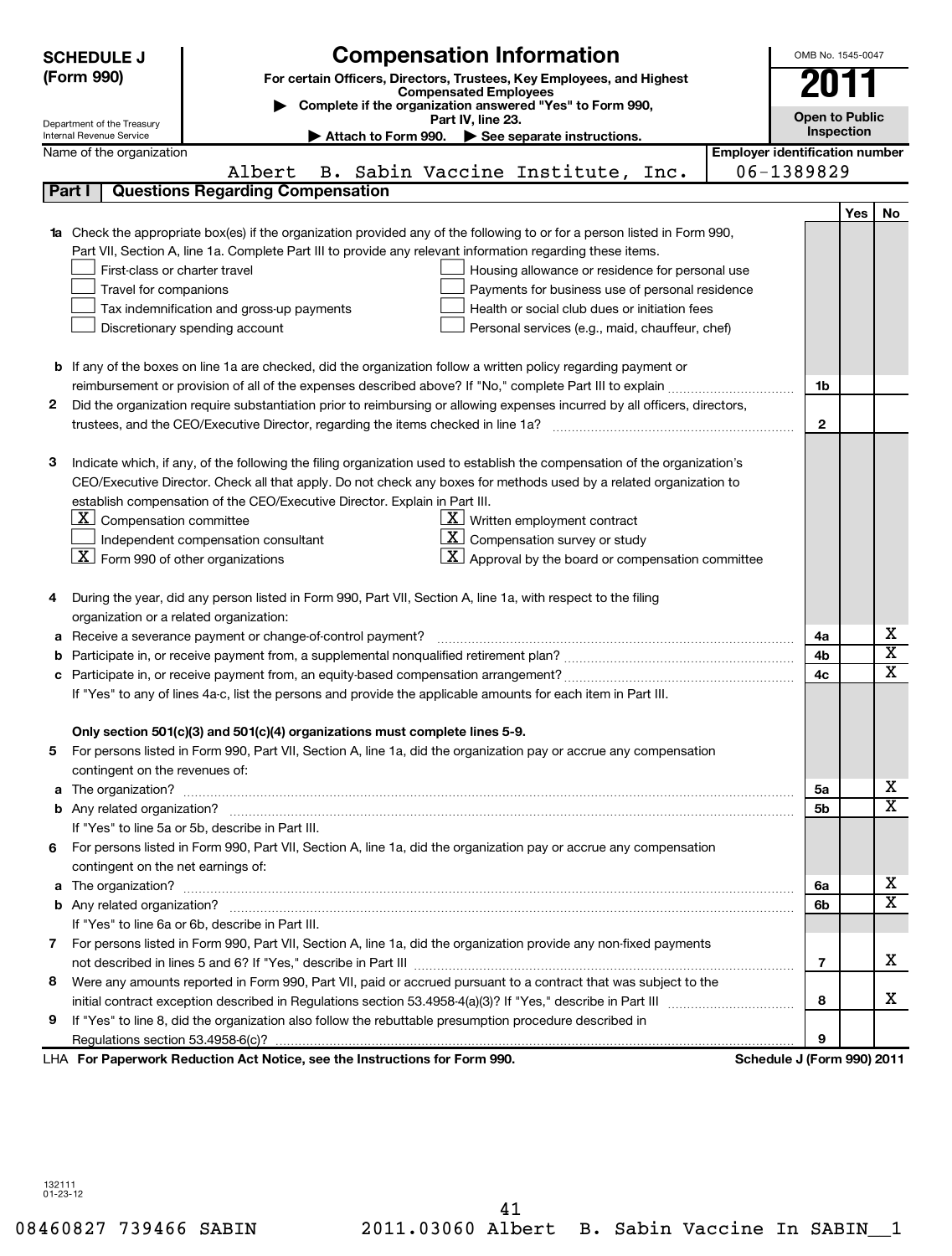### Schedule J (Form 990) 2011 Albert B. Sabin Vaccine Institute, Inc. 06-1389829 Page

### Part II | Officers, Directors, Trustees, Key Employees, and Highest Compensated Employees. Use duplicate copies if additional space is needed.

For each individual whose compensation must be reported in Schedule J, report compensation from the organization on row (i) and from related organizations, described in the instructions, on row (ii). Do not list any individuals that are not listed on Form 990, Part VII.

Note. The sum of columns (B)(i)-(iii) for each listed individual must equal the total amount of Form 990, Part VII, Section A, line 1a, applicable column (D) and (E) amounts for that individual.

| (A) Name             |             |                          | (B) Breakdown of W-2 and/or 1099-MISC compensation |                                                 | (C)                                              | (D)<br>Nontaxable | (E)                              | (F)                                                       |
|----------------------|-------------|--------------------------|----------------------------------------------------|-------------------------------------------------|--------------------------------------------------|-------------------|----------------------------------|-----------------------------------------------------------|
|                      |             | (i) Base<br>compensation | (ii) Bonus &<br>incentive<br>compensation          | (iii) Other<br>reportable<br>compensation       | Retirement and<br>other deferred<br>compensation | benefits          | Total of columns<br>$(B)(i)-(D)$ | Compensation<br>reported as deferred<br>in prior Form 990 |
|                      | (i)         | 248,965.                 | 25,000.                                            | $\overline{0}$ .                                | 10,000.                                          | 2,370.            | 286, 335.                        | 0.                                                        |
| 1 Michael Marine     | (ii)        | 0.                       | $\Omega$ .                                         | $\overline{0}$ .                                | 0.                                               | $\mathbf 0$ .     | $\Omega$ .                       | $\overline{0}$ .                                          |
|                      | (i)         | 298,661.                 | 35,000.                                            | $\overline{0}$ .                                | $\overline{0}$ .                                 | 1,444.            | 335,105.                         | $\overline{0}$ .                                          |
| 2 Ciro de Quadros    | (ii)        | 0.                       | $\overline{0}$ .                                   | $\overline{0}$ .                                | $\overline{0}$ .                                 | 0                 | $\Omega$ .                       | $\overline{0}$ .                                          |
|                      | (i)         | 193,874.                 | 15,000.                                            | $\overline{0}$ .                                | 8,000.                                           | 15, 365.          | 232, 239.                        | $\overline{0}$ .                                          |
| 3 Brian Davis        | (ii)        | $0$ .                    | 0.                                                 | $\overline{\mathfrak{o}}$ .                     | $\overline{0}$ .                                 | $\Omega$ .        | $\Omega$ .                       | $\overline{0}$ .                                          |
|                      | (i)         | 222, 377.<br>$0$ .       | 7,500.                                             | $\overline{\mathfrak{o}}$ .                     | σ.                                               | 4,604.            | 234,481.<br>0.                   | $\overline{\mathfrak{o}}$ .                               |
| 4 Neeraj Mistry      | (ii)        | 168,068.                 | $\overline{0}$ .<br>$\overline{0}$ .               | $\overline{\mathfrak{o}}$ .<br>$\overline{0}$ . | 0.<br>6,773.                                     | 0.<br>15, 171.    | 190,012.                         | $\overline{\mathfrak{o}}$ .<br>$\overline{\mathbf{0}}$ .  |
| 5 Michael McQuestion | (i)         | $0$ .                    | $\overline{\mathfrak{o}}$ .                        | $\overline{0}$ .                                | О.                                               | Ω.                | 0.                               | $\overline{0}$ .                                          |
|                      | (ii)<br>(i) | 160, 617.                | σ.                                                 | $\overline{0}$ .                                | 6,033.                                           | 14,890            | 181,540.                         | $\overline{0}$ .                                          |
| 6 Christopher Nelson | (ii)        | $\mathbf{0}$ .           | σ.                                                 | $\overline{0}$ .                                | О.                                               | 0.                | $\overline{0}$ .                 | $\overline{0}$ .                                          |
|                      | (i)         | 131,893.                 | 4,000.                                             | $\overline{0}$ .                                | 4,900.                                           | 12,528.           | 153, 321.                        | $\overline{\mathfrak{o}}$ .                               |
| 7 Marva Loblack      | (ii)        | 0.                       | $\overline{0}$ .                                   | $\overline{0}$ .                                | О.                                               | о.                | $\overline{0}$ .                 | $\overline{\mathfrak{o}}$ .                               |
|                      | (i)         | 154, 237.                | 13,728.                                            | $\overline{0}$ .                                | 5,406.                                           | 5,163.            | 178,534.                         | $\overline{0}$ .                                          |
| 8 David Diemert      | (ii)        | $\overline{0}$ .         | $\overline{0}$ .                                   | $\overline{0}$ .                                | $\overline{\mathfrak{o}}$ .                      | $\overline{0}$ .  | 0.                               | $\overline{0}$ .                                          |
|                      | (i)         |                          |                                                    |                                                 |                                                  |                   |                                  |                                                           |
| 9                    | (ii)        |                          |                                                    |                                                 |                                                  |                   |                                  |                                                           |
|                      | (i)         |                          |                                                    |                                                 |                                                  |                   |                                  |                                                           |
| 10                   | (ii)        |                          |                                                    |                                                 |                                                  |                   |                                  |                                                           |
|                      | (i)         |                          |                                                    |                                                 |                                                  |                   |                                  |                                                           |
| 11                   | (ii)        |                          |                                                    |                                                 |                                                  |                   |                                  |                                                           |
|                      | (i)<br>(ii) |                          |                                                    |                                                 |                                                  |                   |                                  |                                                           |
| 12                   | (i)         |                          |                                                    |                                                 |                                                  |                   |                                  |                                                           |
| 13                   | (ii)        |                          |                                                    |                                                 |                                                  |                   |                                  |                                                           |
|                      | (i)         |                          |                                                    |                                                 |                                                  |                   |                                  |                                                           |
| 14                   | (ii)        |                          |                                                    |                                                 |                                                  |                   |                                  |                                                           |
|                      | (i)         |                          |                                                    |                                                 |                                                  |                   |                                  |                                                           |
| 15                   | (ii)        |                          |                                                    |                                                 |                                                  |                   |                                  |                                                           |
|                      | (i)         |                          |                                                    |                                                 |                                                  |                   |                                  |                                                           |
| <u>16</u>            | (ii)        |                          |                                                    |                                                 |                                                  |                   |                                  |                                                           |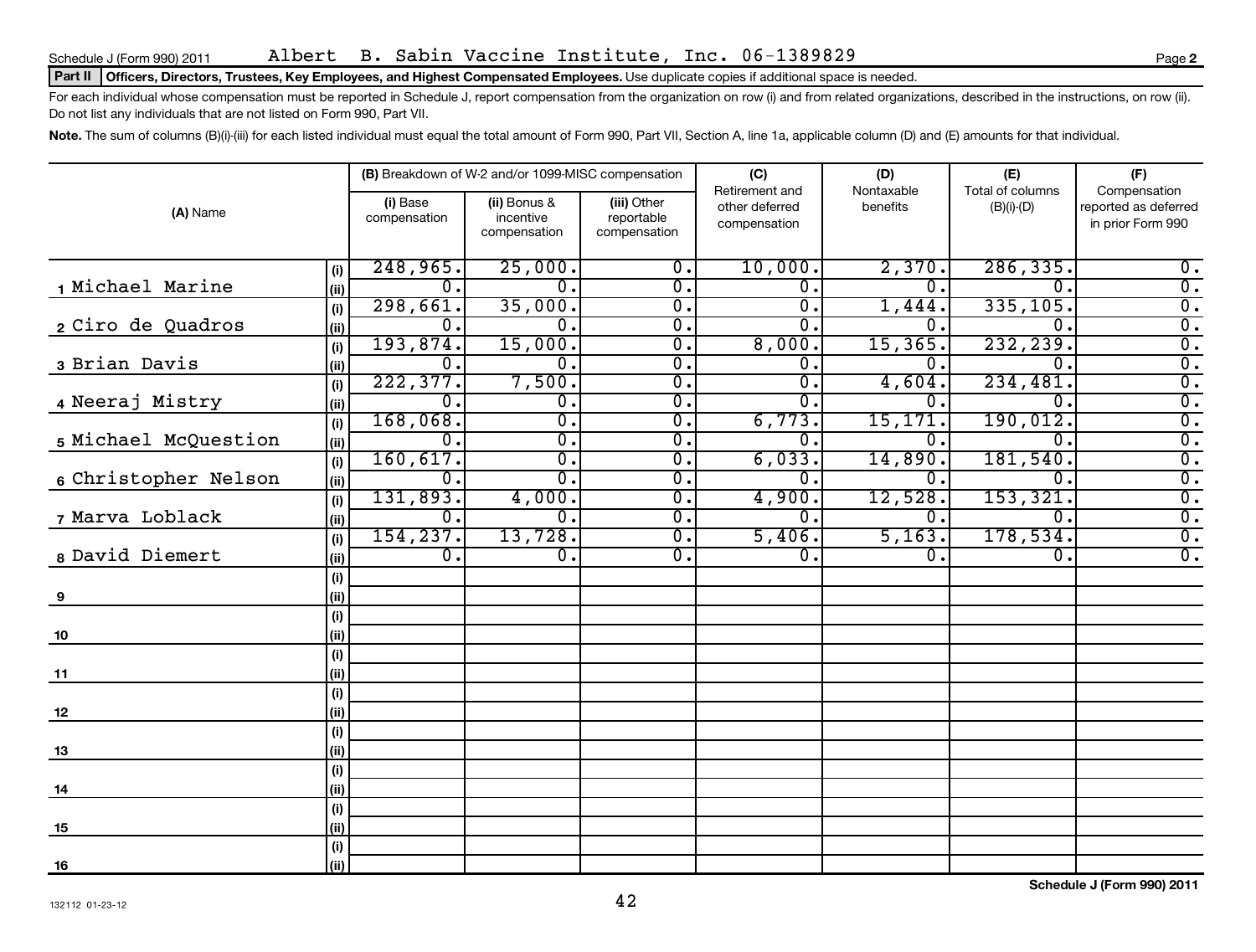| <b>SCHEDULE O</b> |  |
|-------------------|--|
| E 000  000 ETN    |  |

Department of the Treasury Internal Revenue Service

**(Form 990 or 990-EZ) Complete to provide information for responses to specific questions on Form 990 or 990-EZ or to provide any additional information. | Attach to Form 990 or 990-EZ. Open to Public Supplemental Information to Form 990 or 990-EZ**<br> **Complete to provide information for responses to specific questions on**<br> **Exam 990 or 990-EZ** or to provide any additional information.

OMB No. 1545-0047 **Inspection**

Name of the organization

Albert B. Sabin Vaccine Institute, Inc. 06-1389829

**Employer identification number**

Form 990, Part III, Line 4a, Program Service Accomplishments:

Schistosomiasis Vaccine Initiative

The Sabin PDP completed manufacture of the schistosomiasis vaccine in

December 2011, expressing the antigen Sm-TSP-2, and is completing

release testing of the vaccine for a planned potency and toxicology

study in preparation for regulatory filing and clinical trials.

Chagas Vaccine Initiative

A prototype vaccine comprised of two lead candidate antigens (Tc24 and

TSA-1) is under early stage development and preclinical testing at the

Sabin Vaccine Institute and Texas Children's Hospital Center for

Vaccine Development in Houston, Texas.

132211 01-23-12 LHA For Paperwork Reduction Act Notice, see the Instructions for Form 990 or 990-EZ. Schedule O (Form 990 or 990-EZ) (2011) Form 990, Part III, Line 4b, Program Service Accomplishments: NTD control through integrated mass drug administration (MDA) according to guidelines set by the WHO. We also advocate for NTD control programs that have been integrated into existing delivery systems, including immunization campaigns, Child Health Days, school health programs, and Vitamin A campaigns. We have helped to create regional funding mechanisms that support these NTD control and elimination programs and seek to leverage cross-sectoral investments in water and sanitation, and other development and poverty reduction projects for a comprehensive approach to disease control efforts. The Global Network's 43

08460827 739466 SABIN 2011.03060 Albert B. Sabin Vaccine In SABIN 1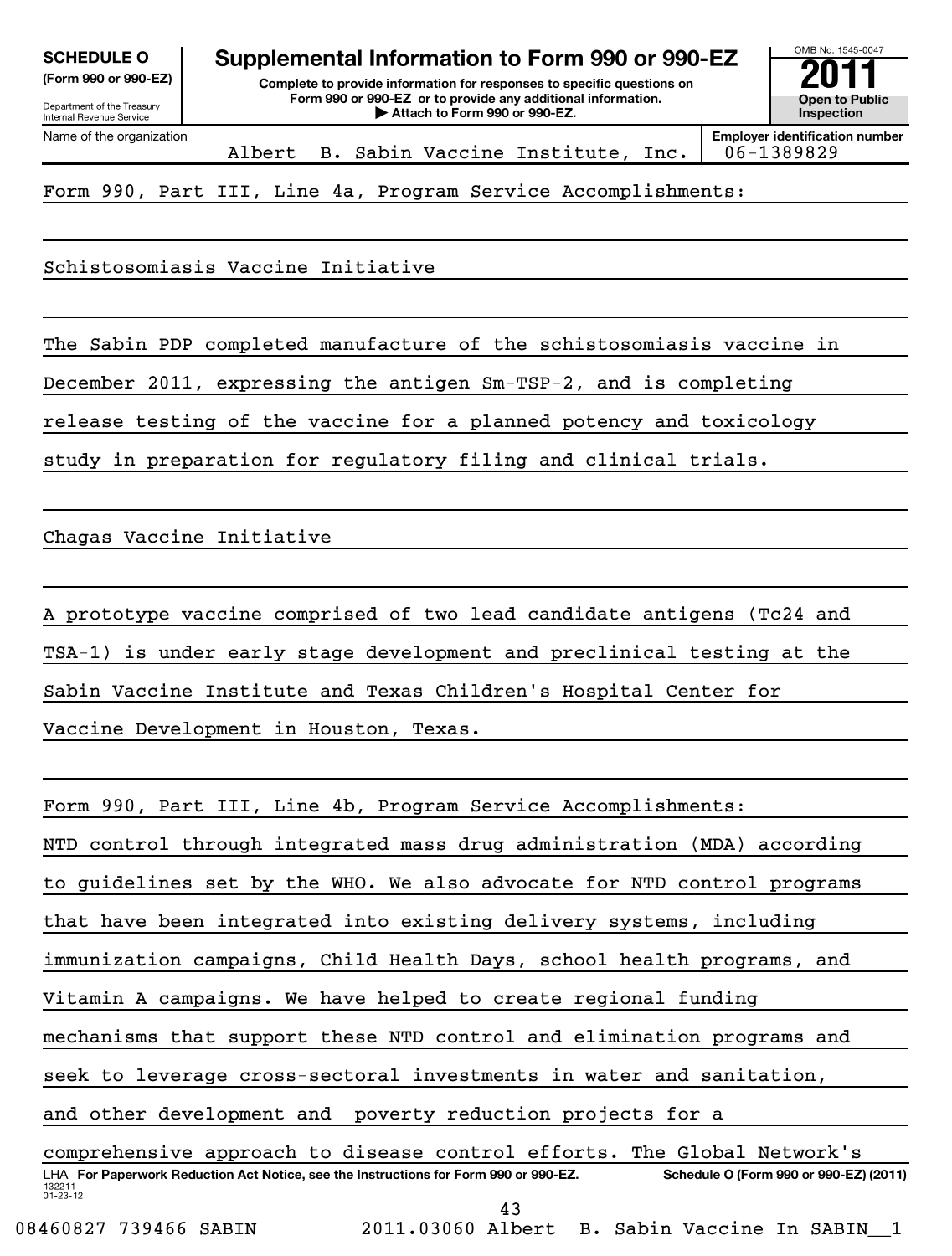| Schedule O (Form 990 or 990-EZ) (2011)                                  | Page 2                                              |
|-------------------------------------------------------------------------|-----------------------------------------------------|
| Name of the organization<br>Albert B. Sabin Vaccine Institute, Inc.     | <b>Employer identification number</b><br>06-1389829 |
| advocacy efforts include appealing for increased funding of NTD         |                                                     |
| projects by the U.S. and UK governments, and building awareness of NTDs |                                                     |
| through media placements, speeches, and educational visits.             |                                                     |
|                                                                         |                                                     |
| Form 990, Part III, Line 4c, Program Service Accomplishments:           |                                                     |
| Advocacy needs of this initiative.                                      |                                                     |
|                                                                         |                                                     |
| The Sustainable Immunization Financing (SIF) program operates in twelve |                                                     |
| African, and three Asian, pilot countries on advocacy-driven            |                                                     |
| initiatives for sustainable immunization financing. SIF invites key     |                                                     |
| stakeholders, parliamentarians, and members of ministries of health and |                                                     |
| finance to develop innovative financing solutions that sustain vital    |                                                     |
| public health programs. Outputs from such meetings have ranged from     |                                                     |
| declarations and ideas for tax-devoted funding to conceiving financing  |                                                     |
| mechanisms, all in support of this initiative.                          |                                                     |
|                                                                         |                                                     |
|                                                                         |                                                     |

| The Coalition against Typhoid (CaT) Secretariat was founded in          |
|-------------------------------------------------------------------------|
| September 2010. The Secretariat's purpose is to facilitate progress     |
| towards the CaT goal of expediting and sustaining evidence-informed     |
| decisions regarding the use of typhoid vaccination to prevent childhood |
| enteric fever. Participation in the coalition is open to institutions   |
| that contribute to the prevention and control of enteric fever and      |
| includes over 25 organizations as of 2012, including the World Health   |
| Organization (WHO), UNICEF, Oxford University and the Wellcome Trust    |
| and the Wellcome Trust Sanger Institute.                                |
|                                                                         |

132212 01-23-12 **Schedule O (Form 990 or 990-EZ) (2011)** Form 990, Part VI, Section B, line 11: The Form 990 is prepared by an outside tax accountant. It is first reviewed by the Chief Operating 08460827 739466 SABIN 2011.03060 Albert B. Sabin Vaccine In SABIN\_\_1 44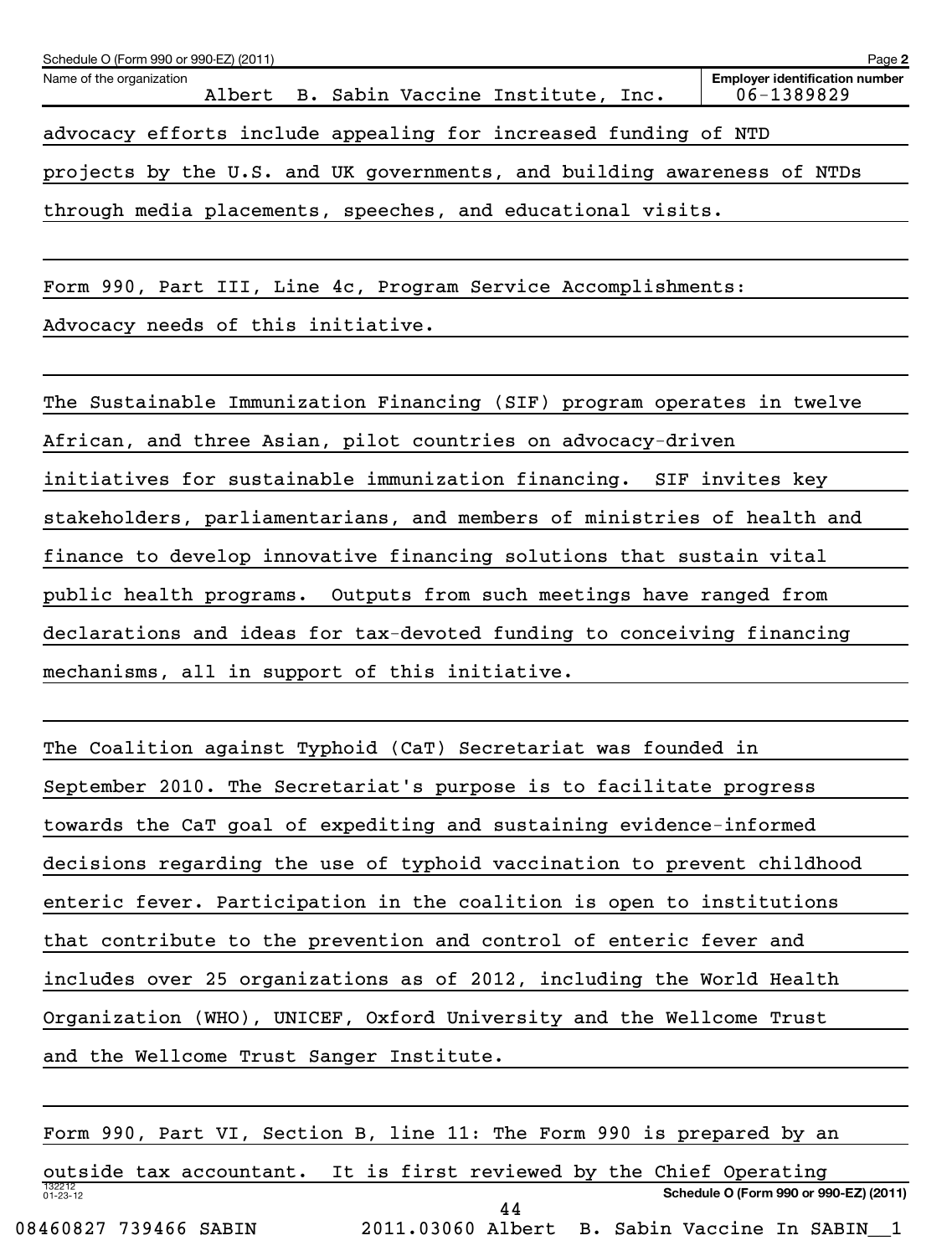| Name of the organization<br>Albert B. Sabin Vaccine Institute, Inc.           | <b>Employer identification number</b><br>06-1389829 |
|-------------------------------------------------------------------------------|-----------------------------------------------------|
| Officer and then presented to the Finance Committee for their review and      |                                                     |
| Finally, it is presented to the full Board of Trustees for their<br>approval. |                                                     |
| review and approval before filing.                                            |                                                     |
|                                                                               |                                                     |
| Form 990, Part VI, Section B, Line 12c: The Organization's Ethics &           |                                                     |
| Compensation Committee is responsible for ensuring the conflict of interest   |                                                     |
| policy is up-to-date and adhered to by the Trustees.                          |                                                     |
|                                                                               |                                                     |
| Form 990, Part VI, Section B, Line 15: Compensation of officers and/or key    |                                                     |
| employees is set in consultation with the Compensation and Ethics             |                                                     |
| Committee.<br>The Organization uses a mix of data points including:           |                                                     |
| independent salary surveys; comparable pay by similar organizations;          |                                                     |
| compensation consultant and its own internal pay scale.                       |                                                     |
|                                                                               |                                                     |
| Form 990, Part VI, Section C, Line 19: The Organization's financial           |                                                     |
| statements are included on its website. Also, the Organization's governing    |                                                     |
| documents and conflict of interest policy are available upon request.         |                                                     |
| Form 990, Part XI, line 5, Changes in Net Assets:                             |                                                     |
| Refunded contributions                                                        | $-366, 117.$                                        |
|                                                                               |                                                     |
| Form 990, Part XII, Line 2c:                                                  |                                                     |
| The Organization has a finance committee that assumes responsibility          |                                                     |
| for oversight of the audit. This process is consistent with prior             |                                                     |
| years.                                                                        |                                                     |
|                                                                               |                                                     |
|                                                                               |                                                     |
|                                                                               |                                                     |

Schedule O (Form 990 or 990-EZ) (2011)

**Schedule O (Form 990 or 990-EZ) (2011)**

**2**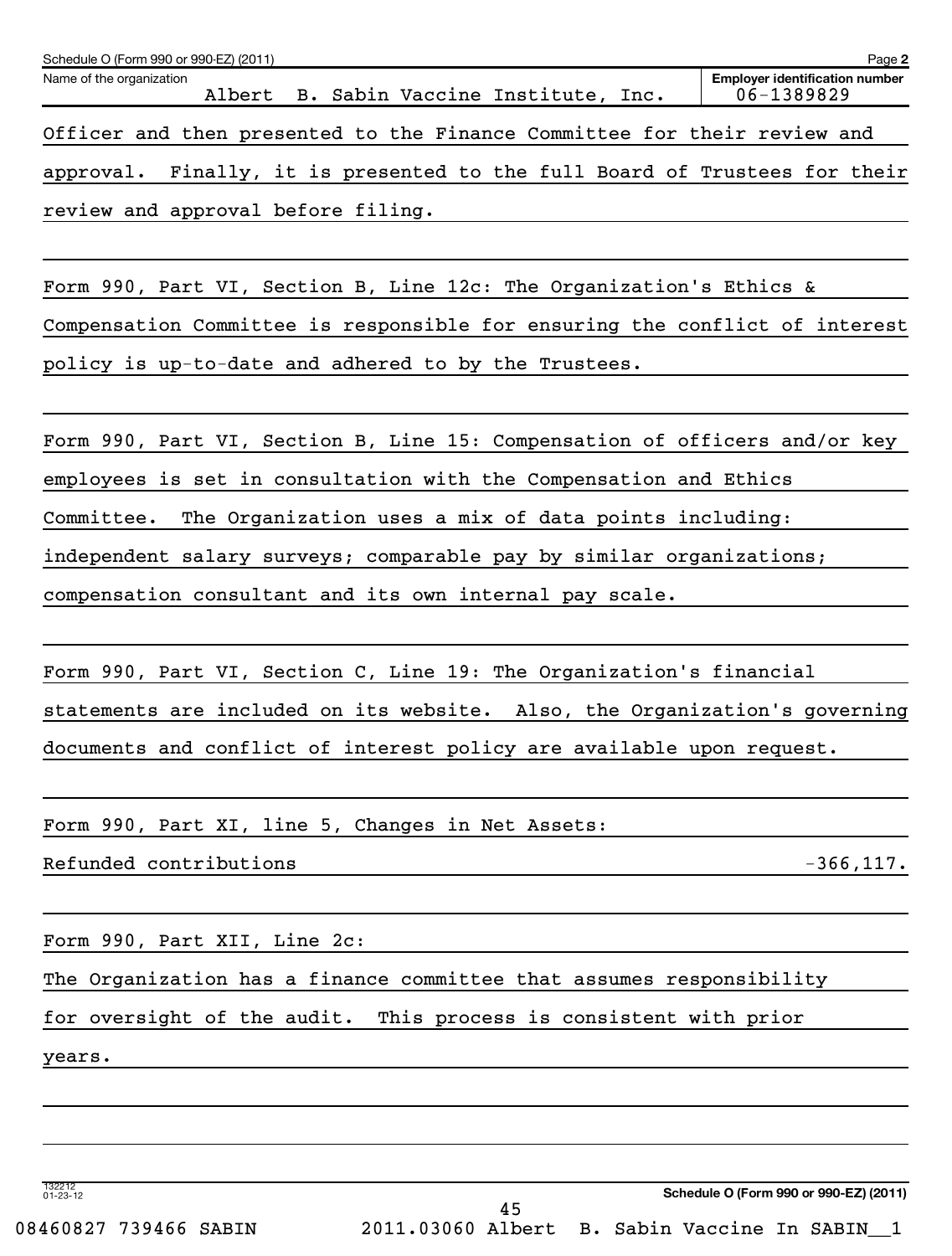# (Rev. January 2012) **Cxempt Organization Return** Manuary 2012) OMB No. 1545-1709 **8868 Application for Extension of Time To File an**

 $\lfloor x \rfloor$ 

 $\left\vert \cdot\right\vert$ 

**| File a separate application for each return.**

**If you are filing for an Automatic 3-Month Extension, complete only Part I** and check this box  $\ldots$  $\ldots$  $\ldots$  $\ldots$  $\ldots$  $\ldots$ 

**• If you are filing for an Additional (Not Automatic) 3-Month Extension, complete only Part II (on page 2 of this form).** 

Do not complete Part II unless you have already been granted an automatic 3-month extension on a previously filed Form 8868.

**Electronic filing .**  You can electronically file Form 8868 if you need a 3-month automatic extension of time to file (6 months for a corporation  *(e-file)* visit www.irs.gov/efile and click on e-file for Charities & Nonprofits. required to file Form 990-T), or an additional (not automatic) 3-month extension of time. You can electronically file Form 8868 to request an extension of time to file any of the forms listed in Part I or Part II with the exception of Form 8870, Information Return for Transfers Associated With Certain Personal Benefit Contracts, which must be sent to the IRS in paper format (see instructions). For more details on the electronic filing of this form,

### **Part I Automatic 3-Month Extension of Time.** Only submit original (no copies needed).

A corporation required to file Form 990-T and requesting an automatic 6-month extension - check this box and complete Part I only ~~~~~~~~~~~~~~~~~~~~~~~~~~~~~~~~~~~~~~~~~~~~~~~~~~~~~~~~~~~~~~ |

*All other corporations (including 1120-C filers), partnerships, REMICs, and trusts must use Form 7004 to request an extension of time to file income tax returns.*

| Type or                                                                             | Name of exempt organization or other filer, see instructions.                                                    | Employer identification number (EIN) or |  |  |
|-------------------------------------------------------------------------------------|------------------------------------------------------------------------------------------------------------------|-----------------------------------------|--|--|
| print<br>File by the<br>due date for<br>filing your<br>return. See<br>instructions. | Albert B. Sabin Vaccine Institute, Inc.                                                                          | 06-1389829                              |  |  |
|                                                                                     | Number, street, and room or suite no. If a P.O. box, see instructions.<br>2000 Pennsylvania Avenue, NW, No. 7100 | Social security number (SSN)            |  |  |
|                                                                                     | City, town or post office, state, and ZIP code. For a foreign address, see instructions.<br>Washington, DC 20006 |                                         |  |  |

Enter the Return code for the return that this application is for (file a separate application for each return)

 $011$ 

| Application<br>Application<br>Return                                                                                                                                                                                                                                                                                                                                                                                                                                                                                                                                                                                                                                                                                                                                                                                                                                                                                                                                                                                                                                                                                   |                                                                                                              | Return                   |    |                         |      |  |
|------------------------------------------------------------------------------------------------------------------------------------------------------------------------------------------------------------------------------------------------------------------------------------------------------------------------------------------------------------------------------------------------------------------------------------------------------------------------------------------------------------------------------------------------------------------------------------------------------------------------------------------------------------------------------------------------------------------------------------------------------------------------------------------------------------------------------------------------------------------------------------------------------------------------------------------------------------------------------------------------------------------------------------------------------------------------------------------------------------------------|--------------------------------------------------------------------------------------------------------------|--------------------------|----|-------------------------|------|--|
| Is For                                                                                                                                                                                                                                                                                                                                                                                                                                                                                                                                                                                                                                                                                                                                                                                                                                                                                                                                                                                                                                                                                                                 | Code                                                                                                         | Is For                   |    |                         | Code |  |
| <b>Form 990</b>                                                                                                                                                                                                                                                                                                                                                                                                                                                                                                                                                                                                                                                                                                                                                                                                                                                                                                                                                                                                                                                                                                        | 01                                                                                                           | Form 990-T (corporation) |    |                         | 07   |  |
| Form 990-BL                                                                                                                                                                                                                                                                                                                                                                                                                                                                                                                                                                                                                                                                                                                                                                                                                                                                                                                                                                                                                                                                                                            | 02                                                                                                           | Form 1041-A              |    |                         | 08   |  |
| Form 990-EZ                                                                                                                                                                                                                                                                                                                                                                                                                                                                                                                                                                                                                                                                                                                                                                                                                                                                                                                                                                                                                                                                                                            | 01                                                                                                           | Form 4720                |    |                         | 09   |  |
| Form 990-PF                                                                                                                                                                                                                                                                                                                                                                                                                                                                                                                                                                                                                                                                                                                                                                                                                                                                                                                                                                                                                                                                                                            | 04                                                                                                           | Form 5227                |    |                         | 10   |  |
| Form 990-T (sec. 401(a) or 408(a) trust)                                                                                                                                                                                                                                                                                                                                                                                                                                                                                                                                                                                                                                                                                                                                                                                                                                                                                                                                                                                                                                                                               | 05                                                                                                           | Form 6069                |    |                         | 11   |  |
| Form 990-T (trust other than above)                                                                                                                                                                                                                                                                                                                                                                                                                                                                                                                                                                                                                                                                                                                                                                                                                                                                                                                                                                                                                                                                                    | 06                                                                                                           | Form 8870                |    |                         | 12   |  |
| The Organization - 2000 Pennsylvania Avenue, NW, No.<br>• The books are in the care of > 7100 - Washington, DC 20006<br>FAX No. $\geq 202 - 842 - 7689$<br>Telephone No. $\triangleright$ 202-842-8610<br>If this is for a Group Return, enter the organization's four digit Group Exemption Number (GEN) [If this is for the whole group, check this<br>. If it is for part of the group, check this box $\blacktriangleright\Box$ and attach a list with the names and EINs of all members the extension is for.<br>$box \blacktriangleright$<br>I request an automatic 3-month (6 months for a corporation required to file Form 990-T) extension of time until<br>1<br>August $15$ , $2012$ , $\ldots$ , to file the exempt organization return for the organization named above. The extension<br>is for the organization's return for:<br>$\blacktriangleright$ $\boxed{\text{X}}$ calendar year $2011$ or<br>tax year beginning<br>, and ending<br>If the tax year entered in line 1 is for less than 12 months, check reason:<br>Initial return<br>$\mathbf{2}$<br>Final return<br>Change in accounting period |                                                                                                              |                          |    |                         |      |  |
| If this application is for Form 990-BL, 990-PF, 990-T, 4720, or 6069, enter the tentative tax, less any<br>За<br>nonrefundable credits. See instructions.                                                                                                                                                                                                                                                                                                                                                                                                                                                                                                                                                                                                                                                                                                                                                                                                                                                                                                                                                              |                                                                                                              |                          | За | \$                      | 0.   |  |
| b                                                                                                                                                                                                                                                                                                                                                                                                                                                                                                                                                                                                                                                                                                                                                                                                                                                                                                                                                                                                                                                                                                                      | If this application is for Form 990-PF, 990-T, 4720, or 6069, enter any refundable credits and               |                          |    |                         |      |  |
|                                                                                                                                                                                                                                                                                                                                                                                                                                                                                                                                                                                                                                                                                                                                                                                                                                                                                                                                                                                                                                                                                                                        | estimated tax payments made. Include any prior year overpayment allowed as a credit.<br>3 <sub>b</sub><br>\$ |                          |    | 0.                      |      |  |
| с                                                                                                                                                                                                                                                                                                                                                                                                                                                                                                                                                                                                                                                                                                                                                                                                                                                                                                                                                                                                                                                                                                                      | Balance due. Subtract line 3b from line 3a. Include your payment with this form, if required,                |                          |    |                         |      |  |
| 3 <sub>c</sub><br>by using EFTPS (Electronic Federal Tax Payment System). See instructions.<br>\$                                                                                                                                                                                                                                                                                                                                                                                                                                                                                                                                                                                                                                                                                                                                                                                                                                                                                                                                                                                                                      |                                                                                                              |                          | Ο. |                         |      |  |
| Caution. If you are going to make an electronic fund withdrawal with this Form 8868, see Form 8453-EO and Form 8879-EO for payment instructions.                                                                                                                                                                                                                                                                                                                                                                                                                                                                                                                                                                                                                                                                                                                                                                                                                                                                                                                                                                       |                                                                                                              |                          |    |                         |      |  |
| For Privacy Act and Paperwork Reduction Act Notice, see Instructions.<br>LHA                                                                                                                                                                                                                                                                                                                                                                                                                                                                                                                                                                                                                                                                                                                                                                                                                                                                                                                                                                                                                                           |                                                                                                              |                          |    | Form 8868 (Rev. 1-2012) |      |  |
| 123841<br>$01 - 04 - 12$                                                                                                                                                                                                                                                                                                                                                                                                                                                                                                                                                                                                                                                                                                                                                                                                                                                                                                                                                                                                                                                                                               |                                                                                                              | 46                       |    |                         |      |  |

08460827 739466 SABIN 2011.03060 Albert B. Sabin Vaccine In SABIN 1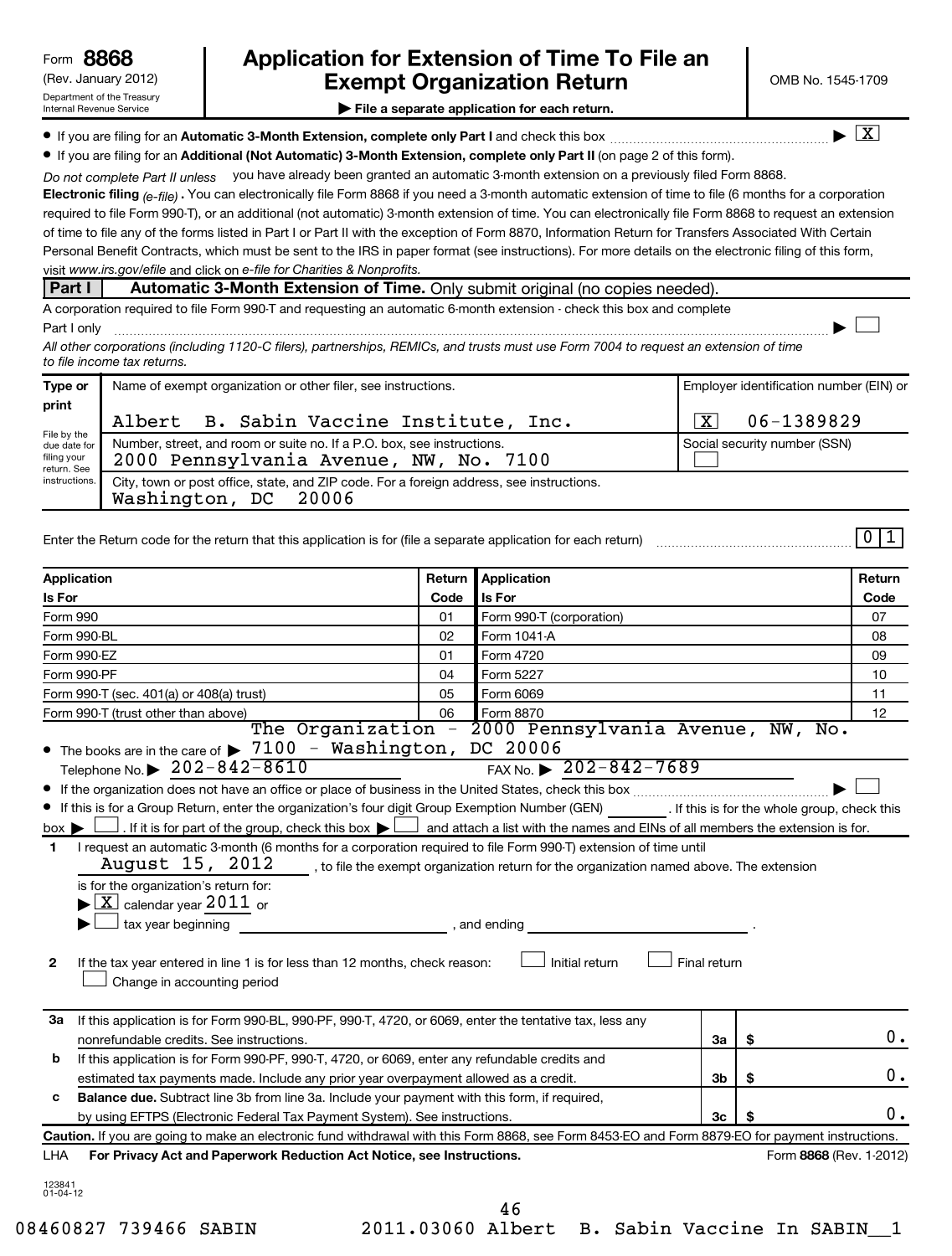|                                                                                                                                                                                                 | Form 8868 (Rev. 1-2012)                                                                                                                                                                                                                                  |                       |                                                                                |              |                                        | Page 2                                             |  |
|-------------------------------------------------------------------------------------------------------------------------------------------------------------------------------------------------|----------------------------------------------------------------------------------------------------------------------------------------------------------------------------------------------------------------------------------------------------------|-----------------------|--------------------------------------------------------------------------------|--------------|----------------------------------------|----------------------------------------------------|--|
|                                                                                                                                                                                                 | • If you are filing for an Additional (Not Automatic) 3-Month Extension, complete only Part II and check this box                                                                                                                                        |                       |                                                                                |              |                                        | $\mathbf{x}$                                       |  |
|                                                                                                                                                                                                 | Note. Only complete Part II if you have already been granted an automatic 3-month extension on a previously filed Form 8868.                                                                                                                             |                       |                                                                                |              |                                        |                                                    |  |
|                                                                                                                                                                                                 | • If you are filing for an Automatic 3-Month Extension, complete only Part I (on page 1).                                                                                                                                                                |                       |                                                                                |              |                                        |                                                    |  |
| Part II                                                                                                                                                                                         | Additional (Not Automatic) 3-Month Extension of Time. Only file the original (no copies needed).                                                                                                                                                         |                       |                                                                                |              |                                        |                                                    |  |
|                                                                                                                                                                                                 |                                                                                                                                                                                                                                                          |                       |                                                                                |              |                                        | Enter filer's identifying number, see instructions |  |
|                                                                                                                                                                                                 |                                                                                                                                                                                                                                                          |                       |                                                                                |              |                                        |                                                    |  |
|                                                                                                                                                                                                 | Employer identification number (EIN) or<br>Type or<br>Name of exempt organization or other filer, see instructions<br>print<br><b>Albert</b><br>B. Sabin Vaccine Institute, Inc.<br>$\overline{\mathbf{x}}$<br>06-1389829<br>File by the<br>due date for |                       |                                                                                |              |                                        |                                                    |  |
|                                                                                                                                                                                                 |                                                                                                                                                                                                                                                          |                       |                                                                                |              |                                        |                                                    |  |
|                                                                                                                                                                                                 |                                                                                                                                                                                                                                                          |                       |                                                                                |              |                                        |                                                    |  |
| Number, street, and room or suite no. If a P.O. box, see instructions.<br>Social security number (SSN)<br>filing your<br>2000 Pennsylvania Avenue, NW, No. 7100<br>return. See<br>instructions. |                                                                                                                                                                                                                                                          |                       |                                                                                |              |                                        |                                                    |  |
|                                                                                                                                                                                                 |                                                                                                                                                                                                                                                          |                       |                                                                                |              |                                        |                                                    |  |
|                                                                                                                                                                                                 | City, town or post office, state, and ZIP code. For a foreign address, see instructions.                                                                                                                                                                 |                       |                                                                                |              |                                        |                                                    |  |
|                                                                                                                                                                                                 | Washington, DC<br>20006                                                                                                                                                                                                                                  |                       |                                                                                |              |                                        |                                                    |  |
|                                                                                                                                                                                                 |                                                                                                                                                                                                                                                          |                       |                                                                                |              |                                        |                                                    |  |
|                                                                                                                                                                                                 | Enter the Return code for the return that this application is for (file a separate application for each return)                                                                                                                                          |                       |                                                                                |              |                                        | 0 1                                                |  |
|                                                                                                                                                                                                 |                                                                                                                                                                                                                                                          |                       |                                                                                |              |                                        |                                                    |  |
| <b>Application</b>                                                                                                                                                                              |                                                                                                                                                                                                                                                          | Return                | <b>Application</b>                                                             |              |                                        | Return                                             |  |
| Is For                                                                                                                                                                                          |                                                                                                                                                                                                                                                          | Code                  | <b>Is For</b>                                                                  |              |                                        | Code                                               |  |
| <b>Form 990</b>                                                                                                                                                                                 |                                                                                                                                                                                                                                                          | 01                    |                                                                                |              |                                        |                                                    |  |
| Form 990-BL                                                                                                                                                                                     |                                                                                                                                                                                                                                                          | 02                    | Form 1041-A                                                                    |              |                                        | 08                                                 |  |
| Form 990-EZ                                                                                                                                                                                     |                                                                                                                                                                                                                                                          | 01                    | Form 4720                                                                      |              |                                        | 09                                                 |  |
| Form 990-PF                                                                                                                                                                                     |                                                                                                                                                                                                                                                          | 04                    | Form 5227                                                                      |              |                                        | 10                                                 |  |
|                                                                                                                                                                                                 | <u>Form 990-T (sec. 401(a)</u> or 408(a) trust)                                                                                                                                                                                                          | 05                    | Form 6069                                                                      |              |                                        | 11                                                 |  |
|                                                                                                                                                                                                 | Form 990-T (trust other than above)                                                                                                                                                                                                                      | 06<br>Form 8870<br>12 |                                                                                |              |                                        |                                                    |  |
|                                                                                                                                                                                                 | STOP! Do not complete Part II if you were not already granted an automatic 3-month extension on a previously filed Form 8868.                                                                                                                            |                       |                                                                                |              |                                        |                                                    |  |
|                                                                                                                                                                                                 |                                                                                                                                                                                                                                                          |                       | The Organization - 2000 Pennsylvania Avenue, NW, No.                           |              |                                        |                                                    |  |
|                                                                                                                                                                                                 | • The books are in the care of $\triangleright$ 7100 - Washington, DC 20006                                                                                                                                                                              |                       |                                                                                |              |                                        |                                                    |  |
|                                                                                                                                                                                                 | Telephone No. $\triangleright$ 202-842-8610                                                                                                                                                                                                              |                       | FAX No. $\geq 202 - 842 - 7689$                                                |              |                                        |                                                    |  |
|                                                                                                                                                                                                 |                                                                                                                                                                                                                                                          |                       |                                                                                |              |                                        |                                                    |  |
|                                                                                                                                                                                                 | • If this is for a Group Return, enter the organization's four digit Group Exemption Number (GEN) [16] If this is for the whole group, check this                                                                                                        |                       |                                                                                |              |                                        |                                                    |  |
| $box \blacktriangleright$                                                                                                                                                                       | $\perp$ . If it is for part of the group, check this box $\blacktriangleright$ $\mid$                                                                                                                                                                    |                       | and attach a list with the names and EINs of all members the extension is for. |              |                                        |                                                    |  |
| 4                                                                                                                                                                                               | I request an additional 3-month extension of time until                                                                                                                                                                                                  |                       | November 15, 2012                                                              |              |                                        |                                                    |  |
| 5                                                                                                                                                                                               | For calendar year $2011$ , or other tax year beginning                                                                                                                                                                                                   |                       | , and ending                                                                   |              |                                        |                                                    |  |
| 6                                                                                                                                                                                               | If the tax year entered in line 5 is for less than 12 months, check reason:                                                                                                                                                                              |                       | Initial return                                                                 | Final return |                                        |                                                    |  |
|                                                                                                                                                                                                 | Change in accounting period                                                                                                                                                                                                                              |                       |                                                                                |              |                                        |                                                    |  |
| 7                                                                                                                                                                                               | State in detail why you need the extension                                                                                                                                                                                                               |                       |                                                                                |              |                                        |                                                    |  |
|                                                                                                                                                                                                 | Additional time needed to compile third party information necessary to                                                                                                                                                                                   |                       |                                                                                |              |                                        |                                                    |  |
|                                                                                                                                                                                                 | file a complete and accurate form.                                                                                                                                                                                                                       |                       |                                                                                |              |                                        |                                                    |  |
|                                                                                                                                                                                                 |                                                                                                                                                                                                                                                          |                       |                                                                                |              |                                        |                                                    |  |
| 8а                                                                                                                                                                                              | If this application is for Form 990-BL, 990-PF, 990-T, 4720, or 6069, enter the tentative tax, less any                                                                                                                                                  |                       |                                                                                |              |                                        |                                                    |  |
|                                                                                                                                                                                                 | nonrefundable credits. See instructions.                                                                                                                                                                                                                 |                       |                                                                                | 8a           | \$                                     | 0.                                                 |  |
| b                                                                                                                                                                                               | If this application is for Form 990-PF, 990-T, 4720, or 6069, enter any refundable credits and estimated                                                                                                                                                 |                       |                                                                                |              |                                        |                                                    |  |
|                                                                                                                                                                                                 | tax payments made. Include any prior year overpayment allowed as a credit and any amount paid                                                                                                                                                            |                       |                                                                                |              |                                        |                                                    |  |
|                                                                                                                                                                                                 | previously with Form 8868.                                                                                                                                                                                                                               |                       |                                                                                | 8b           | \$                                     | 0.                                                 |  |
| Balance due. Subtract line 8b from line 8a. Include your payment with this form, if required, by using<br>c                                                                                     |                                                                                                                                                                                                                                                          |                       |                                                                                |              |                                        |                                                    |  |
|                                                                                                                                                                                                 | EFTPS (Electronic Federal Tax Payment System). See instructions.                                                                                                                                                                                         |                       |                                                                                | 8c           | \$                                     | 0.                                                 |  |
|                                                                                                                                                                                                 |                                                                                                                                                                                                                                                          |                       | Signature and Verification must be completed for Part II only.                 |              |                                        |                                                    |  |
|                                                                                                                                                                                                 | Under penalties of perjury, I declare that I have examined this form, including accompanying schedules and statements, and to the best of my knowledge and belief,<br>it is true, correct, and complete, and that I am authorized to prepare this form.  |                       |                                                                                |              |                                        |                                                    |  |
| Signature >                                                                                                                                                                                     | Title $\blacktriangleright$ CPA                                                                                                                                                                                                                          |                       |                                                                                |              | Date $\triangleright$ 3 $\cdot$ 7 - 12 |                                                    |  |
|                                                                                                                                                                                                 |                                                                                                                                                                                                                                                          |                       |                                                                                |              |                                        |                                                    |  |

123842<br>01-06-12